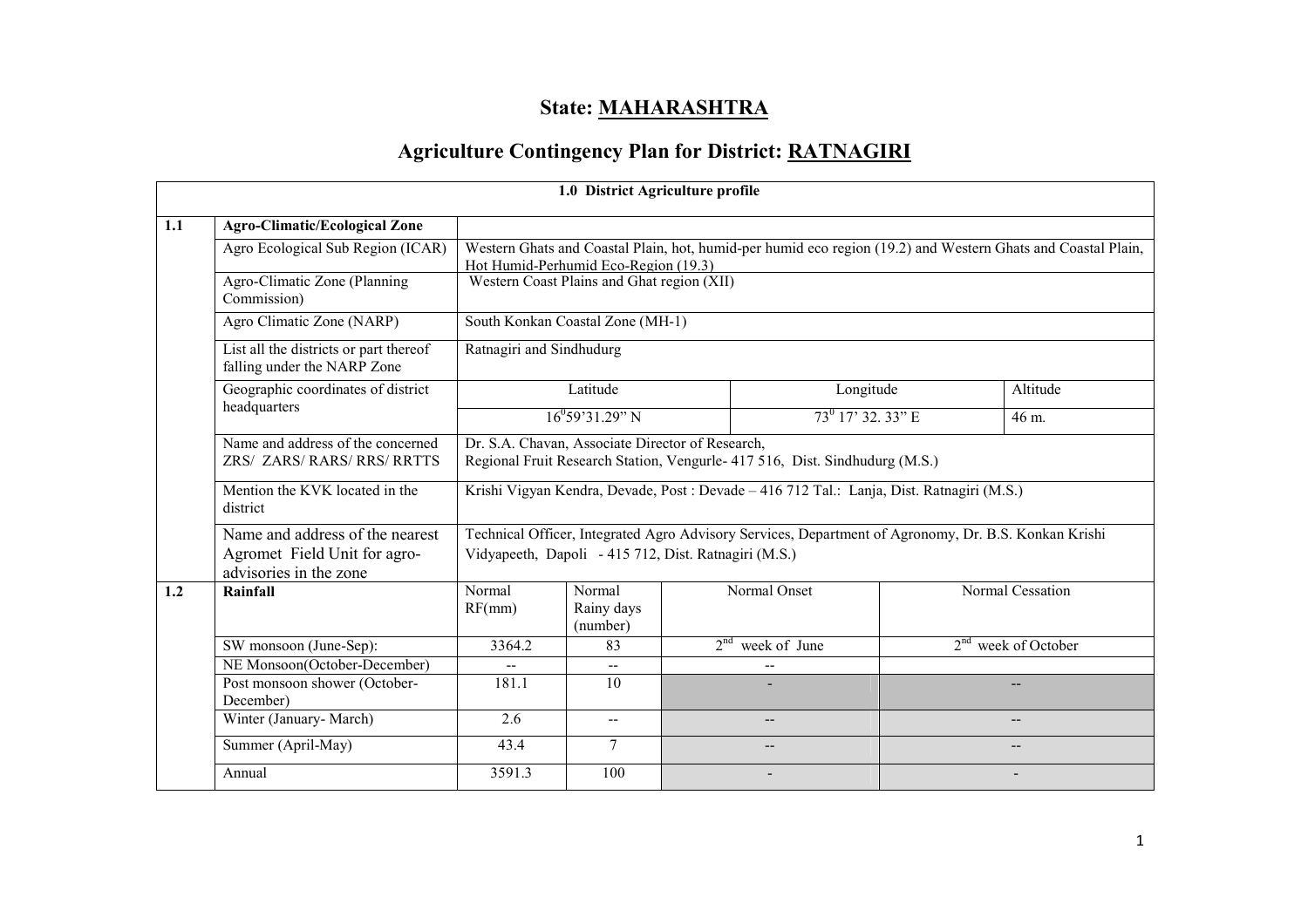| 1.3 | Land use                        | Geographical | Cultivable | Forest | Land under       | Permanent | Cultivable | Land   | Barren and   | Current | Other   |
|-----|---------------------------------|--------------|------------|--------|------------------|-----------|------------|--------|--------------|---------|---------|
|     | pattern of the                  | area         | area       | area   | non-             | pastures  | wasteland  | under  | uncultivable | fallows | fallows |
|     | district (latest<br>statistics) |              |            |        | agricultural use |           |            | Misc.  | land         |         |         |
|     |                                 |              |            |        |                  |           |            | tree   |              |         |         |
|     |                                 |              |            |        |                  |           |            | crops  |              |         |         |
|     |                                 |              |            |        |                  |           |            | and    |              |         |         |
|     |                                 |              |            |        |                  |           |            | groves |              |         |         |
|     | Area $('000'$ ha)               | 816          | 303        | 6      | 21               | 28        | 138        | 49     | 198          | 31      | 42      |

Source – District Socio-economic Review -2010 (Directorate of Economic & Statistics, Govt. of Maharashtra )

| 1.4 | Major Soils (common names like red | Area $('000'$ ha) | Percent (%) of total geographical area |
|-----|------------------------------------|-------------------|----------------------------------------|
|     | sandy loam deep soils (etc)*       |                   |                                        |
|     | Deep soils                         | 64.3              | 70                                     |
|     | 234.0<br>Medium deep soils         |                   | 28.6                                   |
|     | Shallow soils                      | 517.6             | 63.4                                   |

Source :- NBSS & LUP, Nagpur

| 1.J | <b>Agricultural land use</b> | Area ('000' ha) | Cropping intensity $\%$ |
|-----|------------------------------|-----------------|-------------------------|
|     | Net sown area                | 303.0           |                         |
|     | Area sown more than once     | 35.0            | 1 I .O                  |
|     | Gross cropped area           | 338.0           |                         |

Source – District Socio-economic Review -2010 (Directorate of Economic & Statistics, Govt. of Maharashtra)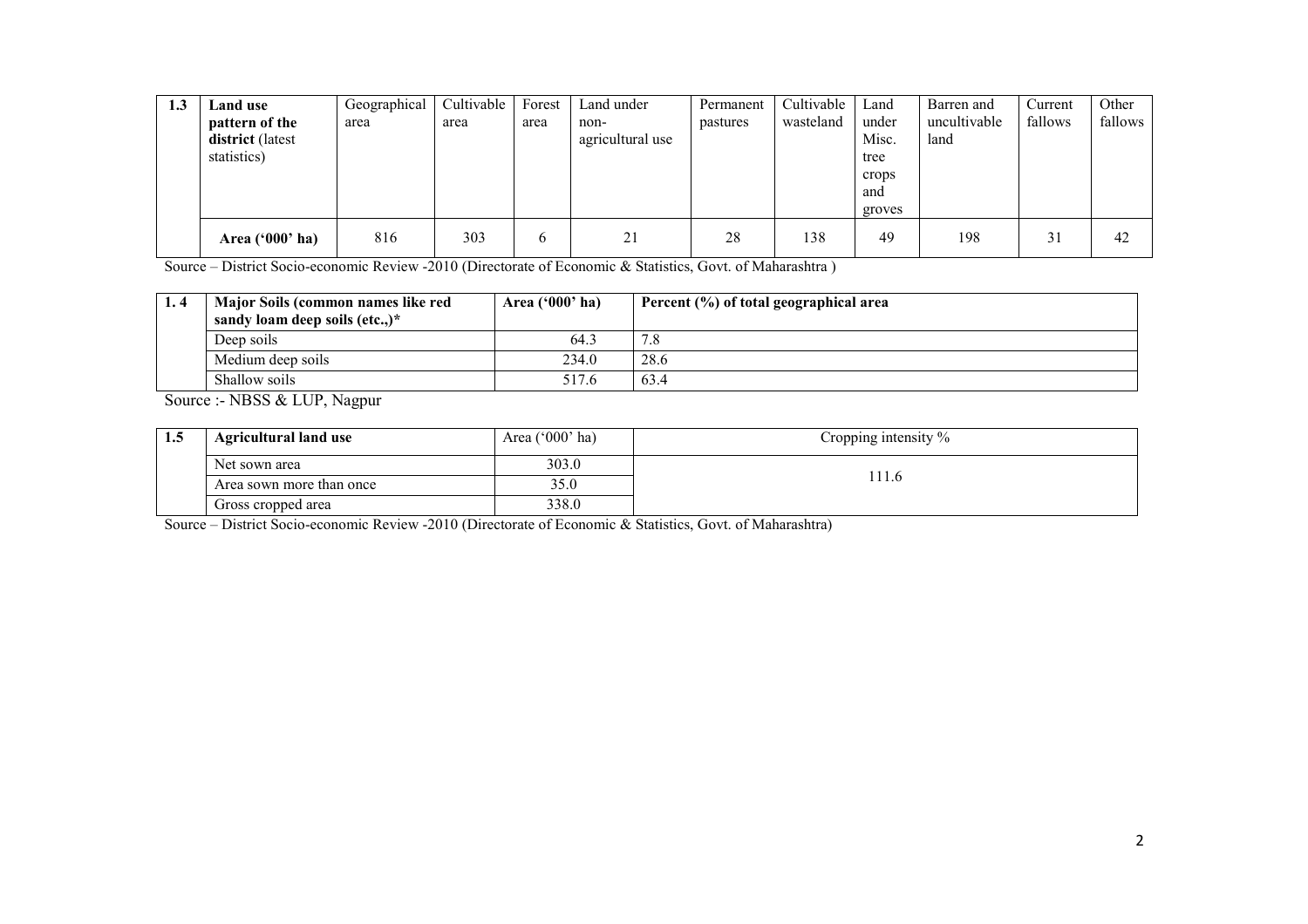| 1.6 | Irrigation                     | Area ('000' ha)          |                          |                                    |
|-----|--------------------------------|--------------------------|--------------------------|------------------------------------|
|     | Net irrigated area             | 9.4                      |                          |                                    |
|     | Gross irrigated area           | 10.4                     |                          |                                    |
|     | Rainfed area                   | 293.6                    |                          |                                    |
|     | <b>Sources of Irrigation</b>   | Number                   | Area ('000' ha)          | Percentage of total irrigated area |
|     | Canals                         | $\overline{\phantom{a}}$ | 0.2                      | 2.1                                |
|     | Tanks                          | $\overline{\phantom{0}}$ | $\overline{\phantom{a}}$ | $\overline{\phantom{a}}$           |
|     | Open wells                     | 7534                     | 5.6                      | 59.6                               |
|     | Bore wells                     | 170                      |                          |                                    |
|     | Lift irrigation schemes        | 453                      | 3.6                      | 38.3                               |
|     | Micro-irrigation               |                          |                          |                                    |
|     | Other sources (please specify) | $\overline{\phantom{m}}$ |                          |                                    |
|     | <b>Total Irrigated Area</b>    |                          | 9.4                      |                                    |
|     | Pump sets                      | 11587                    |                          |                                    |
|     | No. of Tractors                | $31^*$                   |                          |                                    |

Source – District Socio-economic Review -2010 (Directorate of Economic & Statistics, Govt. of Maharashtra)

\* District Socio-economic Review –2006-07 (Directorate of Economic & Statistics, Govt. of Maharashtra)

| Groundwater availability and use* (Data<br>source: State/Central Ground water<br><b>Department</b> /Board)    | No. of blocks/<br>Tehsils | $(\%)$ area                | Quality of water (specify the problem<br>such as high levels of arsenic,<br>fluoride, saline etc) |  |  |  |  |  |  |
|---------------------------------------------------------------------------------------------------------------|---------------------------|----------------------------|---------------------------------------------------------------------------------------------------|--|--|--|--|--|--|
| Over exploited                                                                                                | --                        |                            |                                                                                                   |  |  |  |  |  |  |
| Critical                                                                                                      | --                        | --                         |                                                                                                   |  |  |  |  |  |  |
| Semi-critical                                                                                                 | --                        | --                         |                                                                                                   |  |  |  |  |  |  |
| Safe                                                                                                          |                           | 25% ground water exploited |                                                                                                   |  |  |  |  |  |  |
| Wastewater availability and use                                                                               |                           | --                         |                                                                                                   |  |  |  |  |  |  |
| Ground water quality                                                                                          |                           |                            |                                                                                                   |  |  |  |  |  |  |
| *over-exploited: groundwater utilization > 100%; critical: $90-100\%$ ; semi-critical: $70-90\%$ ; safe: <70% |                           |                            |                                                                                                   |  |  |  |  |  |  |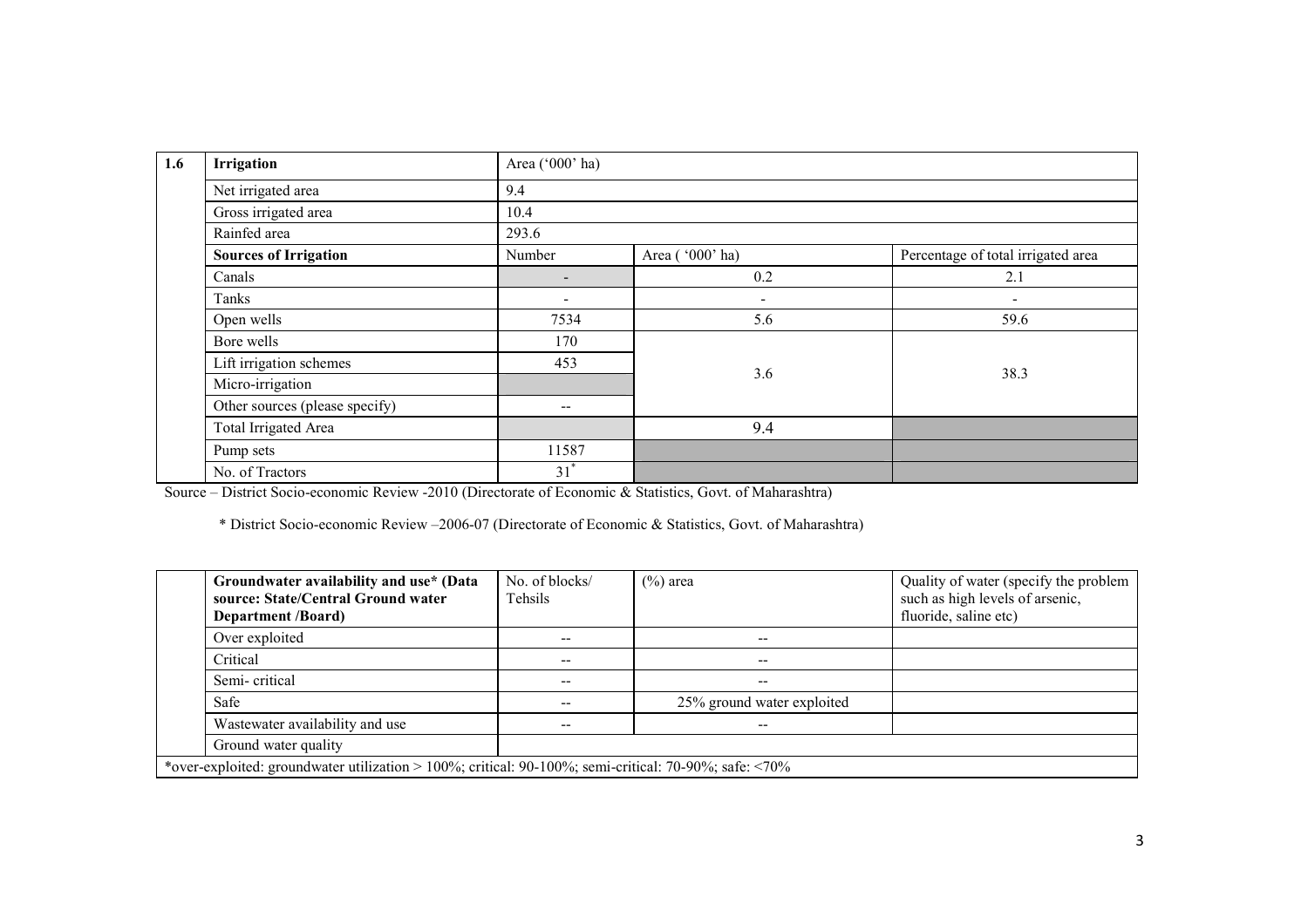| 1.7<br><b>Major Field crops cultivated</b>                                       |                          |                |                                 | Area ('000' ha)          |                          |              |  |  |  |
|----------------------------------------------------------------------------------|--------------------------|----------------|---------------------------------|--------------------------|--------------------------|--------------|--|--|--|
|                                                                                  |                          | <b>Kharif</b>  |                                 | Rabi                     | <b>Summer</b>            | <b>Total</b> |  |  |  |
|                                                                                  | <b>Irrigated</b>         | <b>Rainfed</b> | <b>Irrigated</b>                | <b>Rainfed</b>           |                          |              |  |  |  |
| Rice                                                                             | $-$                      | 77.2           | 0.1                             | $\overline{\phantom{m}}$ | $\overline{\phantom{a}}$ | 77.3         |  |  |  |
| Finger millet                                                                    | $\overline{a}$           | 16.9           | $\overline{a}$                  | $- -$                    | $-$                      | 16.9         |  |  |  |
| Prosomillet                                                                      | $-$                      | 6.5            | $\overline{\phantom{a}}$        | $\overline{\phantom{a}}$ | $- -$                    | 6.5          |  |  |  |
| Pulses- (Lablab bean, pigeon pea,<br>cowpea, black gram, horse gram,<br>$etc.$ ) | $- -$                    | 2.1            | 6.7                             | $\overline{\phantom{a}}$ | $\overline{\phantom{a}}$ | $8.8\,$      |  |  |  |
| Groundnut                                                                        | $- -$                    | 2.2            | 0.1                             | $- -$                    | $\overline{\phantom{a}}$ | 2.3          |  |  |  |
| Horticultural crops - Fruits<br>2009-10                                          | Total Area ('000' ha)    |                |                                 |                          |                          |              |  |  |  |
| <b>Mango</b>                                                                     | 63.5                     |                |                                 |                          |                          |              |  |  |  |
| Cashew                                                                           |                          |                |                                 | 88.0                     |                          |              |  |  |  |
| Sapota                                                                           |                          |                | 0.1                             |                          |                          |              |  |  |  |
| Other                                                                            |                          |                | 1.4                             |                          |                          |              |  |  |  |
|                                                                                  |                          |                | Horticulture crops - Vegetables |                          |                          |              |  |  |  |
| Okra, Brinjal, Chilly, Cucurbits,<br>Leafy vegetables etc.                       |                          |                |                                 | $1.5(2000-01)$           |                          |              |  |  |  |
| <b>Plantation crops</b>                                                          |                          |                |                                 |                          |                          |              |  |  |  |
| Coconut                                                                          | 5.2                      |                |                                 |                          |                          |              |  |  |  |
| Aracanut                                                                         |                          |                | 3.4                             |                          |                          |              |  |  |  |
| <b>Fodder crops</b>                                                              | $\overline{\phantom{a}}$ |                |                                 |                          |                          |              |  |  |  |

## 1.7 Area under major field crops & horticulture etc. (2009-10)

 Source :- Krishi Utpadan Karyakramachi Rupresha, Kharif and Rabi Hangam - 2010-11, Vibhagiy Sabha, Konkan Mahsul Vibhag. Dept. of Agriculture, Govt. of Maharashtra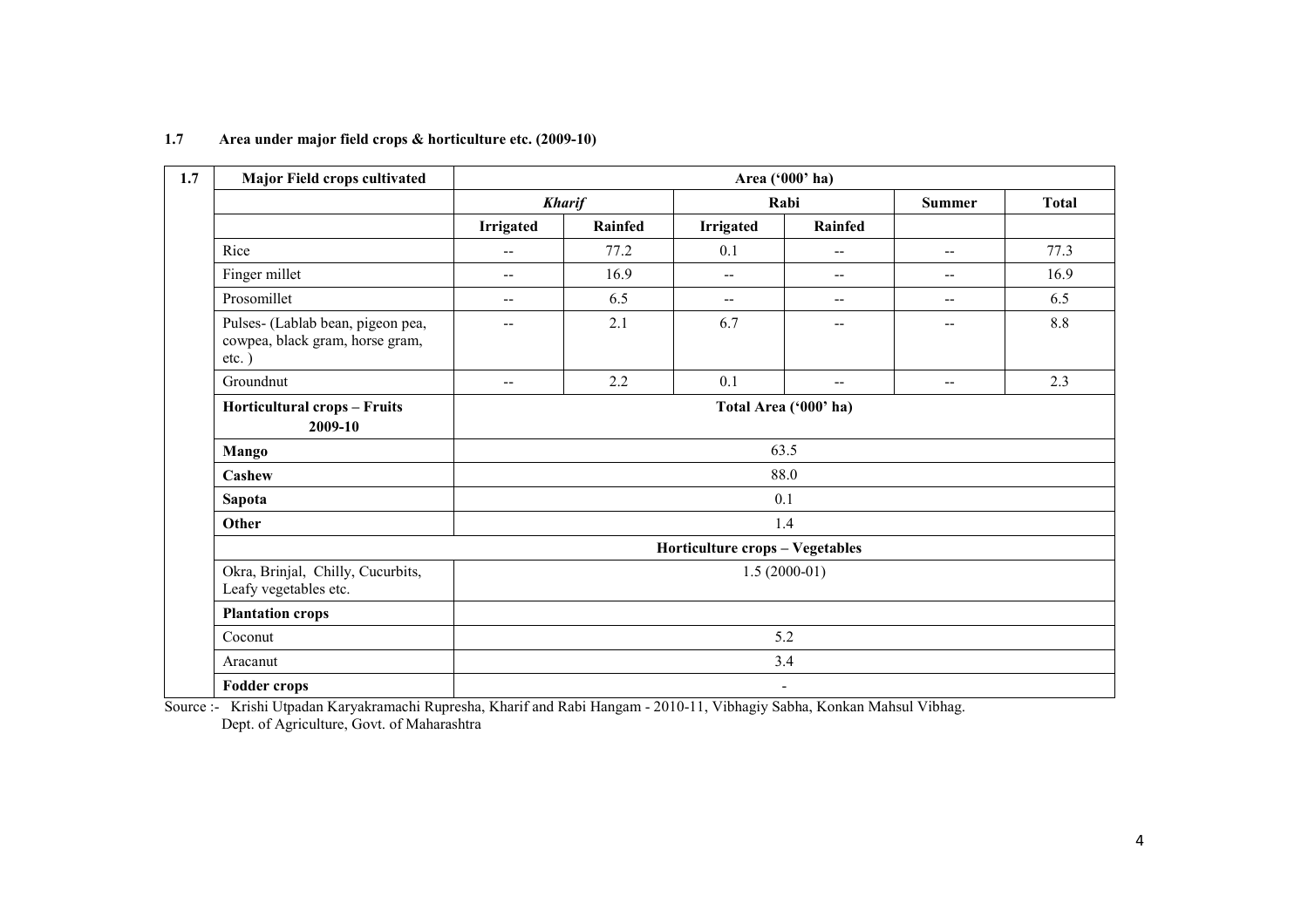| 1.8 | Livestock (2003)                               | <b>Male</b> ('000)       | Female ('000)             | <b>Total ('000)</b>          |  |  |  |
|-----|------------------------------------------------|--------------------------|---------------------------|------------------------------|--|--|--|
|     |                                                |                          |                           |                              |  |  |  |
|     | Non descriptive Cattle (local low yielding)    | 273.5                    | 178.3                     | 451.9                        |  |  |  |
|     | Crossbred cattle                               | 9.2                      | 16.2                      | 25.5                         |  |  |  |
|     | Non descriptive Buffaloes (local low yielding) | 0.6                      | 2.9                       | 3.5                          |  |  |  |
|     | <b>Graded Buffaloes</b>                        | $\theta$                 | $\theta$                  | $\theta$                     |  |  |  |
|     | Goat                                           | 11.2                     | 26.2                      | 37.5                         |  |  |  |
|     | Sheep                                          | 0.003                    | 0.002                     |                              |  |  |  |
|     | Others (Horse, Camel, Pig, Yak etc.)           | $\overline{\phantom{a}}$ | $\overline{\phantom{0}}$  | $\qquad \qquad \blacksquare$ |  |  |  |
|     | Commercial dairy farms (Number)                |                          |                           |                              |  |  |  |
| 1.9 | <b>Poultry</b>                                 | No. of farms             | <b>Total No. of birds</b> |                              |  |  |  |
|     | Commercial                                     |                          | 279046                    |                              |  |  |  |
|     | Backyard                                       | $\overline{\phantom{a}}$ | 1026034                   |                              |  |  |  |

Source : Maharashtra Animal and Fisheries Science University, Nagpur

| 1.10 | Fisheries (Data source: Chief Planning Officer)                        |       |                        |                              |                          |                                          |                                                        |                                                |  |
|------|------------------------------------------------------------------------|-------|------------------------|------------------------------|--------------------------|------------------------------------------|--------------------------------------------------------|------------------------------------------------|--|
|      | A. Capture                                                             |       |                        |                              |                          |                                          |                                                        |                                                |  |
|      | i) Marine (Data Source: Fisheries<br>Department)                       |       | No. of fishermen       | <b>Boats</b>                 |                          |                                          | <b>Nets</b>                                            | <b>Storage facilities</b><br>(Ice plants etc.) |  |
|      |                                                                        |       |                        | Mechanized                   | Non-<br>mechanized       | Mechanized<br>(Trawl nets,<br>Gill nets) | Non-mechanized<br>(Shore Seines,<br>Stake & trap nets) |                                                |  |
|      |                                                                        | 67615 |                        | 2581                         | 196                      | 2304                                     | 35                                                     | 28                                             |  |
|      | ii) Inland (Data Source: Fisheries                                     |       | No. Farmer owned ponds |                              | <b>No. of Reservoirs</b> |                                          | No. of village tanks                                   |                                                |  |
|      | Department)                                                            |       |                        |                              |                          | 40                                       |                                                        |                                                |  |
|      | <b>B.</b> Culture                                                      |       |                        |                              |                          |                                          |                                                        |                                                |  |
|      |                                                                        |       |                        | Water Spread Area ('000' ha) |                          | Yield (t/ha)                             |                                                        | <b>Production (tons)</b>                       |  |
|      | i) Brackish water (Data Source: MPEDA/<br><b>Fisheries Department)</b> |       |                        | 0.125                        |                          | 0.7                                      | 87.5                                                   |                                                |  |
|      | ii) Fresh water (Data Source: Fisheries<br>Department)                 |       |                        | 0.876                        | 0.2                      |                                          |                                                        | 175.2                                          |  |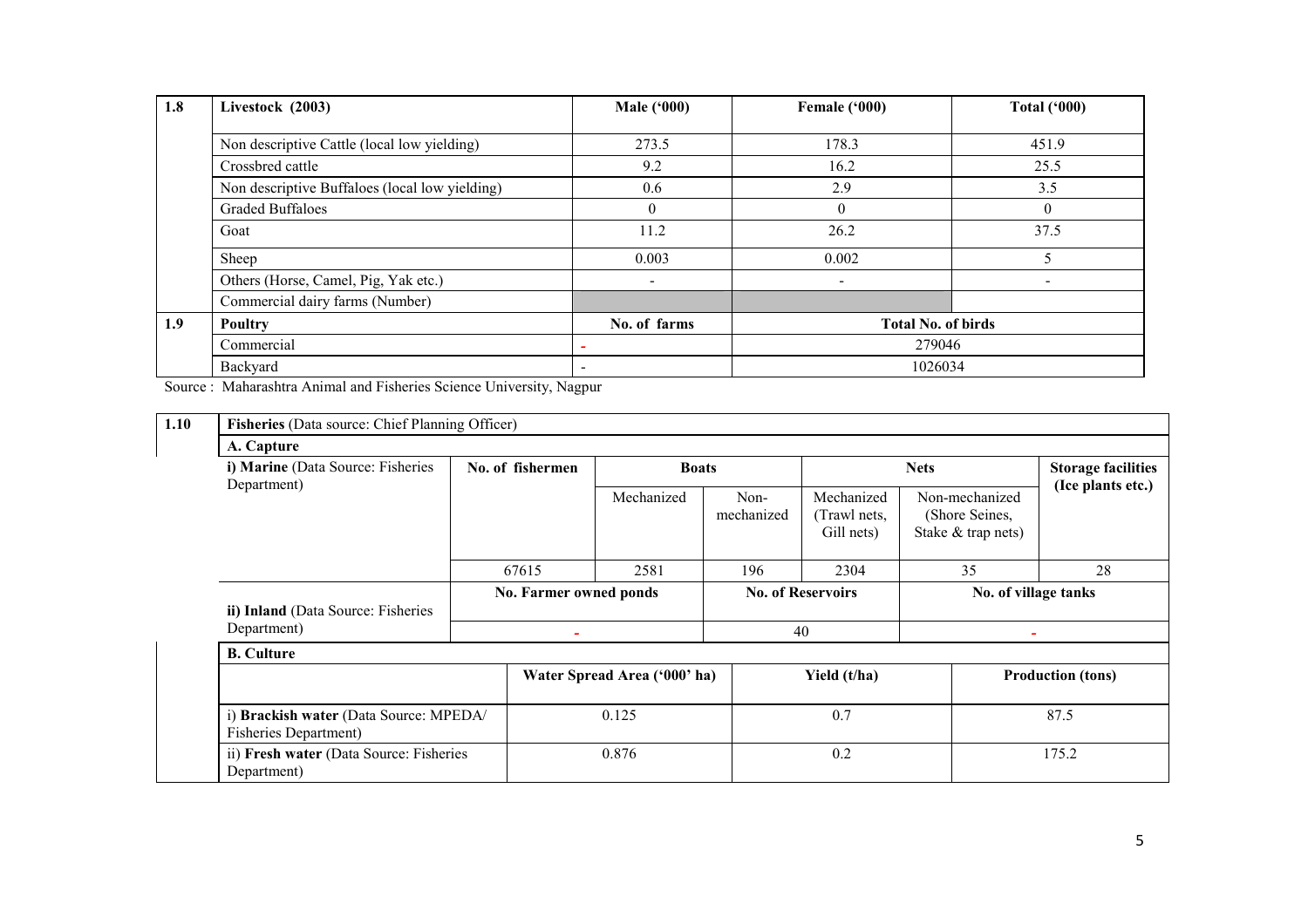| 1.11 | Name of crop                                                                          |                                     | Kharif                                                            | Rabi-Summer                         |                         |                                     | <b>Summer</b>           |                                     | <b>Total</b>            | Crop                                   |
|------|---------------------------------------------------------------------------------------|-------------------------------------|-------------------------------------------------------------------|-------------------------------------|-------------------------|-------------------------------------|-------------------------|-------------------------------------|-------------------------|----------------------------------------|
|      |                                                                                       | Production<br>$(^{6}00^{\circ}$ MT) | Productivity<br>(kg/ha)                                           | Production<br>$(^{o}00^{\circ}$ MT) | Productivity<br>(kg/ha) | Production<br>$(^{6}00^{\circ}$ MT) | Productivity<br>(kg/ha) | Production<br>$(^{o}00^{\circ}$ MT) | Productivity<br>(kg/ha) | residue<br>as fodder<br>(000)<br>tons) |
|      |                                                                                       |                                     | Major Field crops (Crops to be identified based on total acreage) |                                     |                         |                                     |                         |                                     |                         |                                        |
|      | Rice                                                                                  | 1979                                | 2550                                                              | 3                                   | 2500                    | $\overline{\phantom{a}}$            | $- -$                   | 1984                                | 2550                    |                                        |
|      | Finger millet                                                                         | 210                                 | 1193                                                              | $\overline{c}$                      | 1000                    |                                     | --                      | 212                                 | 763                     |                                        |
|      | Prosomillet                                                                           | 37                                  | 578                                                               |                                     |                         |                                     |                         | 37                                  | 578                     |                                        |
|      | Pulses<br>(Lablab bean,<br>pigeon pea,<br>cowpea, black<br>gram, horse<br>gram, etc.) | 12                                  | 600                                                               | 25                                  | 439                     |                                     |                         | 37                                  | 481                     |                                        |
|      | Groundnut,<br>niger and<br>mustard                                                    | 8                                   | 348                                                               | 5<br>(Groundnut)<br>2 (others)      | 1000<br>2000            | --                                  | --                      | 15                                  | 517                     |                                        |

### 1.11 Production and Productivity of major crops

Source :- Krishi Utpadan Karyakramachi Rupresha, Kharif and Rabi Hangam - 2010-11, Vibhagiy Sabha, Konkan Mahsul Vibhag. Dept. of Agriculture, Govt. of Maharashtra

|  | Major Horticultural crops (Crops to be identified based on total acreage) |  |  |  |  |  |  |           |           |  |  |  |
|--|---------------------------------------------------------------------------|--|--|--|--|--|--|-----------|-----------|--|--|--|
|  | Mango                                                                     |  |  |  |  |  |  | 1890      | 3 t/ha    |  |  |  |
|  | Cashew                                                                    |  |  |  |  |  |  | 991.76    | 127 kg/ha |  |  |  |
|  | Coconuts                                                                  |  |  |  |  |  |  | 33509     | 90        |  |  |  |
|  |                                                                           |  |  |  |  |  |  | lakh nuts | nuts/palm |  |  |  |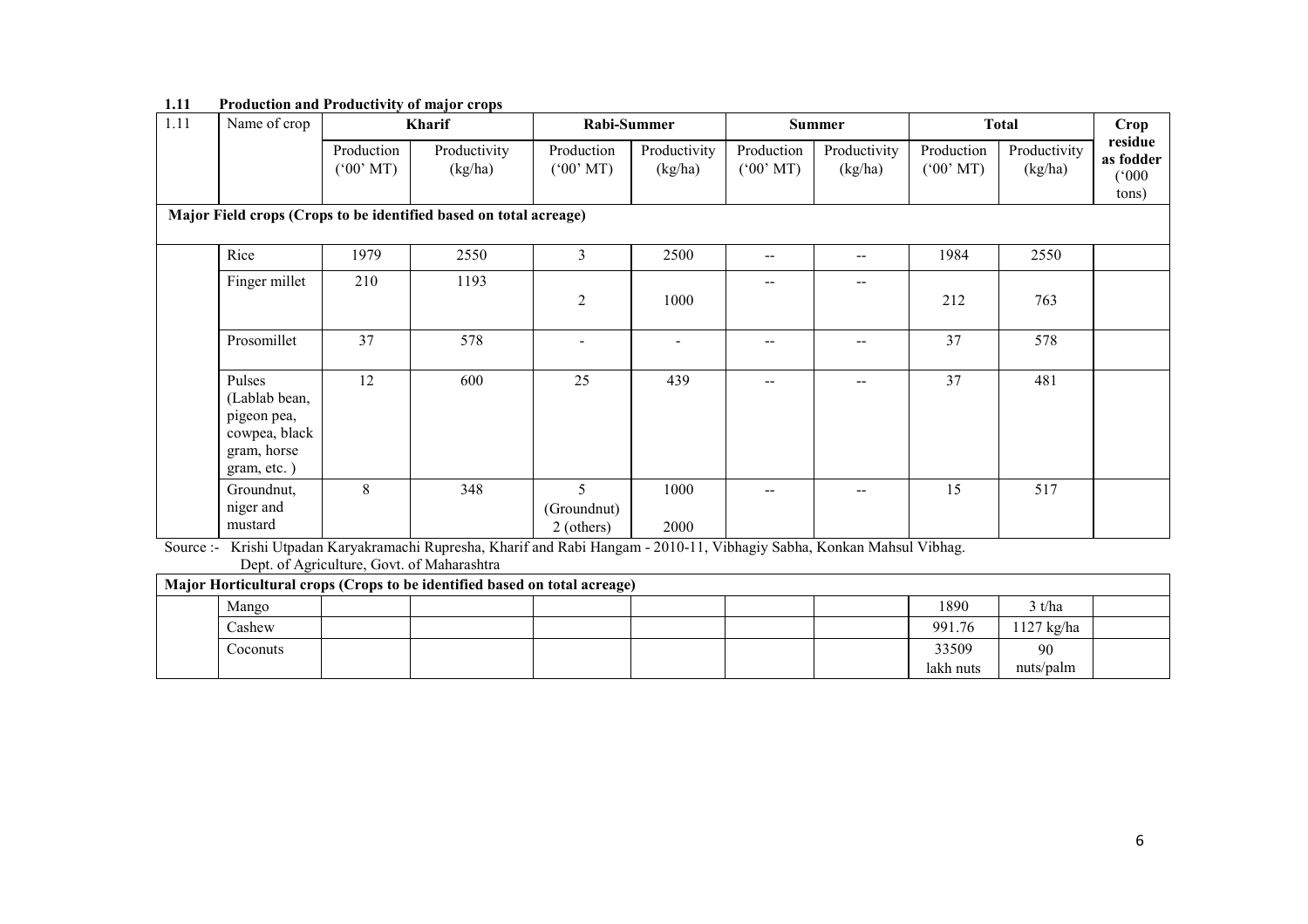| 1.12 | Sowing window for 5 major<br>field crops | Rice                                                 | Finger millet                     | Groundnut                                          | Black gram                                            | Niger (Karala)                    |
|------|------------------------------------------|------------------------------------------------------|-----------------------------------|----------------------------------------------------|-------------------------------------------------------|-----------------------------------|
|      | Kharif-Rainfed                           | 3 <sup>rd</sup> week of May to<br>$2nd$ week of June | 1 <sup>st</sup> fortnight of June | to $2nd$ week of June<br>to 3 $^{rd}$ week of June | $2nd$ fortnight of July                               | 1 <sup>st</sup> fortnight of June |
|      | Kharif-Irrigated                         |                                                      |                                   |                                                    |                                                       |                                   |
|      | Rabi-Rainfed                             |                                                      |                                   |                                                    |                                                       | $\overline{\phantom{0}}$          |
|      | Rabi-Irrigated                           | $2nd$ week of Nov. to<br>$2nd$ week of December      |                                   | $2nd$ week of December to<br>$2nd$ week of January | $2nd$ week of<br>December to $2nd$<br>week of January |                                   |

| 1.13 | What is the major contingency the district is prone to? (Tick mark)                                                 | Regular | <b>Occasional</b>           | <b>None</b> |
|------|---------------------------------------------------------------------------------------------------------------------|---------|-----------------------------|-------------|
|      | Drought                                                                                                             | $ -$    | ✓                           | --          |
|      | Flood                                                                                                               | --      | $\checkmark$ (June to Aug.) |             |
|      | Cyclone                                                                                                             | --      | ✓                           |             |
|      | Hail storm                                                                                                          | --      | --                          | ✓           |
|      | Heat wave                                                                                                           | ✓       |                             |             |
|      | Cold wave                                                                                                           | $-$     | $-$                         | ✓           |
|      | Frost                                                                                                               | --      |                             | ✓           |
|      | Sea water intrusion                                                                                                 | ✓       |                             |             |
|      | Pests and disease outbreak (specify the names of the major pests and diseases)                                      | ✓       |                             |             |
|      | 1. Rice:- Bacterial blight, Blast                                                                                   |         |                             |             |
|      | 2. Finger millet :_ Bacterial blight, Blast                                                                         |         |                             |             |
|      | 3. Groundnut :- Leaf spot and rust of groundnut                                                                     |         |                             |             |
|      | 4. Mango :- Hopper, Mealy bug, thrips, fruit fly, Anthracnose, Powdery mildew, Branch<br>drying & post harvest rots |         |                             |             |
|      | 5. Cashew :- Tea mosquito bug, thrips, aphids, Anthracnose.                                                         |         |                             |             |
|      | 6. Sapota :- Fruit drop                                                                                             |         |                             |             |
|      | 7. Coconut :- Rhinoceros beetle, eriophyid mite                                                                     |         |                             |             |
|      | 8. Areca nut :- Koleroga, Inflorescence blight and Ganoderma rot.                                                   |         |                             |             |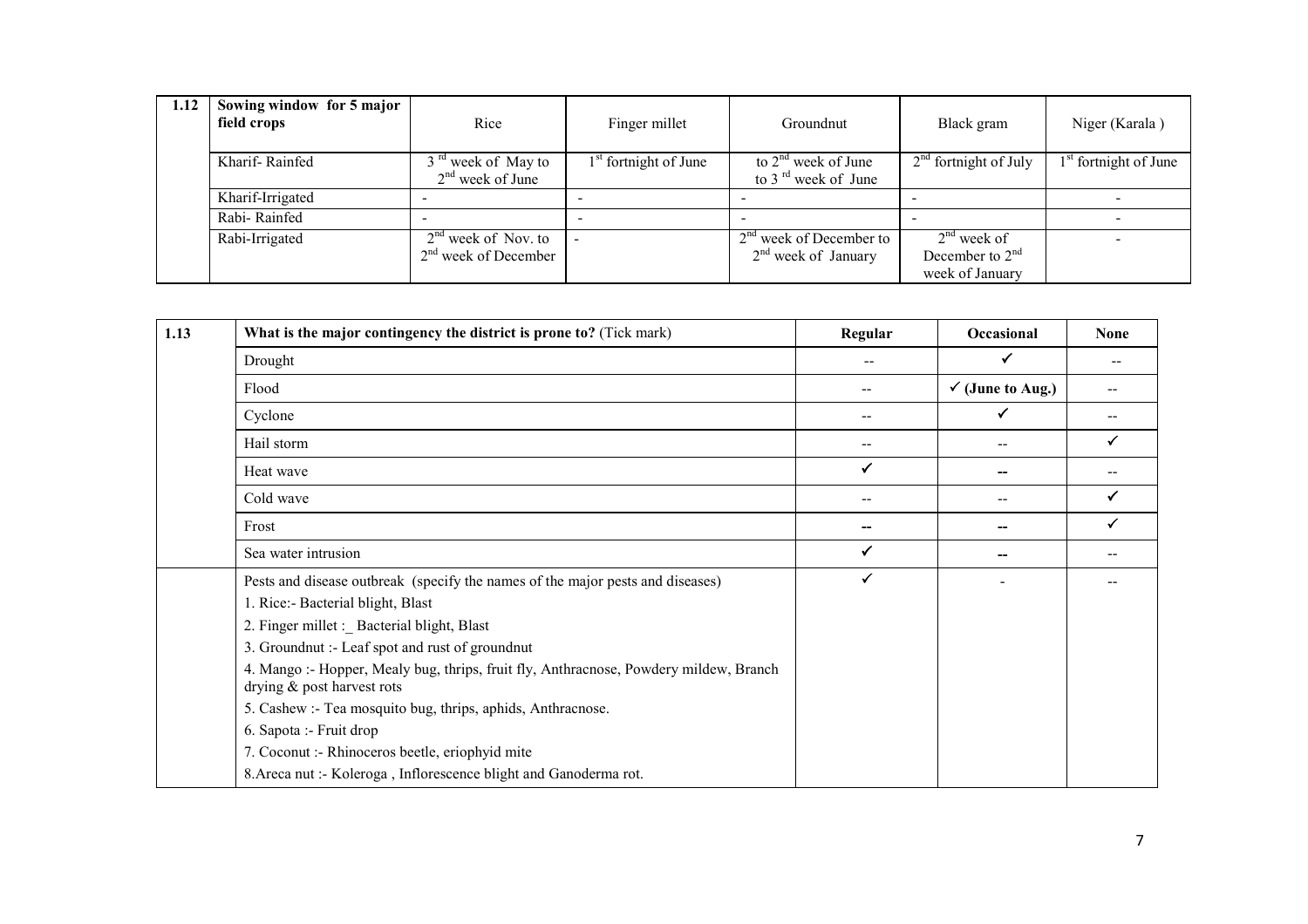|  | $\Delta t$<br>$\mathbf{1}$<br>. . | -- | $- -$ |  |
|--|-----------------------------------|----|-------|--|
|--|-----------------------------------|----|-------|--|

| 1.14 | Include Digital maps of the<br>district for | Location map of district within State as Annexure I | Enclosed: Yes |
|------|---------------------------------------------|-----------------------------------------------------|---------------|
|      |                                             | Mean annual rainfall as Annexure 2                  | Enclosed: Yes |
|      |                                             | Soil map as Annexure 3                              | Enclosed: Yes |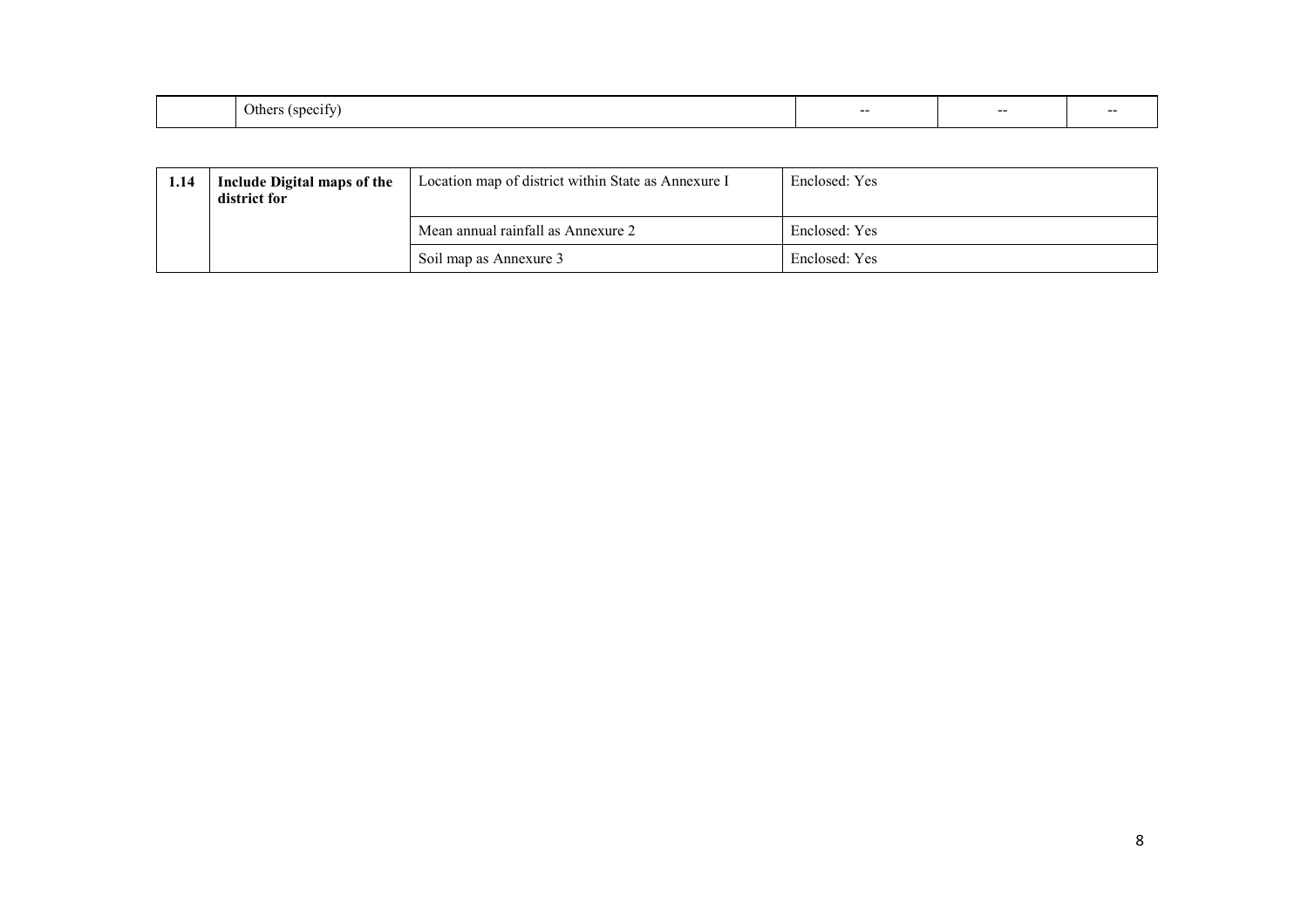



Location map of Ratnagiri district Location map of Ratnagiri district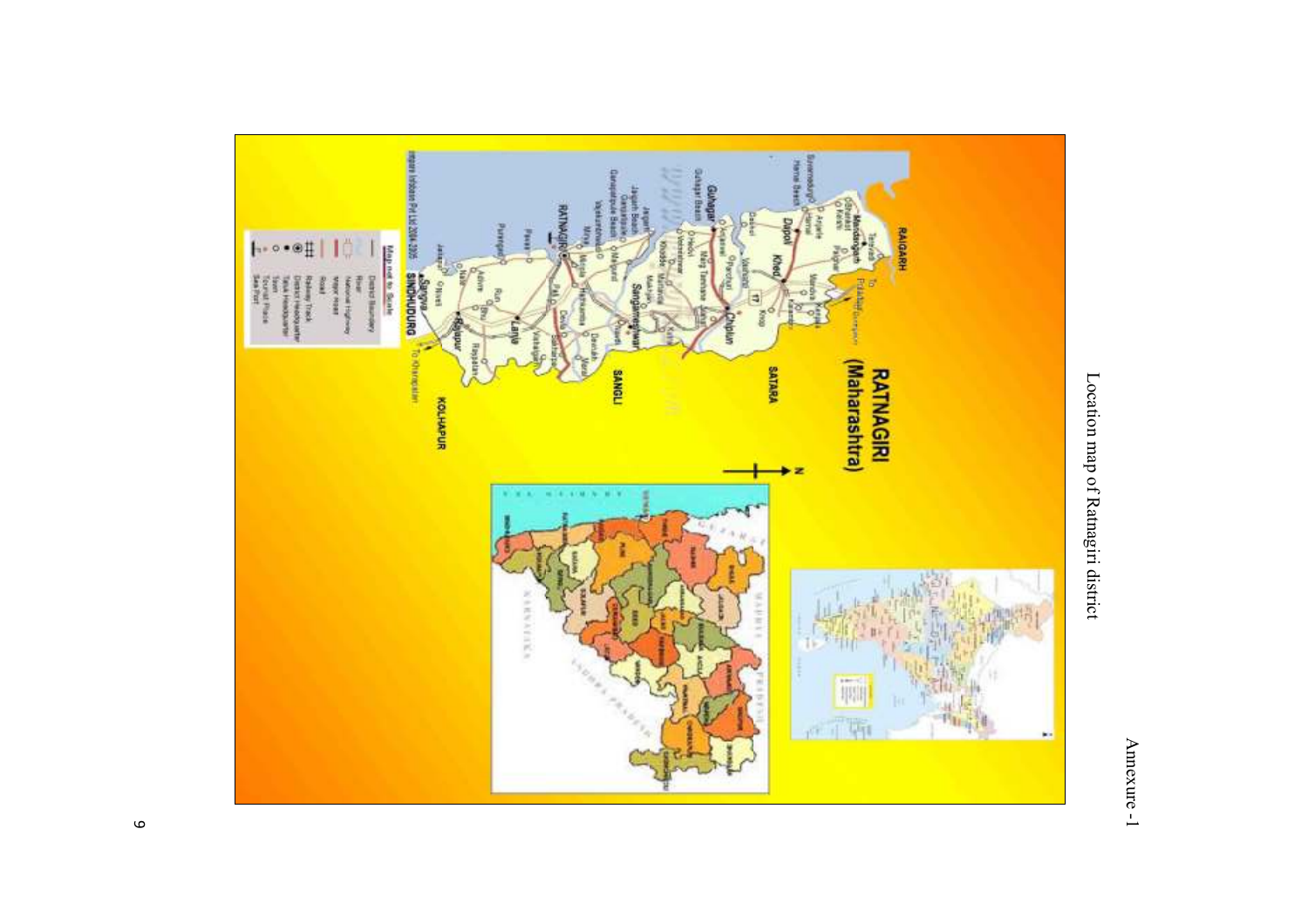# Annexure - 2 Annexure - 2

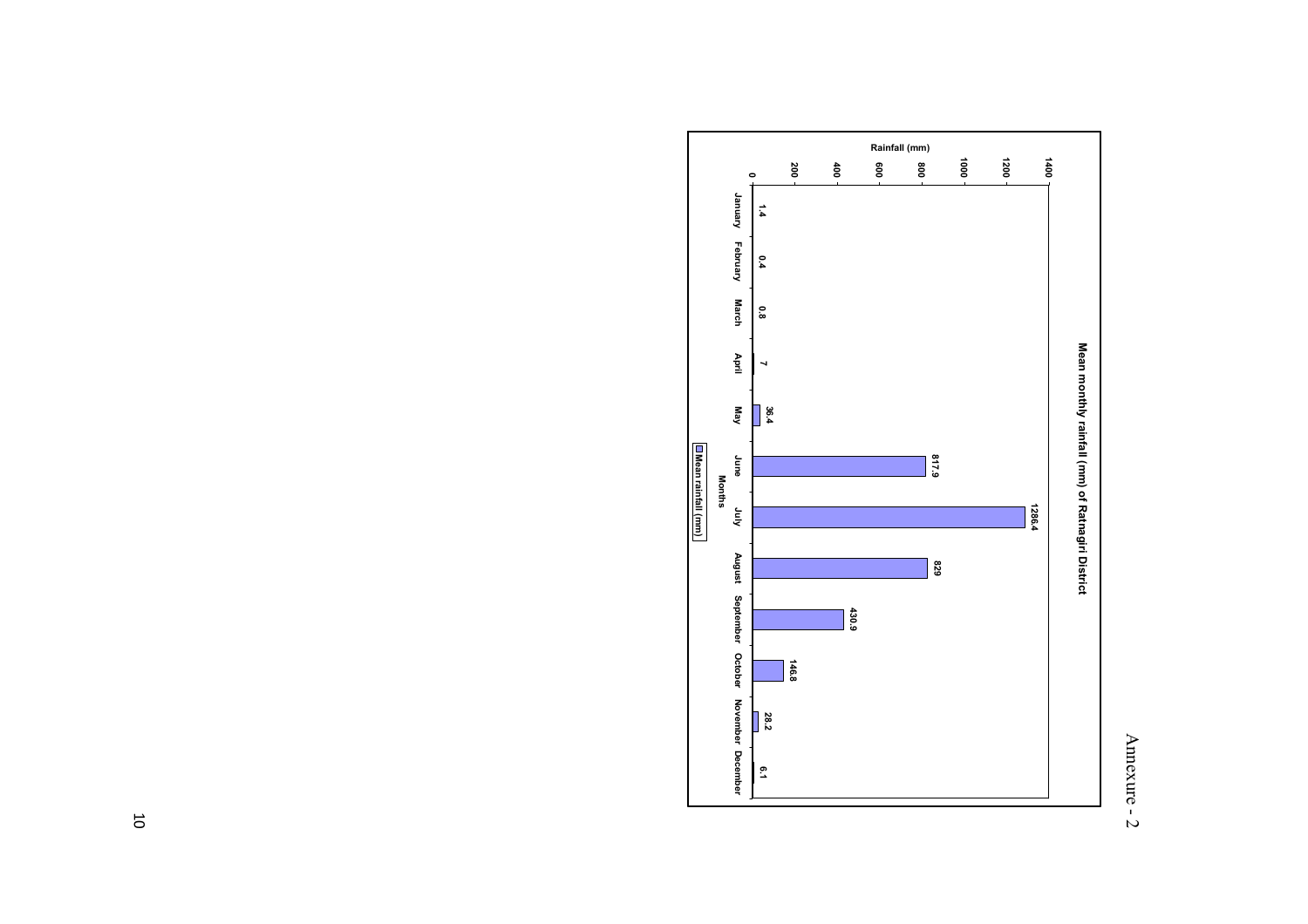

(Source :- NBSS & LUP, Soil map Ratnagiri district Nagpur)

 $A$ mexure -- III Annexure –III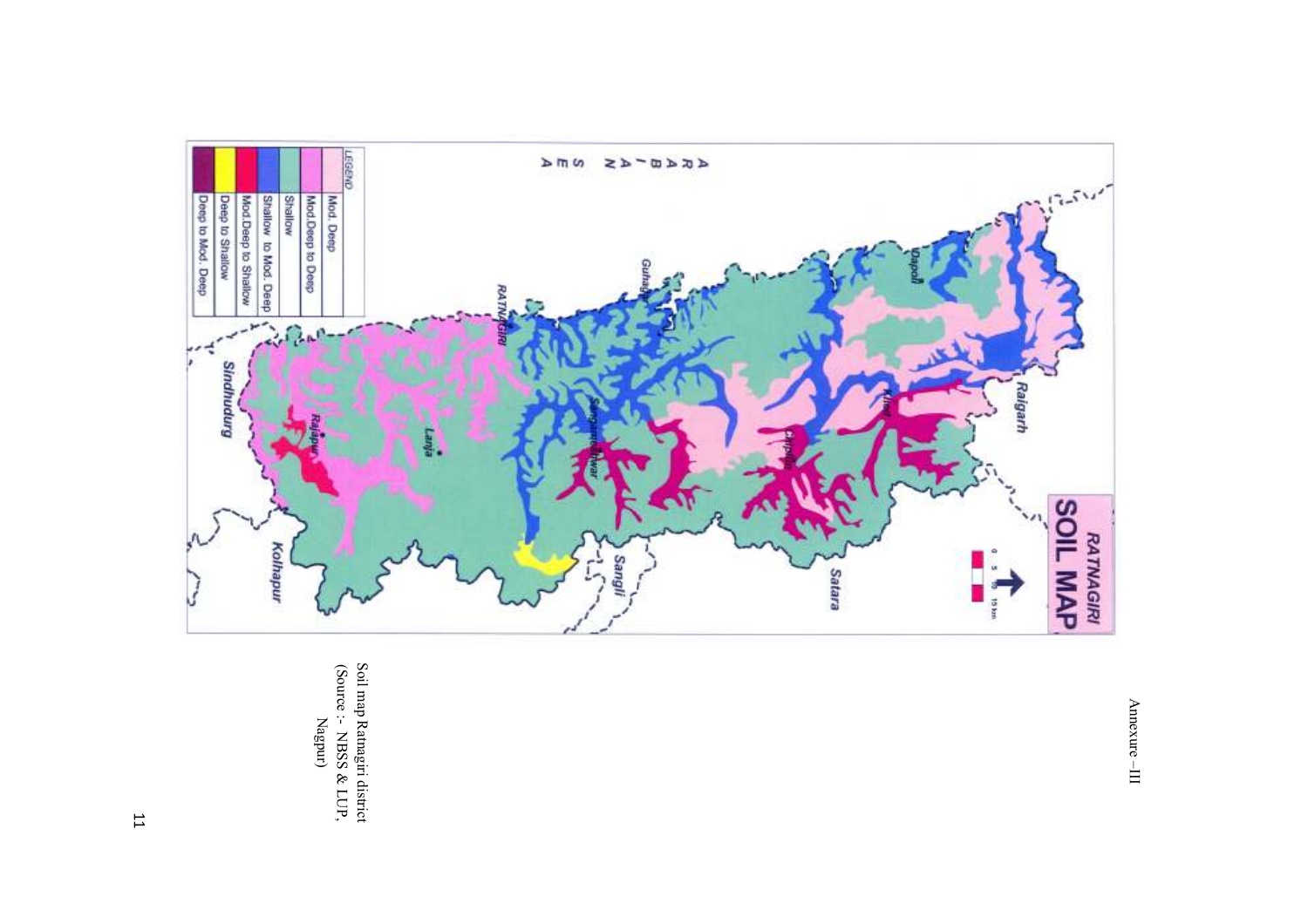## 2.0 Strategies for weather related contingencies

## 2.1 Drought

## 2.1.1 Rainfed situation

| Condition                                         |                                                  |                                        |                                                                                                   | <b>Suggested Contingency measures</b> |                                                       |
|---------------------------------------------------|--------------------------------------------------|----------------------------------------|---------------------------------------------------------------------------------------------------|---------------------------------------|-------------------------------------------------------|
| <b>Early season</b><br>drought (delayed<br>onset) | <b>Major Farming</b><br>situation                | Normal Crop/<br><b>Cropping system</b> | Change in crop / cropping<br>system including variety                                             | Agronomic<br>measures                 | <b>Remarks</b> on<br>Implementation                   |
| Delay by 2 weeks<br>3 <sup>rd</sup> week of June  | <b>Upland</b><br>medium deep to<br>shallow soils | Rice                                   | Prefer early matured variety<br>(Ratnagiri - 73, Ratnagiri -24,<br>Ratnagiri-1)                   | --                                    | Linkage with<br>Maharashtra State<br>Seed Corporation |
|                                                   |                                                  | Finger millet                          | No change                                                                                         | $\overline{\phantom{m}}$              |                                                       |
|                                                   |                                                  | Prosomillet                            | No change                                                                                         | $-\,-$                                |                                                       |
|                                                   |                                                  | Groundnut                              | No change                                                                                         | $\mathbf{u}$                          |                                                       |
|                                                   |                                                  | Niger                                  | No change                                                                                         | --                                    |                                                       |
|                                                   |                                                  | Black gram                             | No change                                                                                         |                                       |                                                       |
|                                                   | Mid-land<br>medium deep soils                    | Rice                                   | Prefer early matured variety<br>(Ratnagiri 1, Karjat-3, Ratnagiri<br>24, Ratnagiri -5, Karjat-7.) | $\overline{\phantom{m}}$              |                                                       |
|                                                   | <b>Low land</b><br>deep soils                    | Rice                                   | No change                                                                                         | ---                                   |                                                       |
|                                                   | <b>Hill slope</b>                                | Finger millet                          | No change                                                                                         | $---$                                 |                                                       |
|                                                   | shallow soils                                    | Prosomillet                            | No change                                                                                         |                                       |                                                       |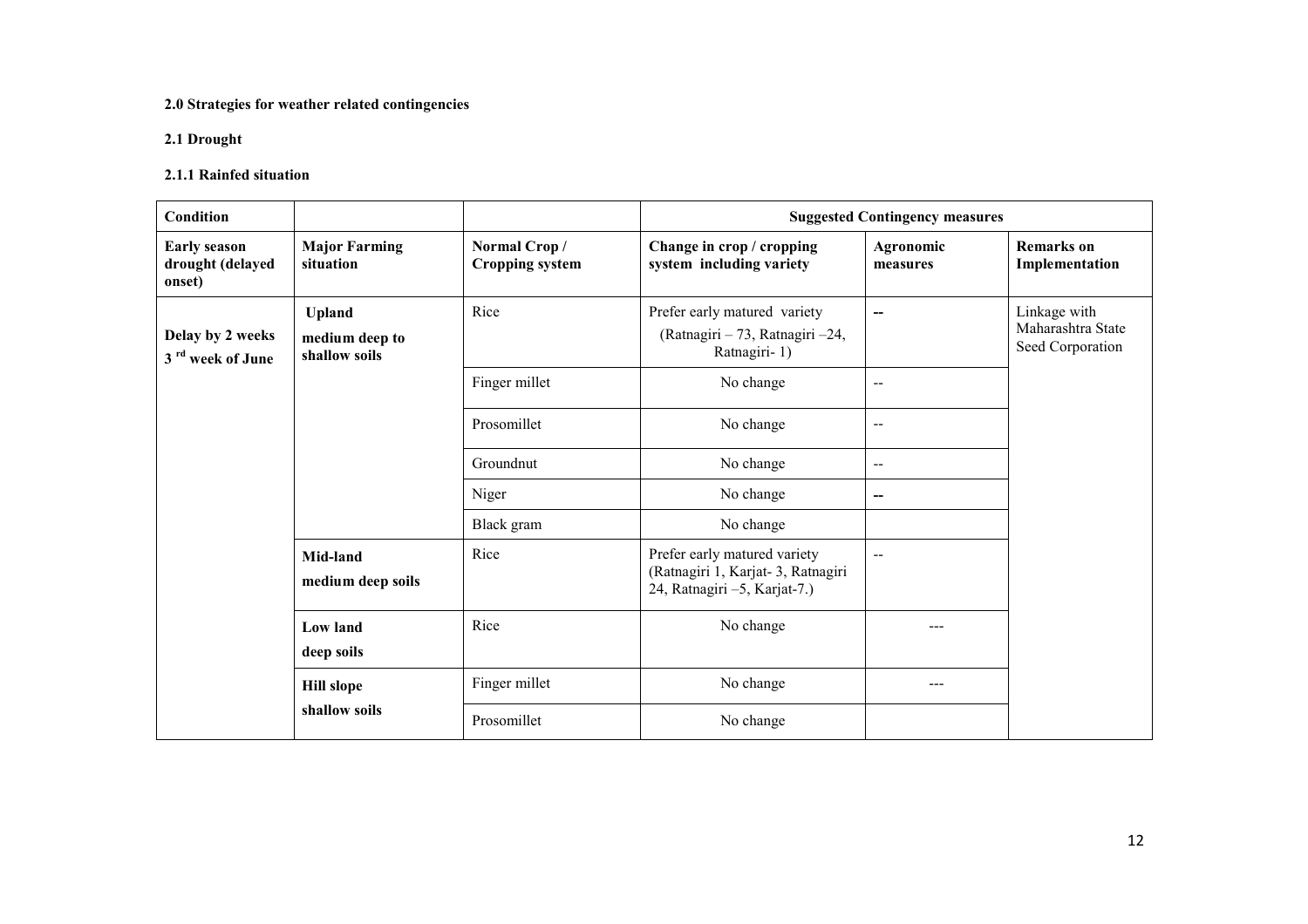| Condition                                                                                                               |                                                  |                                        | <b>Suggested Contingency measures</b>                                                                  |                           |                                                                 |  |
|-------------------------------------------------------------------------------------------------------------------------|--------------------------------------------------|----------------------------------------|--------------------------------------------------------------------------------------------------------|---------------------------|-----------------------------------------------------------------|--|
| Early season drought<br>(delayed onset)                                                                                 | <b>Major Farming</b><br>situation                | Normal Crop/<br><b>Cropping system</b> | Change in crop / cropping<br>system including variety                                                  | <b>Agronomic measures</b> | <b>Remarks</b> on<br>Implementation                             |  |
| ** Delay by 4 weeks                                                                                                     | <b>Upland</b><br>medium deep to<br>shallow soils | Rice                                   | Prefer very early matured varieties<br>(Ratnagiri -73, Karjat -184)                                    | Sowing of sprouted seeds  | Linkage with<br>Maharashtra<br><b>State Seed</b>                |  |
| 1 <sup>st</sup> week of July                                                                                            |                                                  |                                        | Cowpea (Var. Konkan Sadabahar),<br>Black gram (TPU-4)                                                  |                           | Corporation                                                     |  |
|                                                                                                                         |                                                  | Prosomillet                            | Oil Seed like niger (Var. IGP 76)                                                                      |                           |                                                                 |  |
|                                                                                                                         |                                                  | Groundnut                              | Prefer short duration variety<br>(SB-XI, TG-26)                                                        |                           |                                                                 |  |
|                                                                                                                         |                                                  | Niger                                  | No change                                                                                              |                           |                                                                 |  |
|                                                                                                                         |                                                  | Black gram                             | No change                                                                                              |                           |                                                                 |  |
| Rice<br>Mid-land<br>medium deep<br>soils<br><b>Low land</b><br>Rice<br>deep soils<br><b>Hill slope</b><br>shallow soils |                                                  |                                        | Early matured variety<br>(Ratnagiri -73, Karjat -184,<br>Ratnagiri -24)                                |                           | Linkage with<br>Maharashtra<br><b>State Seed</b><br>Corporation |  |
|                                                                                                                         |                                                  |                                        | Mid-late duration variety<br>(Ratnagiri 4, Palghar- 1 Palghar-<br>$2,$ Karjat- $5)$                    |                           |                                                                 |  |
|                                                                                                                         |                                                  | Finger millet<br>Prosomillet           | Pulses like cowpea (Var. Konkan<br>Sadabahar), black gram (TPU-4)<br>Oil Seed likenNiger (Var. IGP 76) | --                        |                                                                 |  |

Note :- \*\* Generally such type of situation has not occurred during past years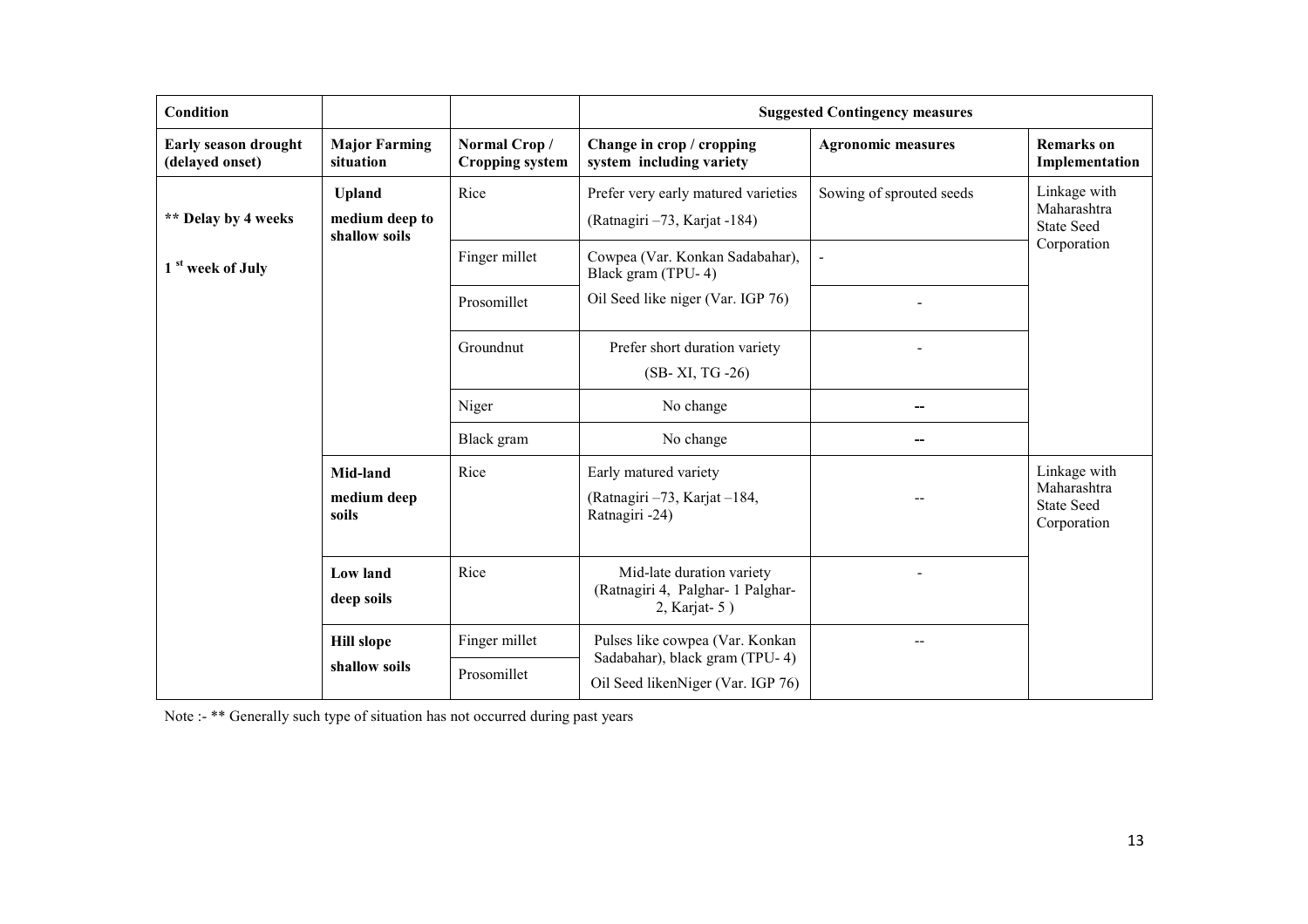| Condition                                           |                                                                                                                                                   |                                        | <b>Suggested Contingency measures</b>                                          |                       |                                     |
|-----------------------------------------------------|---------------------------------------------------------------------------------------------------------------------------------------------------|----------------------------------------|--------------------------------------------------------------------------------|-----------------------|-------------------------------------|
| Early season drought<br>(delayed onset)             | <b>Major Farming</b><br>situation                                                                                                                 | Normal Crop/<br><b>Cropping system</b> | Change in crop / cropping system<br>including variety                          | Agronomic<br>measures | <b>Remarks</b> on<br>Implementation |
| ** Delay by 6 weeks<br>3 <sup>rd</sup> week of July | <b>Upland</b><br>medium deep to<br>shallow soils<br>Mid-land<br>medium deep soils<br>Low land<br>deep soils<br><b>Hill slope</b><br>shallow soils | Not applicable                         | Note :- ** Generally such type of situation has not occurred during past years |                       |                                     |

| <b>Condition</b>                                      |                                                                                                                                                   |                                        | <b>Suggested Contingency measures</b>                                          |                       |                                     |
|-------------------------------------------------------|---------------------------------------------------------------------------------------------------------------------------------------------------|----------------------------------------|--------------------------------------------------------------------------------|-----------------------|-------------------------------------|
| Early season drought<br>(delayed onset)               | <b>Major Farming</b><br>situation                                                                                                                 | Normal Crop/<br><b>Cropping system</b> | Change in crop / cropping<br>system <sup>c</sup> including variety             | Agronomic<br>measures | <b>Remarks</b> on<br>Implementation |
| ** Delay by 8 weeks<br>2 <sup>nd</sup> week of August | <b>Upland</b><br>medium deep to<br>shallow soils<br>Mid-land<br>medium deep soils<br>Low land<br>deep soils<br><b>Hill slope</b><br>shallow soils | Not applicable                         | Note :- ** Generally such type of situation has not occurred during past years |                       |                                     |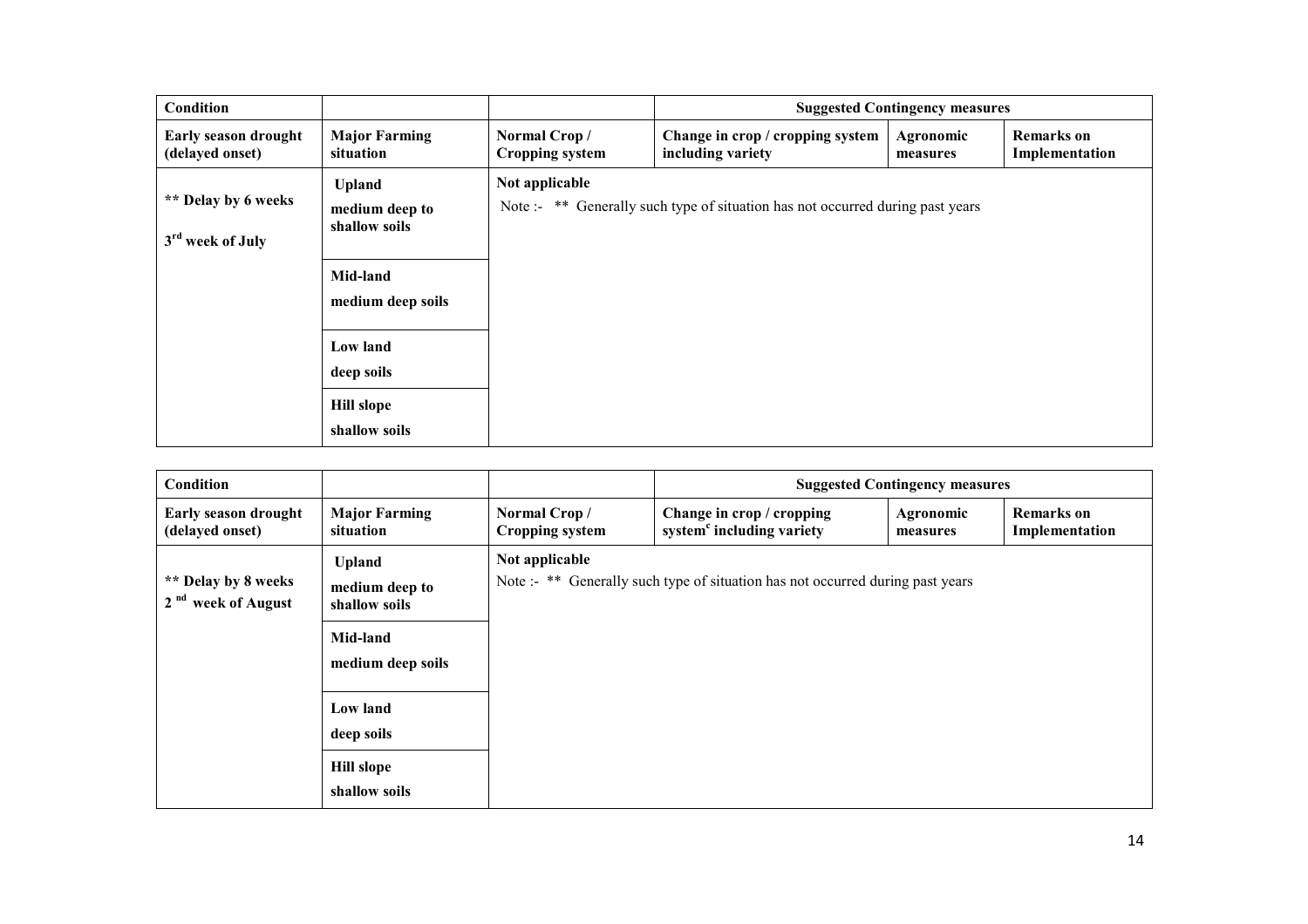| <b>Condition</b>                                                                           |                                                  |                                                                                           | <b>Suggested Contingency measures</b>                                                                                                                                                     |                                                                                                |                                                                                                                     |
|--------------------------------------------------------------------------------------------|--------------------------------------------------|-------------------------------------------------------------------------------------------|-------------------------------------------------------------------------------------------------------------------------------------------------------------------------------------------|------------------------------------------------------------------------------------------------|---------------------------------------------------------------------------------------------------------------------|
| Early season drought<br>(Normal onset)                                                     | <b>Major Farming</b><br>situation                | <b>Normal Crop/cropping</b><br>system                                                     | Crop management                                                                                                                                                                           | Soil nutrient &<br>moisture<br>conservation<br>measues                                         | <b>Remarks</b> on<br>Implementation                                                                                 |
| <b>Normal onset followed</b><br>by 15-20 days dry spell<br>at the time of<br>transplanting | <b>Upland</b><br>medium deep to<br>shallow soils | Rice                                                                                      | Increase number of seedling per<br>hill $(5 \text{ to } 6)$<br>Increase 25% nitrogen dose<br>For shortage of seedling prepare<br>seedling by mat nursery using short<br>duration variety. | Protective irrigation<br>for nursery<br>Adopt<br>closer<br>spacing $(15 \times 15 \text{ cm})$ | Use water from<br>the outside<br>sources like farm<br>ponds, nalas,<br>streams, rivers<br>for puddling<br>operation |
|                                                                                            |                                                  | Finger millet<br>Prosomillet                                                              | Increase 25% nitrogen dose<br>Adopt closer spacing (15 x15 cm)                                                                                                                            | Protective irrigation<br>after transplanting                                                   | Use water from<br>the outside<br>sources like farm<br>ponds, nalas,<br>streams, rivers,<br>etc.                     |
|                                                                                            |                                                  | Groundnut                                                                                 | No change                                                                                                                                                                                 | ---                                                                                            |                                                                                                                     |
|                                                                                            |                                                  | Niger                                                                                     |                                                                                                                                                                                           | ---                                                                                            |                                                                                                                     |
|                                                                                            |                                                  | Black gram                                                                                |                                                                                                                                                                                           |                                                                                                |                                                                                                                     |
|                                                                                            | Rice<br>Mid-land<br>medium deep soils            | Increase number of seedling per<br>hill $(5 \text{ to } 6)$<br>Increase 25% nitrogen dose | Protective irrigation                                                                                                                                                                     | Use water from<br>the outside<br>sources like farm                                             |                                                                                                                     |
|                                                                                            | <b>Low land</b><br>deep soils                    | Rice                                                                                      |                                                                                                                                                                                           |                                                                                                | ponds, nalas,<br>streams, rivers<br>for puddling<br>operation                                                       |
|                                                                                            | <b>Hill</b> slope                                | Finger millet                                                                             | Increase 25% nitrogen dose<br>$\bullet$                                                                                                                                                   | $\overline{a}$                                                                                 |                                                                                                                     |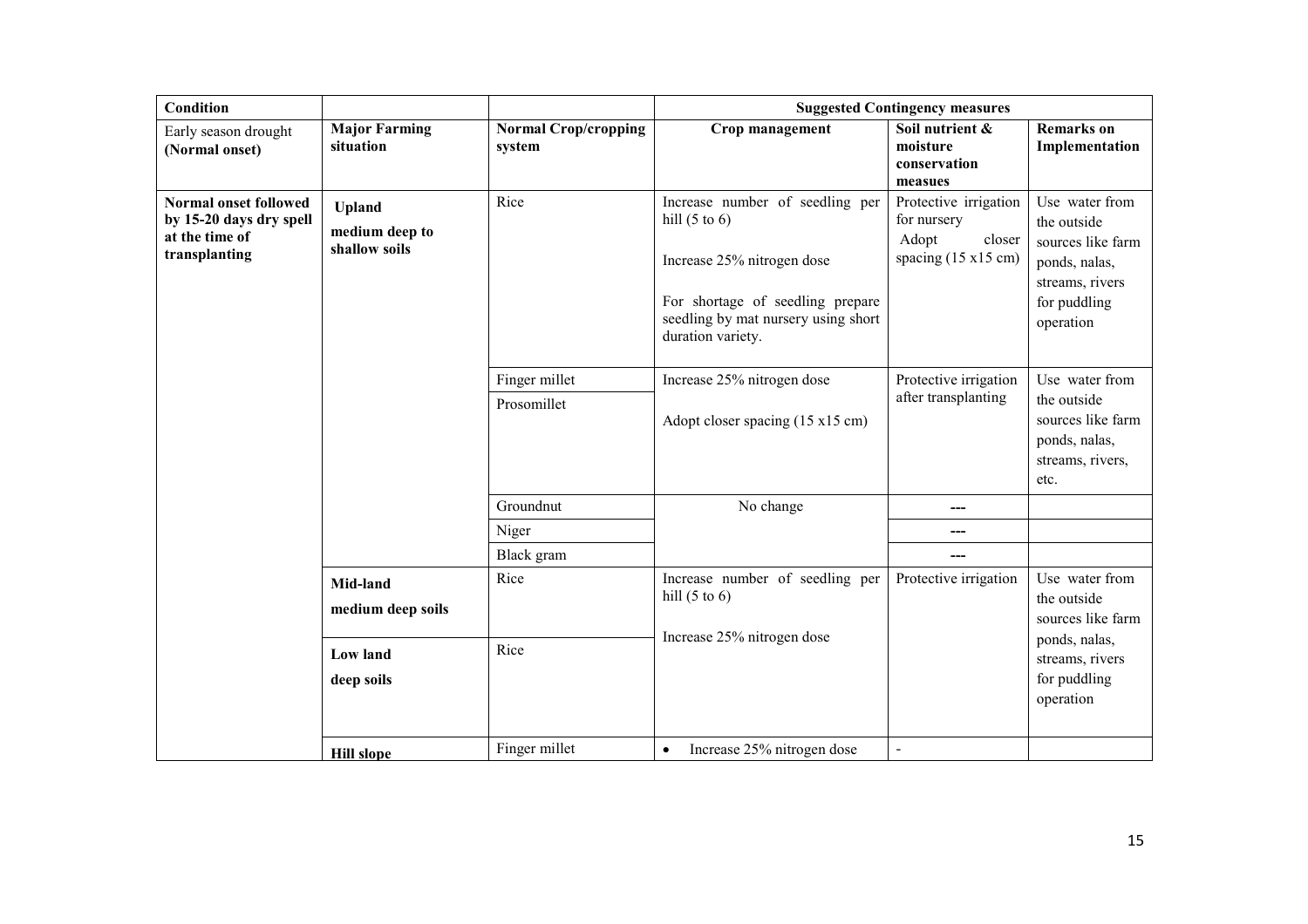|                                                                                                  | shallow soils                     | Prosomillet                           | Adopt closer spacing (15 x15)<br>$\bullet$<br>$\text{cm}$ )                            |                                                                 |                                     |
|--------------------------------------------------------------------------------------------------|-----------------------------------|---------------------------------------|----------------------------------------------------------------------------------------|-----------------------------------------------------------------|-------------------------------------|
| <b>Condition</b>                                                                                 |                                   |                                       |                                                                                        | <b>Suggested Contingency measures</b>                           |                                     |
| Mid season drought<br>(long dry spell,<br>consecutive 2 weeks<br>rainless $(>2.5$ mm)<br>period) | <b>Major Farming</b><br>situation | <b>Normal Crop/cropping</b><br>system | Crop management                                                                        | Soil nutrient &<br>moisture<br>conservation<br>measures         | <b>Remarks</b> on<br>Implementation |
|                                                                                                  | <b>Upland</b>                     | Rice                                  |                                                                                        | Protective<br>irrigation                                        |                                     |
| At vegetative stage                                                                              | medium deep to                    | Finger millet                         | Adopt weed management practices                                                        |                                                                 |                                     |
|                                                                                                  | shallow soils                     | Prosomillet                           |                                                                                        | Apply split dose<br>of<br>Nitrogen<br>after restart of<br>rains |                                     |
|                                                                                                  |                                   | Groundnut                             | Mulching with tree lopping or<br>glyricidia leaves.<br>Adopt weed management practices | Protective<br>irrigation                                        |                                     |
|                                                                                                  |                                   |                                       | with dry land weeder                                                                   |                                                                 |                                     |
|                                                                                                  |                                   | Niger                                 | $\blacksquare$                                                                         |                                                                 |                                     |
|                                                                                                  |                                   | Black gram                            | $\Box$                                                                                 |                                                                 |                                     |
|                                                                                                  | Mid-land                          | Rice                                  | Adopt weed management practices                                                        | Maintain the                                                    |                                     |
|                                                                                                  | medium deep soils                 |                                       | Protective irrigation                                                                  | existing water<br>level in the                                  |                                     |
|                                                                                                  | Low land                          | Rice                                  |                                                                                        | field.                                                          |                                     |
|                                                                                                  | deep soils                        |                                       |                                                                                        | Apply split dose<br>of<br>Nitrogen<br>after restart of<br>rains |                                     |
|                                                                                                  | <b>Hill slope</b>                 | Finger millet                         |                                                                                        | Apply split dose                                                |                                     |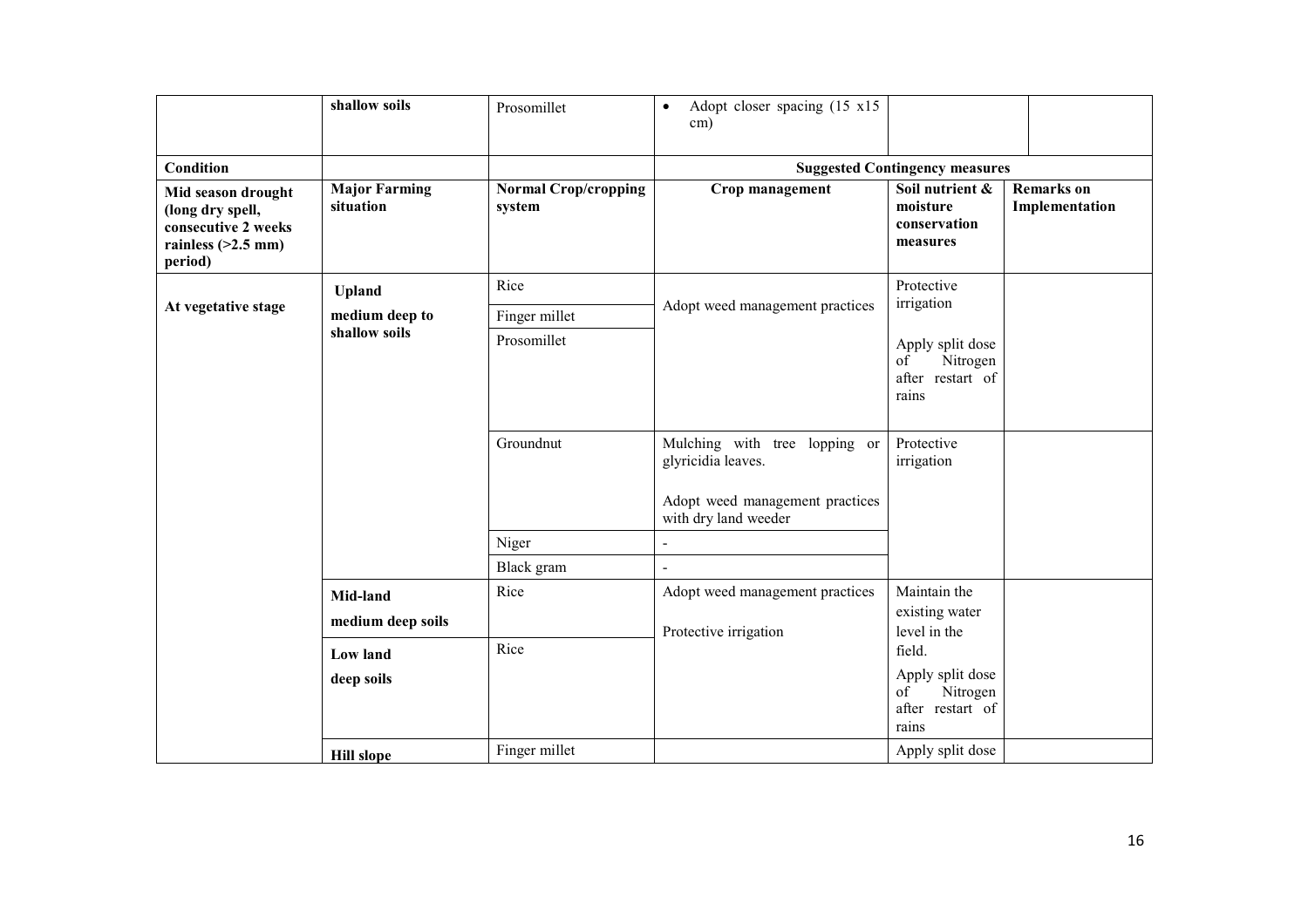| shallow soils | Prosomillet | Adopt weed management practices                                      | Nitrogen<br>- of<br>after<br>restart<br>of |
|---------------|-------------|----------------------------------------------------------------------|--------------------------------------------|
|               |             | $\cdot$ $\sim$<br>irrigation<br>Give<br>protective<br>1İ<br>possible | rains                                      |

| Condition                              |                                   |                                       |                                                    | <b>Suggested Contingency measures</b>                   |                                     |
|----------------------------------------|-----------------------------------|---------------------------------------|----------------------------------------------------|---------------------------------------------------------|-------------------------------------|
| Mid season drought<br>(long dry spell) | <b>Major Farming</b><br>situation | <b>Normal Crop/cropping</b><br>system | Crop management                                    | Soil nutrient &<br>moisture<br>conservation<br>measures | <b>Remarks</b> on<br>Implementation |
| At flowering/ fruiting                 | <b>Upland</b>                     | Rice                                  | Protective irrigation                              |                                                         |                                     |
| stage                                  | medium deep to                    | Finger millet                         |                                                    |                                                         |                                     |
|                                        | shallow soils                     | Prosomillet                           |                                                    |                                                         |                                     |
|                                        |                                   | Groundnut                             | Mulching with tree lopping or<br>glyricidia leaves |                                                         |                                     |
|                                        |                                   |                                       | Protective irrigation                              |                                                         |                                     |
|                                        |                                   | Niger                                 |                                                    |                                                         |                                     |
|                                        |                                   | Black gram                            |                                                    |                                                         |                                     |
|                                        | Mid-land<br>medium deep soils     | Rice                                  | Protective irrigation                              | Maintain the<br>existing water<br>level in the field.   |                                     |
|                                        | Low land                          | Rice                                  |                                                    |                                                         |                                     |
|                                        | deep soils                        |                                       |                                                    |                                                         |                                     |
|                                        | <b>Hill slope</b>                 | Finger millet                         |                                                    |                                                         |                                     |
|                                        | shallow soils                     | Prosomillet                           |                                                    |                                                         |                                     |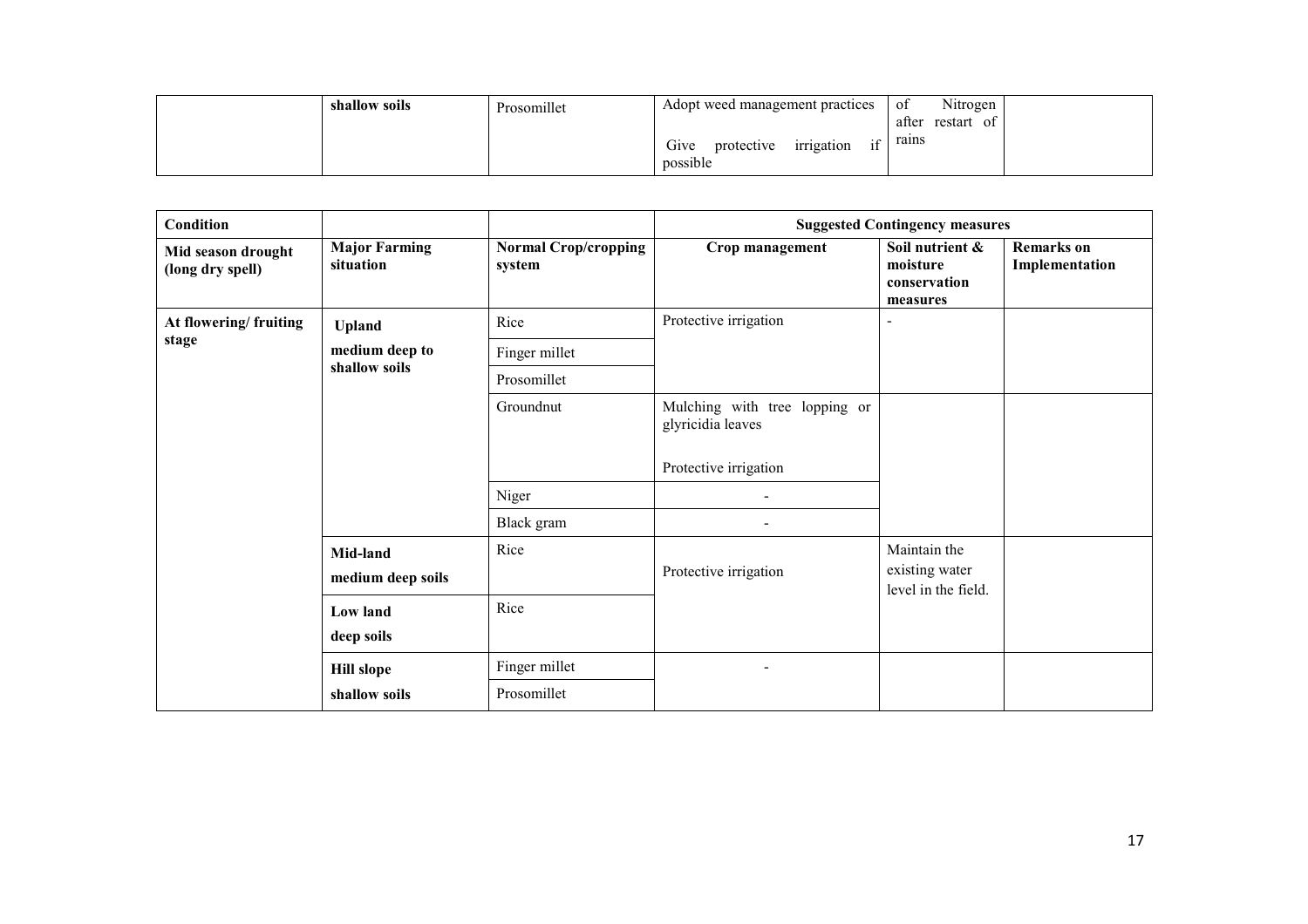| Condition                        |                               |                             | <b>Suggested Contingency measures</b>                                    |                                                                                                                                                            |                   |
|----------------------------------|-------------------------------|-----------------------------|--------------------------------------------------------------------------|------------------------------------------------------------------------------------------------------------------------------------------------------------|-------------------|
| <b>Terminal drought</b>          | <b>Major Farming</b>          | <b>Normal Crop/cropping</b> | Crop management                                                          | Rabi crop planning                                                                                                                                         | <b>Remarks</b> on |
|                                  | situation                     | system                      |                                                                          |                                                                                                                                                            | Implementation    |
| (Early withdrawal of<br>monsoon) | <b>Upland</b>                 | Rice                        | Harvest<br>at<br>crop<br>physiological maturity                          | Cowpea, ground nut, water<br>melon, leafy vegetables,                                                                                                      |                   |
|                                  | medium deep to                | Finger millet               |                                                                          | raising of seedlings for                                                                                                                                   |                   |
|                                  | shallow soils                 | Prosomillet                 |                                                                          | chilli, brinjal, cabbage,                                                                                                                                  |                   |
|                                  |                               | Groundnut                   |                                                                          | knol knol                                                                                                                                                  |                   |
|                                  |                               | Niger                       |                                                                          |                                                                                                                                                            |                   |
|                                  |                               | Black gram                  |                                                                          |                                                                                                                                                            |                   |
|                                  | Mid-land<br>medium deep soils | Rice                        | Protective irrigation<br>Harvest<br>crop<br>at<br>physiological maturity | Horse<br>gram,<br>cowpea,<br>melons<br>water<br>cucurbitaceous crops Leafy<br>vegetables, Raising of<br>seedling for chilli, brinjal,<br>cabbage, knol kol |                   |
|                                  | Low land                      | Rice                        |                                                                          | Sow field bean, horse<br>gram, cowpea, mustard                                                                                                             |                   |
|                                  | deep soils                    |                             |                                                                          | green gram on residual<br>moisture.                                                                                                                        |                   |
|                                  |                               | Finger millet               | Harvest<br>crop<br>at                                                    | ----                                                                                                                                                       |                   |
|                                  | <b>Hill slope</b>             | Prosomillet                 | physiological maturity                                                   |                                                                                                                                                            |                   |
|                                  | shallow soils                 |                             |                                                                          |                                                                                                                                                            |                   |

#### 2.1.2Irrigated situation

| <b>Condition</b>                                             |                                                         |                                       | <b>Suggested Contingency measures</b>                                                                                                                                                               |                                                                                              |                                       |  |
|--------------------------------------------------------------|---------------------------------------------------------|---------------------------------------|-----------------------------------------------------------------------------------------------------------------------------------------------------------------------------------------------------|----------------------------------------------------------------------------------------------|---------------------------------------|--|
|                                                              | <b>Major Farming</b><br>situation                       | <b>Normal Crop/cropping</b><br>system | Change in crop/cropping<br>system                                                                                                                                                                   | <b>Agronomic measures</b>                                                                    | <b>Remarks</b> on<br>Implementation   |  |
| Delayed release of<br>water in canals due<br>to low rainfall | Mid and low land<br><b>Medium deep to</b><br>deep soils | Rice (Rabi season)                    | Prefer early duration variety<br>(Ratnagiri 73, Ratnagiri -1) or<br>Grow short duration pulses viz.<br>Konkan<br>(Var.<br>cowpea<br>Sadabahar),<br>under<br>control<br>irrigation and tail end area | Dapog/mat technique of<br>nursery raising. Young<br>seedling transplanting,<br>SRI Technique | Maharashtra State<br>Seed Corporation |  |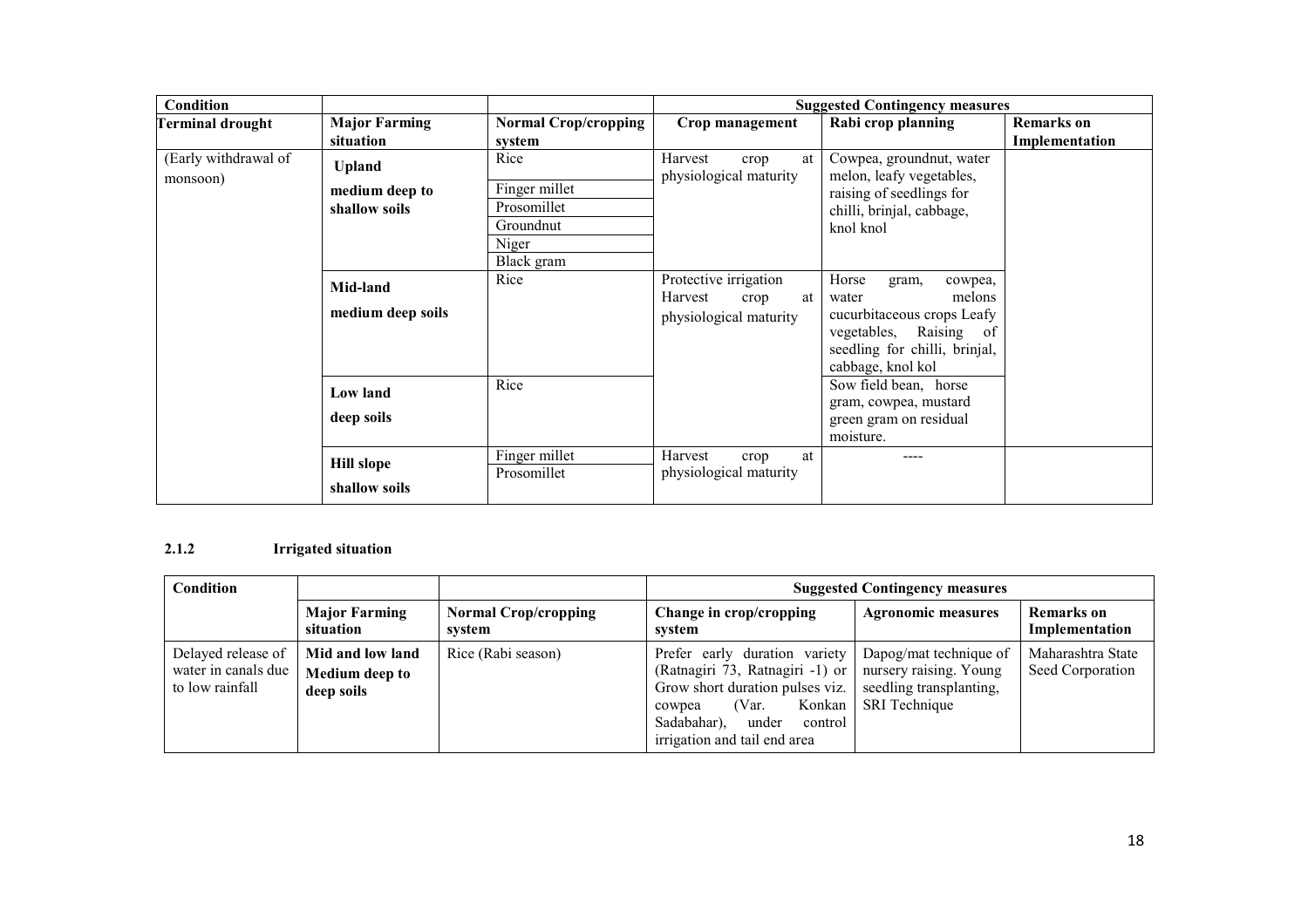| <b>Condition</b> |                                                                            |                                           | <b>Suggested Contingency measures</b>                                                                                     |                                                                                           |                                       |
|------------------|----------------------------------------------------------------------------|-------------------------------------------|---------------------------------------------------------------------------------------------------------------------------|-------------------------------------------------------------------------------------------|---------------------------------------|
|                  | <b>Major Farming</b><br><b>Normal Crop/cropping</b><br>situation<br>system |                                           | Change in crop/cropping<br>system                                                                                         | <b>Agronomic measures</b>                                                                 | <b>Remarks</b> on<br>Implementation   |
|                  |                                                                            | Groundnut                                 | Prefer short duration variety<br>(Phule pragati) or grow short<br>duration pulses viz. Cowpea<br>(Var. Konkan Sadabahar), | If other<br>source of<br>irrigation is available<br>sow the crop as per<br>schedule.      | Maharashtra State<br>Seed Corporation |
|                  |                                                                            | Pulses (Cowpea, Horsegram,<br>Green gram) | No change                                                                                                                 | If.<br>other<br>source of<br>irrigation is available<br>sow the crop as per<br>schedule.  |                                       |
|                  |                                                                            | Vegetables                                | Prefer short duration vegetable<br>and leafy vegetables                                                                   | If -<br>other<br>source of<br>irrigation is available<br>sow the crop as per<br>schedule. |                                       |

| Condition                                                    |                                                         |                                           | <b>Suggested Contingency measures</b>                                                                                                                                  |                                          |                                     |
|--------------------------------------------------------------|---------------------------------------------------------|-------------------------------------------|------------------------------------------------------------------------------------------------------------------------------------------------------------------------|------------------------------------------|-------------------------------------|
|                                                              | <b>Major Farming</b><br>situation                       | <b>Normal Crop/cropping</b><br>system     | Change in crop/cropping<br>system                                                                                                                                      | <b>Agronomic measures</b>                | <b>Remarks</b> on<br>Implementation |
| Limited release of<br>water in canals due<br>to low rainfall | Mid and low land<br><b>Medium deep to</b><br>deep soils | Rice (Rabi season)                        | Prefer duration variety in low<br>land situation (Ratnagiri 73,<br>Ratnagiri -1)<br>Grow short duration pulses,<br>vegetables<br>groundnut,<br>1n<br>midland situation | Use SRI Technique of<br>rice cultivation |                                     |
|                                                              |                                                         | Groundnut                                 | Prefer short duration variety<br>(Phule Pragati,)                                                                                                                      |                                          |                                     |
|                                                              |                                                         | Pulses (Cowpea, Horsegram,<br>Green gram) | No change                                                                                                                                                              |                                          |                                     |
|                                                              |                                                         | Vegetables                                | Leaf Vegetables,<br>Cucumbers                                                                                                                                          |                                          |                                     |
|                                                              |                                                         | Water melon                               | Short duration pulses                                                                                                                                                  | --                                       |                                     |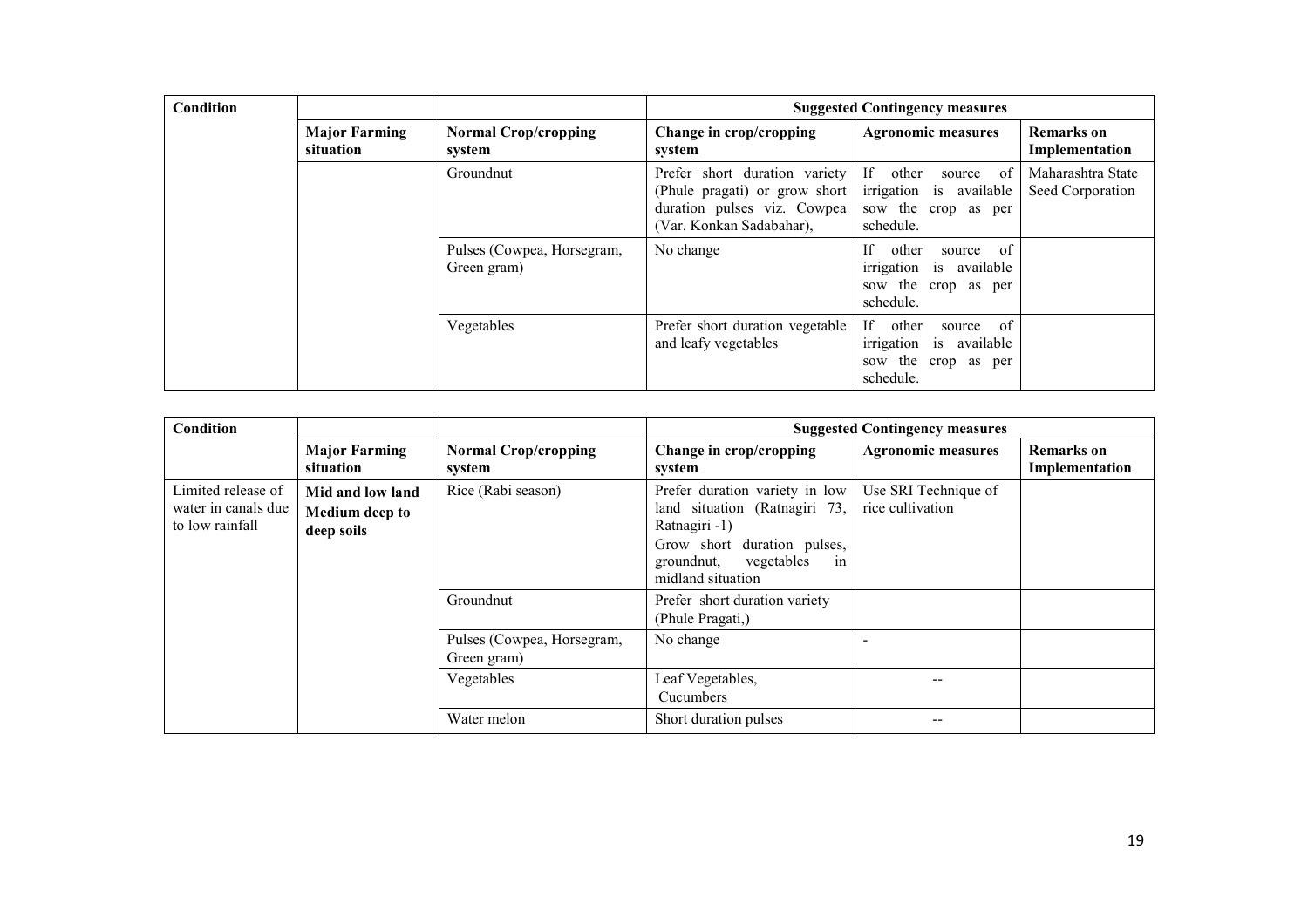| Condition                                                              |                                                         |                                           | <b>Suggested Contingency measures</b>                                                                     |                                                       |                                     |
|------------------------------------------------------------------------|---------------------------------------------------------|-------------------------------------------|-----------------------------------------------------------------------------------------------------------|-------------------------------------------------------|-------------------------------------|
|                                                                        | <b>Major Farming</b><br>situation                       | <b>Normal Crop/cropping</b><br>system     | Change in crop/cropping<br>system                                                                         | <b>Agronomic measures</b>                             | <b>Remarks</b> on<br>Implementation |
| Non release of<br>water in canals<br>under delayed<br>onset of monsoon | Mid and low land<br><b>Medium deep to</b><br>deep soils | Rice (Rabi season)                        | Field bean, horse gram black<br>gram, cowpea, mustard on<br>residual moisture under low<br>land situation | Minimum tillage and<br>sowing of seed by<br>dibbling. |                                     |
| in catchment                                                           |                                                         | Groundnut                                 | If farm pond water is available                                                                           |                                                       |                                     |
|                                                                        |                                                         | Pulses (Cowpea, Horsegram,<br>Green gram) | go for short duration pulses<br>and leafy vegetables                                                      |                                                       |                                     |
|                                                                        |                                                         | Vegetables                                |                                                                                                           |                                                       |                                     |
|                                                                        |                                                         | Water melon                               |                                                                                                           |                                                       |                                     |

| <b>Condition</b>                                                                     |                                                         |                                                                                     | <b>Suggested Contingency measures</b>                                                                                                                           |                                                                         |                                     |
|--------------------------------------------------------------------------------------|---------------------------------------------------------|-------------------------------------------------------------------------------------|-----------------------------------------------------------------------------------------------------------------------------------------------------------------|-------------------------------------------------------------------------|-------------------------------------|
|                                                                                      | <b>Major Farming</b><br>situation                       | <b>Normal Crop/cropping</b><br>system                                               | Change in crop/cropping<br>system                                                                                                                               | <b>Agronomic measures</b>                                               | <b>Remarks</b> on<br>Implementation |
| Lack of inflows<br>into tanks due to<br>insufficient<br>/delayed onset of<br>monsoon | Mid and low land<br><b>Medium deep to</b><br>deep soils | Rice (Rabi season)                                                                  | Var.<br>(lablab)<br>Wal<br>bean)<br>$\sim$ 10 $\pm$<br>Konkan Wal No. 1, Horse<br>Var. Dapoli - 1 on<br>gram -<br>residual moisture under low<br>land situation | Minimum tillage and<br>sowing of seed by<br>dibbling, Relay<br>cropping |                                     |
|                                                                                      |                                                         | Groundnut<br>Pulses (Cowpea, Horsegram,<br>Green gram)<br>Vegetables<br>Water melon | If farm pond water is available<br>go for short duration pulses<br>and leafy vegetables                                                                         | Minimum tillage                                                         |                                     |

| Condition                                                      |                                                         | <b>Suggested Contingency measures</b> |                                   |                           |                              |
|----------------------------------------------------------------|---------------------------------------------------------|---------------------------------------|-----------------------------------|---------------------------|------------------------------|
|                                                                | <b>Major Farming</b><br>situation                       | <b>Normal Crop/cropping</b><br>system | Change in crop/cropping<br>system | <b>Agronomic measures</b> | Remarks on<br>Implementation |
| Insufficient<br>groundwater<br>recharge due to<br>low rainfall | Mid and low land<br><b>Medium deep to</b><br>deep soils | Not applicable                        |                                   |                           |                              |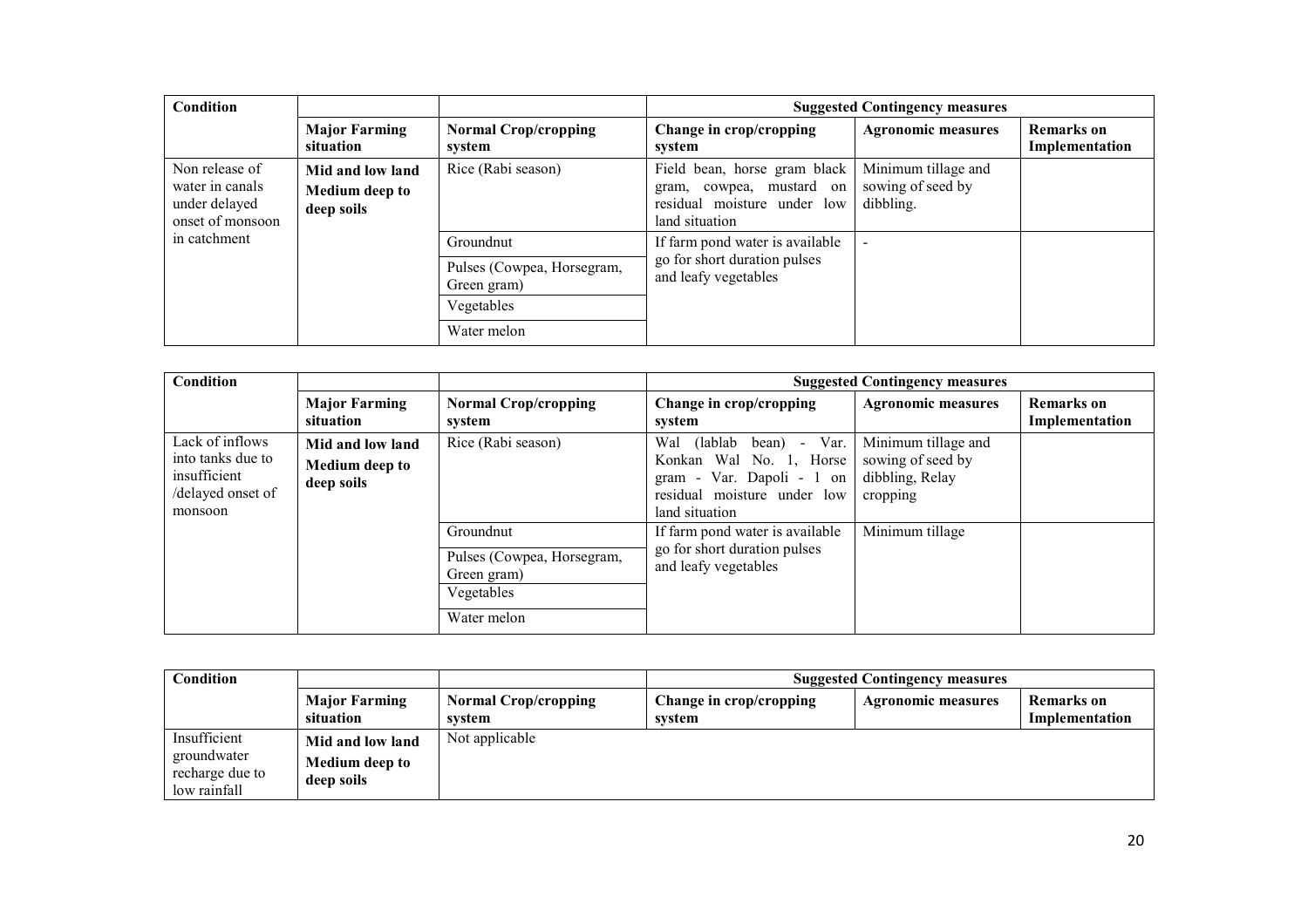| <b>Condition</b>                                                        | <b>Suggested contingency measure</b>                                                                                                                                                                                                                                                 |                        |                                                                                          |                                                       |  |
|-------------------------------------------------------------------------|--------------------------------------------------------------------------------------------------------------------------------------------------------------------------------------------------------------------------------------------------------------------------------------|------------------------|------------------------------------------------------------------------------------------|-------------------------------------------------------|--|
| Continuous high rainfall<br>in a short span leading to<br>water logging | <b>Vegetative stage</b>                                                                                                                                                                                                                                                              | <b>Flowering stage</b> | Crop maturity stage                                                                      | Post harvest                                          |  |
| Rice                                                                    | ----                                                                                                                                                                                                                                                                                 | ----                   | Drain out water and harvest the<br>crop before lodging                                   | Immediate threshing and<br>drying in shed             |  |
| Finger millet                                                           | $---$                                                                                                                                                                                                                                                                                | ----                   | Harvest the crop before lodging                                                          | $-do-$                                                |  |
| Groundnut                                                               |                                                                                                                                                                                                                                                                                      |                        | Drain out water and harvest the<br>crop immediately                                      | Separate the pods<br>immediately and dry in<br>shade. |  |
| Niger                                                                   | ----                                                                                                                                                                                                                                                                                 | ----                   | $\overline{a}$                                                                           |                                                       |  |
| Black gram                                                              | ----                                                                                                                                                                                                                                                                                 | ----                   | Harvest the crop at<br>physiological maturity                                            | Immediate threshing and dry<br>in shed                |  |
| Horticulture                                                            |                                                                                                                                                                                                                                                                                      |                        |                                                                                          |                                                       |  |
| Cucurbits                                                               | Drain out excess water                                                                                                                                                                                                                                                               | Drain out excess water | Drain out excess water                                                                   | -----                                                 |  |
| Mango                                                                   | If heavy rainfall is occurs during 15 <sup>th</sup><br>July to 15 <sup>th</sup> Aug. postpone<br>paclabutrazol application till<br>congenial condition arrives to induce<br>early flowering (Dose of<br>Paclabutrazol $\omega$ of 0.75 g/ a.i. per<br>meter average canopy diameter) |                        |                                                                                          |                                                       |  |
| Cashew                                                                  |                                                                                                                                                                                                                                                                                      |                        |                                                                                          |                                                       |  |
| Banana                                                                  | Drain out excess water                                                                                                                                                                                                                                                               | Drain out excess water | Drain out excess water                                                                   | Drain out excess water                                |  |
| Heavy rainfall with high<br>speed winds in a short<br>span              |                                                                                                                                                                                                                                                                                      |                        |                                                                                          |                                                       |  |
| Rice                                                                    | ----                                                                                                                                                                                                                                                                                 | ----                   | Drain out water and harvest the<br>crop at maturity immediately if<br>lodging take place | Immediate threshing and<br>drying in shed             |  |
| Finger millet                                                           | $\overline{a}$                                                                                                                                                                                                                                                                       | $\overline{a}$         | Harvest the crop at maturity<br>before its lodging.                                      |                                                       |  |
| Groundnut                                                               | Drain out excess water                                                                                                                                                                                                                                                               | Drain out excess water | Drain out water and harvest the<br>crop immediately                                      | Separate the pods<br>immediately and dry in<br>shade. |  |
| Niger                                                                   | Drain out excess water                                                                                                                                                                                                                                                               | Drain out excess water | Drain out excess water                                                                   | $\overline{a}$                                        |  |

2.2 Unusual rains (untimely, unseasonal etc) (for both rainfed and irrigated situations)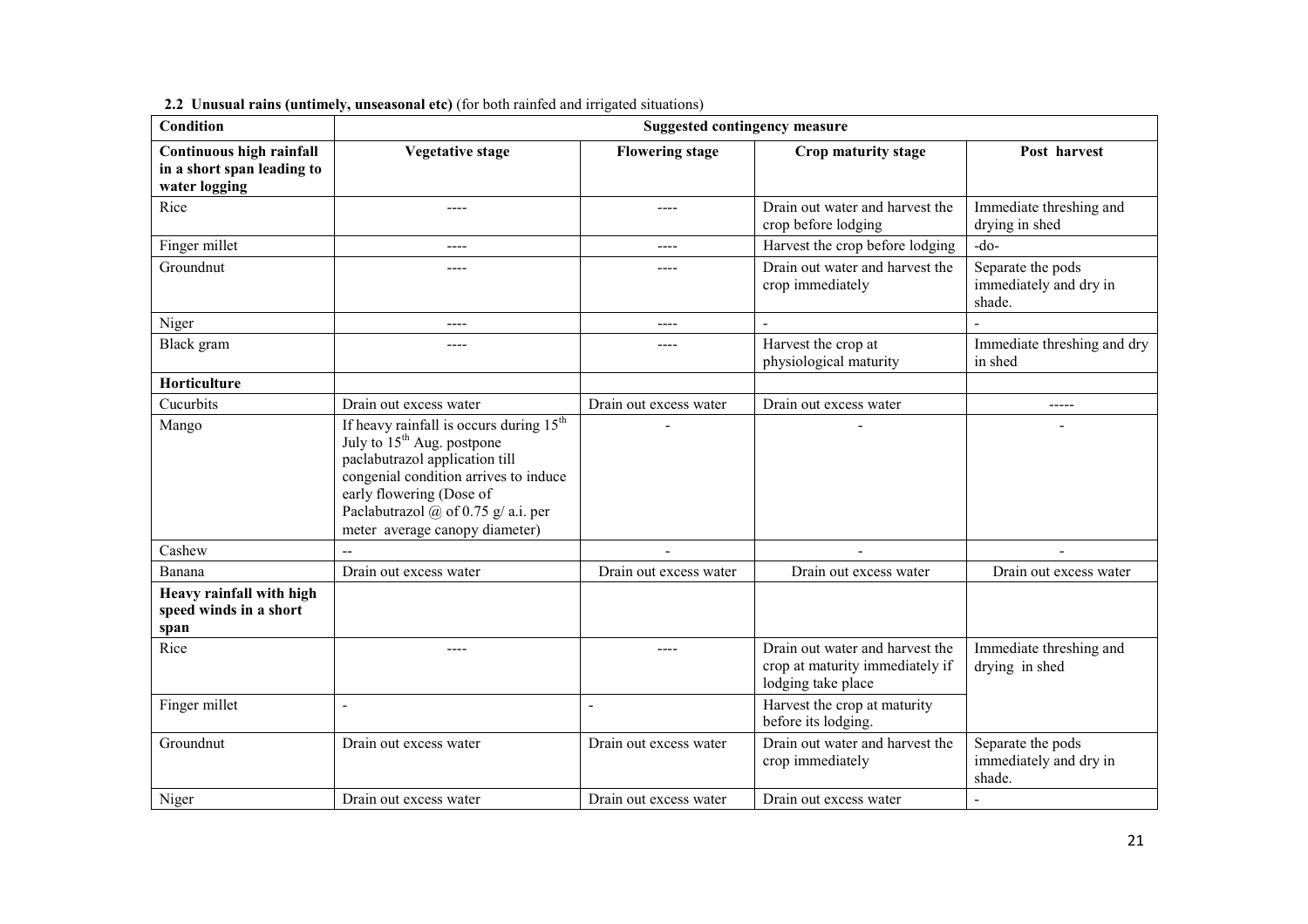| <b>Black</b><br>gram | $\overline{\phantom{a}}$<br>water<br>Drain<br>$\alpha v \alpha \alpha \sigma$<br>-ou<br>. CACCO. | s water<br>Drain<br>$\alpha$ v $\alpha$ $\alpha$ g<br>-011<br><b>CALCSS</b> | $\mathbf{r}$<br>-De | Immediate threshing<br>and dr<br>in shed |
|----------------------|--------------------------------------------------------------------------------------------------|-----------------------------------------------------------------------------|---------------------|------------------------------------------|
|----------------------|--------------------------------------------------------------------------------------------------|-----------------------------------------------------------------------------|---------------------|------------------------------------------|

| Horticulture                                                 |                                                                                                                               |                                                                                                                            |                                                                         |                          |
|--------------------------------------------------------------|-------------------------------------------------------------------------------------------------------------------------------|----------------------------------------------------------------------------------------------------------------------------|-------------------------------------------------------------------------|--------------------------|
| Cucurbitaceous crop                                          | Drain out excess water                                                                                                        | Drain out excess water                                                                                                     | Drain out excess water                                                  | -----                    |
| Mango                                                        | Prune the broken branches<br>and apply carbaryl (50WP)                                                                        | ----                                                                                                                       | Collect and utilize fallen fruit<br>immediately for suitable processing | ----                     |
| Cashew                                                       | mixed with Bordeaux<br>paste on cut surface and<br>trunk.                                                                     | ----                                                                                                                       |                                                                         | $---$                    |
| Banana                                                       | Drain out excess water<br>Do staking                                                                                          | Flowers of broken plant<br>may be used as<br>vegetable                                                                     | Fruit of broken plants may be used as<br>vegetable.                     |                          |
| Outbreak of pests and<br>diseases due to unseasonal<br>rains |                                                                                                                               |                                                                                                                            |                                                                         |                          |
| Rice                                                         | Spraying of Carbendazim<br>0.1% or Copper oxy<br>chloride 0.25% or<br>tricyclazole 0.1% to<br>control blast disease           | Spraying of<br>Carbendazim 0.1% or<br>Copper oxy chloride<br>0.25% or tricyclazole<br>$0.1\%$ to control blast<br>disease  |                                                                         |                          |
| Fingermillets                                                | $\overline{a}$                                                                                                                |                                                                                                                            | $\qquad \qquad \blacksquare$                                            | $\overline{\phantom{a}}$ |
| Groundnut                                                    | Spraying with carbendazim<br>0.1% or Propiconazole<br>$0.1\%$ or Tridemorph $0.1\%$<br>to control early and late<br>leaf spot | Spraying with<br>carbendazim 0.1% or<br>Propiconazole 0.1%<br>or Tridemorph 0.1%<br>to control early and<br>late leaf spot |                                                                         |                          |
| Niger                                                        | $\blacksquare$                                                                                                                | $\blacksquare$                                                                                                             | $\sim$                                                                  | -----                    |
| Black gram                                                   | $\blacksquare$                                                                                                                |                                                                                                                            | $\blacksquare$                                                          | -----                    |
| Horticulture                                                 |                                                                                                                               |                                                                                                                            |                                                                         |                          |
| Cucurbitaceous crop                                          | ----                                                                                                                          |                                                                                                                            | Install Rakshak I trap to control fruit<br>fly                          |                          |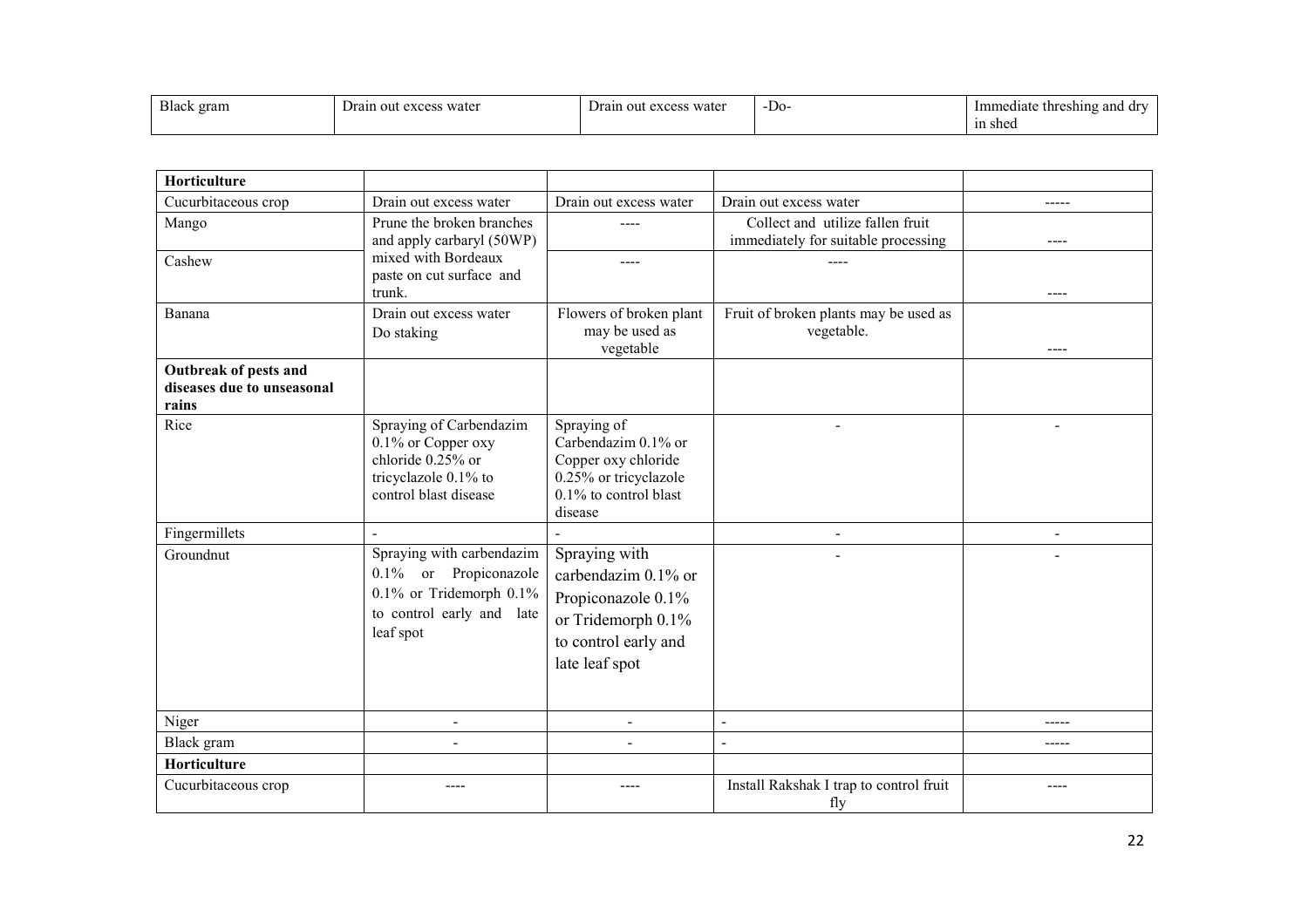| Mango  | Take 2 sprays at 15 days<br>interval of Phosalone<br>0.05% and carbaryl 0.2 %<br>for control of mango<br>hopper, shoot borer.<br>Spraying with 1%<br>Bordeaux mixture or 0.1%<br>carbendazim or $0.1\%$<br>thiophenate methyl to<br>control anthracnose, | $0.2\%$<br>with<br>Spraying<br>W.P. sulphur dust or<br>$0.05\%$ hexaconazol or<br>Tridemorph<br>$0.1\%$<br>to<br>control powdery mildew | Install Rakshak I trap to control fruit<br>fly | Dipping fruits in 0.05%<br>carbendazim for 10 min.<br>after harvest to control post<br>harvest rot |
|--------|----------------------------------------------------------------------------------------------------------------------------------------------------------------------------------------------------------------------------------------------------------|-----------------------------------------------------------------------------------------------------------------------------------------|------------------------------------------------|----------------------------------------------------------------------------------------------------|
| Cashew | Spay with carbaryl 0.2 %<br>after the rains to control<br>tea mosquito bug.                                                                                                                                                                              |                                                                                                                                         |                                                |                                                                                                    |
| Sapota |                                                                                                                                                                                                                                                          | Spraying of Metalaxyl<br>$+$ Mancozeb containing<br>complex fungicide $\omega$<br>$0.2\%$ to control fruit<br>drop                      |                                                | Collect and destroy the<br>fallen and infected fruits                                              |

# 2.3 Floods

| Condition                                      | <b>Suggested contingency measure</b>                                                               |                        |                        |                                                                    |  |
|------------------------------------------------|----------------------------------------------------------------------------------------------------|------------------------|------------------------|--------------------------------------------------------------------|--|
| Transient water logging/<br>partial inundation | Seedling / nursery stage                                                                           | Vegetative stage       | Reproductive stage     | At harvest                                                         |  |
| Rice                                           | If washed out resowing of nursery<br>by using mat nursery/sowing of<br>sprouted seed puddled field | Drain out excess water | Drain out excess water | Immediate harvesting,<br>immediate threshing and<br>drying in shed |  |
| Finger millet                                  | Not applicable                                                                                     | Not applicable         | Not applicable         | Not applicable                                                     |  |
| Groundnut                                      |                                                                                                    |                        |                        |                                                                    |  |
| Niger                                          |                                                                                                    |                        |                        |                                                                    |  |
| Black gram                                     |                                                                                                    |                        |                        |                                                                    |  |
| <b>Horticulture (Vegetables)</b>               |                                                                                                    |                        |                        |                                                                    |  |
| Cucurbitaceous crop                            | Not applicable                                                                                     | Not applicable         | Not applicable         | Not applicable                                                     |  |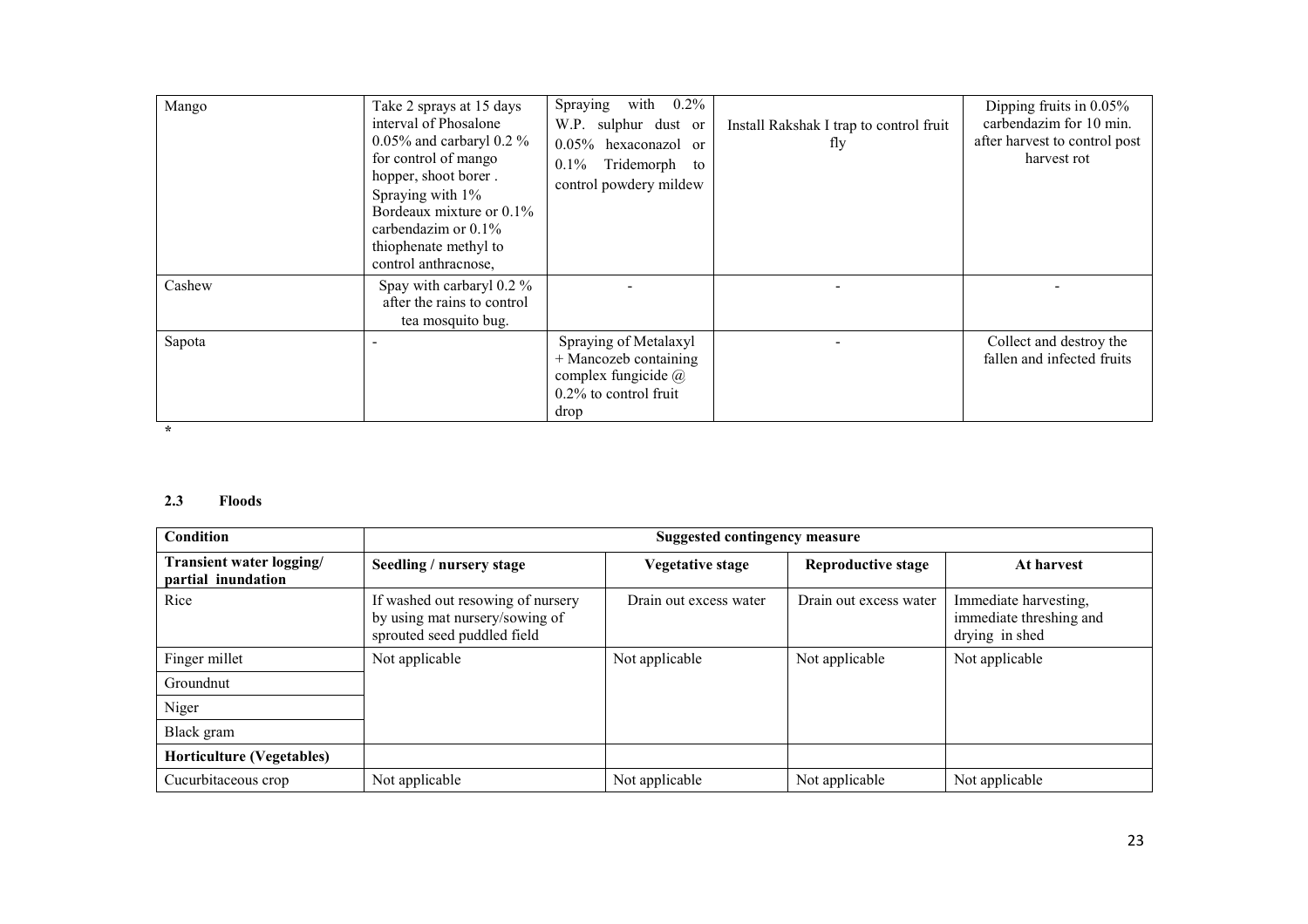| Continuous submergence           |                                                                                                                                                                                                                                                                    |                                                                                                                                                                          |                                                                                                                                                                             |                                                                                                                                                                       |
|----------------------------------|--------------------------------------------------------------------------------------------------------------------------------------------------------------------------------------------------------------------------------------------------------------------|--------------------------------------------------------------------------------------------------------------------------------------------------------------------------|-----------------------------------------------------------------------------------------------------------------------------------------------------------------------------|-----------------------------------------------------------------------------------------------------------------------------------------------------------------------|
| for more than 2 days             |                                                                                                                                                                                                                                                                    |                                                                                                                                                                          |                                                                                                                                                                             |                                                                                                                                                                       |
| Rice                             | If washed out resowing of nursery<br>by using mat nursery/sowing of<br>sprouted seed puddled field                                                                                                                                                                 | $\bullet$<br>Drain out excess water<br>of<br>dose<br>$\bullet$<br>Apply<br>nitrogen<br>after<br>submergence is over                                                      | Drain out excess water                                                                                                                                                      | Immediate harvesting,<br>immediate threshing and dry in<br>shed                                                                                                       |
| Finger millet                    | Not applicable                                                                                                                                                                                                                                                     | Not applicable                                                                                                                                                           | Not applicable                                                                                                                                                              | Not applicable                                                                                                                                                        |
| Groundnut                        |                                                                                                                                                                                                                                                                    |                                                                                                                                                                          |                                                                                                                                                                             |                                                                                                                                                                       |
| Niger                            |                                                                                                                                                                                                                                                                    |                                                                                                                                                                          |                                                                                                                                                                             |                                                                                                                                                                       |
| Black gram                       |                                                                                                                                                                                                                                                                    |                                                                                                                                                                          |                                                                                                                                                                             |                                                                                                                                                                       |
| <b>Horticulture (Vegetables)</b> |                                                                                                                                                                                                                                                                    |                                                                                                                                                                          |                                                                                                                                                                             |                                                                                                                                                                       |
| Cucurbits                        | Not applicable                                                                                                                                                                                                                                                     | Not applicable                                                                                                                                                           | Not applicable                                                                                                                                                              | Not applicable                                                                                                                                                        |
| Sea water intrusion              |                                                                                                                                                                                                                                                                    |                                                                                                                                                                          |                                                                                                                                                                             |                                                                                                                                                                       |
| Rice                             | Strengthening of creek bund and sea<br>wall to prevent sea water intrusion<br>Drain out sea water, Irrigate the<br>affected area with fresh water and<br>drain out, If wash out resowing of<br>nursery with salt tolerant varieties<br>like Pnvel -1 and Panvel -2 | Strengthening of creek<br>bund and sea wall to<br>prevent sea water intrusion<br>Drain out sea water,<br>Irrigate the affected area<br>with fresh water and drain<br>out | Strengthening of creek<br>bund and sea wall to<br>prevent sea water<br>intrusion<br>Drain out sea water,<br>Irrigate the affected<br>area with fresh water<br>and drain out | Strengthening of creek bund<br>and sea wall to prevent sea<br>water intrusion<br>Drain out sea water, Irrigate<br>the affected area with fresh<br>water and drain out |
| Fingermillets                    | Not applicable                                                                                                                                                                                                                                                     |                                                                                                                                                                          |                                                                                                                                                                             |                                                                                                                                                                       |
| Groundnut                        |                                                                                                                                                                                                                                                                    |                                                                                                                                                                          |                                                                                                                                                                             |                                                                                                                                                                       |
| Niger                            |                                                                                                                                                                                                                                                                    |                                                                                                                                                                          |                                                                                                                                                                             |                                                                                                                                                                       |
| Black gram                       |                                                                                                                                                                                                                                                                    |                                                                                                                                                                          |                                                                                                                                                                             |                                                                                                                                                                       |
| <b>Horticulture (Vegetables)</b> |                                                                                                                                                                                                                                                                    |                                                                                                                                                                          |                                                                                                                                                                             |                                                                                                                                                                       |
| Cucurbitaceous crop              | Not applicable                                                                                                                                                                                                                                                     | Not applicable                                                                                                                                                           | Not applicable                                                                                                                                                              | Not applicable                                                                                                                                                        |
| Coconut                          | Strengthening of creek bund and<br>$\bullet$<br>sea wall to prevent sea water<br>intrusion<br>Drain out sea water, Irrigate the<br>$\bullet$<br>affected area with fresh water                                                                                     | $\bullet$<br>Strengthening of creek<br>bund and sea wall to<br>prevent sea water<br>intrusion<br>Drain out sea water,                                                    | $\bullet$<br>Strengthening of<br>creek bund and sea<br>wall to prevent sea<br>water intrusion<br>Drain out sea<br>$\bullet$                                                 | Strengthening of creek<br>$\bullet$<br>bund and sea wall to<br>prevent sea water intrusion<br>Drain out sea water,<br>$\bullet$<br>Irrigate the affected area         |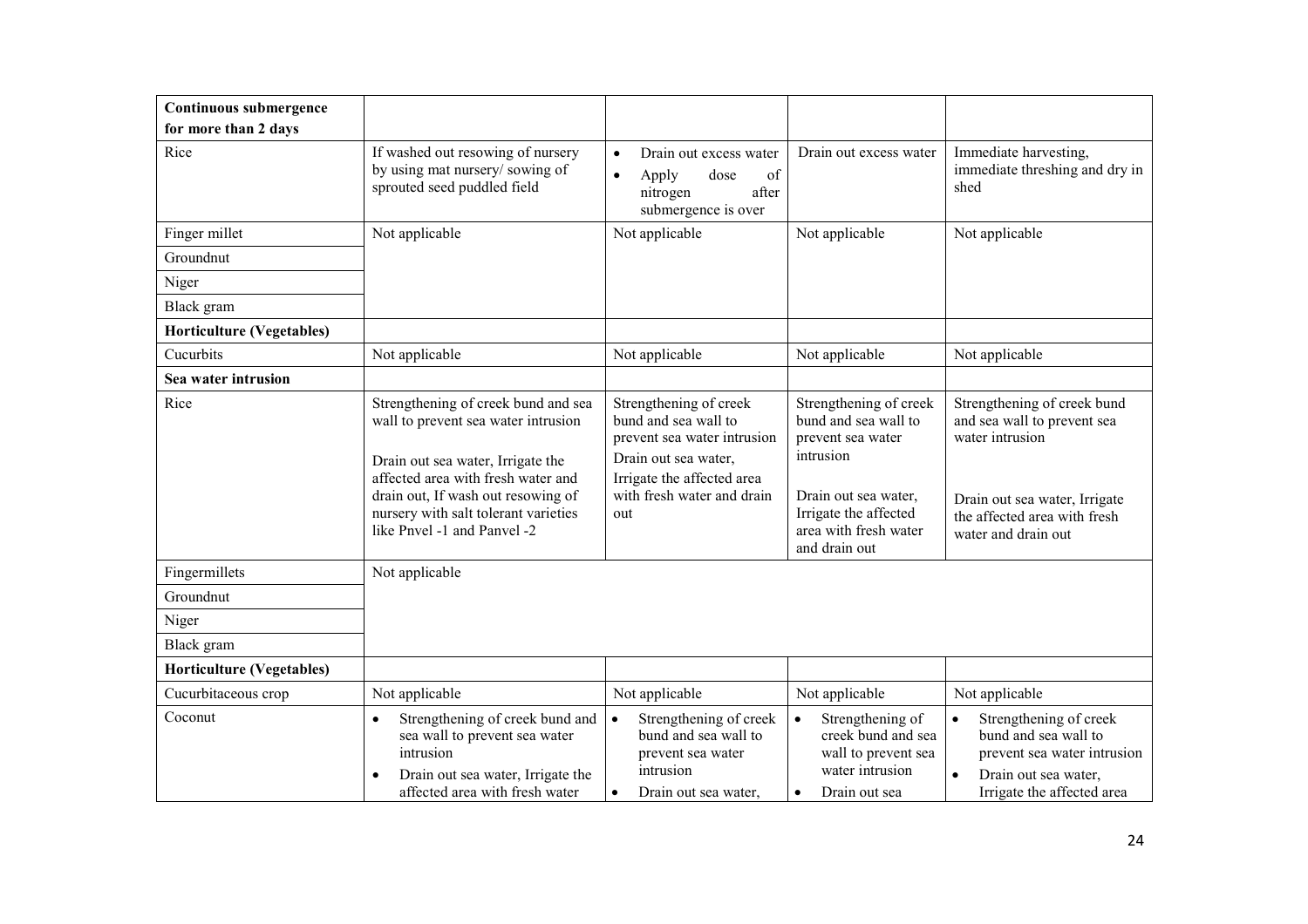| and drain out<br>Mound the crop with soil | Irrigate the affected<br>area with fresh water<br>and drain out | water, Irrigate the<br>affected area with<br>fresh water and<br>drain out | with fresh water and drain<br>out |
|-------------------------------------------|-----------------------------------------------------------------|---------------------------------------------------------------------------|-----------------------------------|
|-------------------------------------------|-----------------------------------------------------------------|---------------------------------------------------------------------------|-----------------------------------|

## 2.4 Extreme events: Heat wave / Cold wave/Frost/ Hailstorm /Cyclone

| <b>Extreme event type</b> | <b>Suggested contingency measure</b>                         |                                                |                                                                                                                                |                                                                                                                                             |  |  |
|---------------------------|--------------------------------------------------------------|------------------------------------------------|--------------------------------------------------------------------------------------------------------------------------------|---------------------------------------------------------------------------------------------------------------------------------------------|--|--|
|                           | Seedling / nursery stage                                     | <b>Vegetative stage</b>                        | <b>Reproductive stage</b>                                                                                                      | At harvest                                                                                                                                  |  |  |
| <b>Heat Wave</b>          |                                                              |                                                |                                                                                                                                |                                                                                                                                             |  |  |
| Mango                     | Cover with shed net /Protective<br>irrigation<br>Water spray | Water spray/ 1%<br>potassium nitrate spray     | Collect dropped fruits and use it<br>for suitable processing                                                                   | Collect dropped fruits and use<br>it for suitable processing                                                                                |  |  |
| Cashew                    | Cover with shed net /Protective<br>irrigation<br>Water spray | Protective irrigation                          | Protective irrigation                                                                                                          |                                                                                                                                             |  |  |
| Coconut                   | Cover with shed net<br>Water spray                           | Frequent irrigation                            | Frequent irrigation                                                                                                            | Frequent irrigation                                                                                                                         |  |  |
| Arecanut                  | Cover with shed net<br>Water spray                           | Frequent irrigation                            | Frequent irrigation                                                                                                            |                                                                                                                                             |  |  |
| <b>Cold wave</b>          |                                                              |                                                | Not applicable                                                                                                                 |                                                                                                                                             |  |  |
| Frost                     |                                                              |                                                | Not applicable                                                                                                                 |                                                                                                                                             |  |  |
| Hailstorm                 |                                                              |                                                |                                                                                                                                |                                                                                                                                             |  |  |
| Mango                     |                                                              |                                                | Collect and destroy the fallen<br>fruit to avoid the further built-up<br>of pest and disease                                   | Collect the fallen fruit to avoid<br>the further built-up of pest and<br>disease                                                            |  |  |
| Cyclone                   |                                                              |                                                |                                                                                                                                |                                                                                                                                             |  |  |
| Mango                     | Support the young seedlings/grafts                           | Proper pruning of damage<br>or broken branches | Proper pruning of damage or<br>broken branches<br>Collect dropped fruits and<br>$\bullet$<br>use it for suitable<br>processing | Proper pruning of damage<br>$\bullet$<br>or broken branches<br>Collect dropped fruits and<br>$\bullet$<br>use it for suitable<br>processing |  |  |
| Cashew                    | Support the young seedlings/grafts                           | Proper pruning of damage<br>or broken branches | Proper pruning of damage or<br>broken branches                                                                                 | Proper pruning of damage<br>$\bullet$<br>or broken branches                                                                                 |  |  |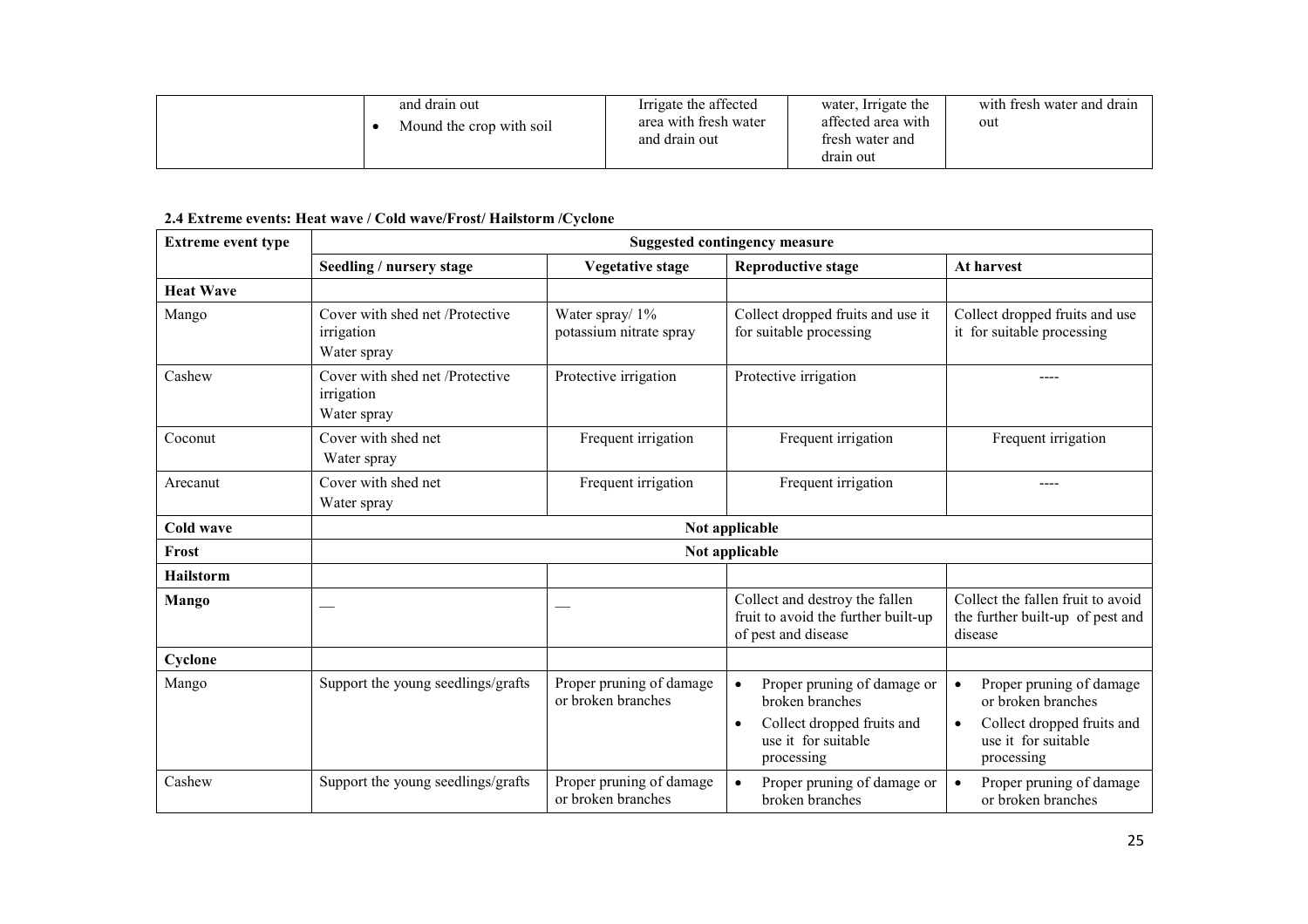|          |                             |           | Collect fallen tender nuts<br>market it. | Collect fallen nuts and<br>store         |
|----------|-----------------------------|-----------|------------------------------------------|------------------------------------------|
| Coconut  | Support the young seedlings | ----      | Collect fallen tender nuts market        | Collect fallen tender nuts<br>market it. |
| Arecanut | Support the young seedlings | $- - - -$ | Collect fallen tender nuts market        | Collect fallen tender nuts<br>market it. |

#### 2.5Contingent strategies for Livestock, Poultry & Fisheries

## 2.5.1 Livestock

|                 | <b>Suggested contingency measures</b>                         |                                         |                                             |  |  |
|-----------------|---------------------------------------------------------------|-----------------------------------------|---------------------------------------------|--|--|
| <b>Drought</b>  | <b>Before the event</b>                                       | During the event                        | After the event                             |  |  |
| <b>Feed and</b> | Conservation of green fodder as silage dry fodder as hay<br>➤ | Judicious use of feed resources<br>➤    | fodder<br>↘<br>Green                        |  |  |
| fodder          | in flush season for utilization in lean period                | processed as per type of livestock      | production in next                          |  |  |
| availability    | Dry fodder available should be processed i.e. Urea            | possessed by the livestock owners.      | Kharip season needs                         |  |  |
|                 | treatment of crop residues to enhance their nutritive         | Distribution of fodder, UMMB<br>➤       | to be undertaken as                         |  |  |
|                 | value. For this inputs such as training of livestock          | blocks, other feed resources stored     | a source of fodder at                       |  |  |
|                 | owners, material like urea, polythene sheet etc may be        | in the affected area to the livestock   | earliest.                                   |  |  |
|                 | provided free of cost to the livestock owners.                | owners as per the number and type       | $\blacktriangleright$<br>Mineral            |  |  |
|                 | Judicial use of available feed resources by the livestock     | of livestock possessed.                 | Supplementation                             |  |  |
|                 | owners.                                                       | Mineral supplementation - Mineral       | should be continued.                        |  |  |
|                 | Non conventional feed resources such as Neem seed             | mixture be provided for the             | Concentrate feeding<br>$\triangleright$     |  |  |
|                 | Cake/ Sal seed Meal/ Mango seed Kernels/ Babul pods           | livestock@50 g/day/Anim.                | productive<br>for                           |  |  |
|                 | etc should be collected and stored.                           | Disposal/Transfer of the animals in     | animals so<br>as to                         |  |  |
|                 | Concentrate ingredients such as Grains, brans, chunnies       | the area having feed resources          | the<br>compensate                           |  |  |
|                 | & oilseed cakes, low grade grains, Govt. Godowns              | availability.                           | body condition and                          |  |  |
|                 | wastes, grains unfit for human consumption etc. should        | Concentrate feeding for productive      | production.                                 |  |  |
|                 | be procured for productive animals.                           | animals to support minimum              | The animals must be<br>$\triangleright$     |  |  |
|                 | Urea molasses mineral blocks (UMMB) may be reserved           | production $\&$ life saving of the      | brought into cyclic                         |  |  |
|                 | with NDDB, Anand, Gujarat for emergency supply as             | important animals.                      | stage<br>for                                |  |  |
|                 | concentrate.                                                  | Other non productive animals are to     | reproduction.                               |  |  |
|                 | Sugarcane bagasse, cane tops and molasses form                | be fed at subsistence level.            | $\blacktriangleright$<br>Young<br>crossbred |  |  |
|                 | important byproducts. Sugarcane bagasse- is an                | Use of food grains for biodisel and     | livestock needs to be.                      |  |  |
|                 | important feed resource for ruminants.                        | distillaries should be stopped and      | attended properly so                        |  |  |
|                 | Tree leaves are easily available. Leaves of neem, mango,      | the grains be spared for productive     | as to harness the                           |  |  |
|                 | banyan, pipal, babul, subabul, mahuva, etc. can be used       | animals.                                | high productivity.                          |  |  |
|                 | as green fodder. Tree leaves are good source of protein,      | <b>Bypass</b><br>protein<br>concentrate | Adlib. feeding may                          |  |  |
|                 | calcium, Vitamin A and hence should be reserved for           | provided in<br>ingredients may be       | be practiced with                           |  |  |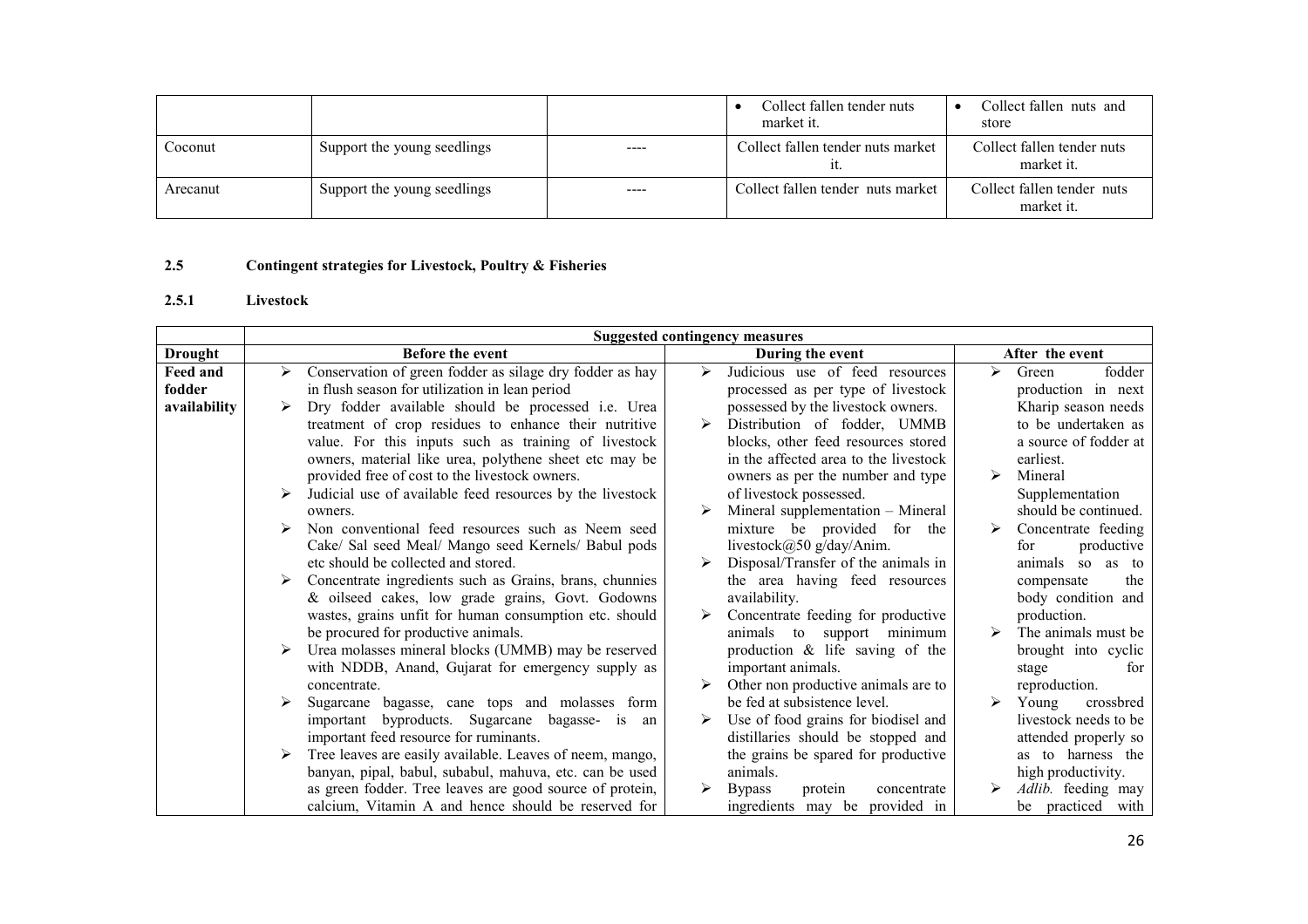| feeding during drought.                                           |                                                             |   | order to harvest maximum nutrients    |   | the<br>balancing         |
|-------------------------------------------------------------------|-------------------------------------------------------------|---|---------------------------------------|---|--------------------------|
| ➤                                                                 | Cactus is primarily found in deserts hence it is easily     |   | for productive animals particularly   |   | nutrients required.      |
|                                                                   | available during scarcity also. As such it is not used for  |   | high productive crossbred cows.       | ⋗ | The                      |
| feeding animals but during scarcity it can be used.               |                                                             | ⋗ | Top feeds should be used during       |   | unproductive/surplu      |
| ➤                                                                 | Mineral mixture should be procured and stored for           |   | scarcity period only.                 |   | s livestock needs to     |
| supply.                                                           |                                                             | ➤ | Oil seed cakes are good source of     |   | be culled/disposed.      |
| ➤                                                                 | <b>Fodder Banks:</b> Grasses & tree leaves: Grasses from    |   | proteins and hence should be used     | ➤ | Livestock<br>suitable    |
|                                                                   | periphery of forest area wastelands & farmlands & Dry       |   | for productive animals only.          |   | with the<br>farming      |
|                                                                   | fallen forest tree leaves may be harvested $\&$ stored as   | ➤ | Feed supplements/ Additives needs     |   | practiced<br>system      |
| hay in bales.                                                     |                                                             |   | to be used widely for productive      |   | should<br>only<br>be     |
|                                                                   | Fodder Bank: Crop Residues: The major cereals like          |   | animals.                              |   | maintained.              |
|                                                                   | rice $\&$ wheat straws are more important for this purpose. | ➤ | Establishment of Cattle camps at      |   | Mechanization<br>in      |
|                                                                   | Next are coarse cereals, legumes, haulms left after         |   | identified sites.                     |   | agriculture needs to     |
|                                                                   | removing grains from the crops. These may be stored in      | ➤ | NGOs/Gorakshan<br>Sanstha<br>etc.     |   | be encouraged.           |
|                                                                   | these banks to be established at each Taluka in the         |   | identified to be involved<br>for      | ➤ | Feed<br>processing       |
| drought area.                                                     |                                                             |   | participation/implementation.         |   | needs<br>to<br>be        |
| ➤                                                                 | Govt. should provide support to farmers for making          | ➤ | Feed resources $(a)$ 7 kg.dry fodder/ |   | encouraged in order      |
| stacks, bailing & storage.                                        |                                                             |   | day/adult animal for maintenance      |   | minimize<br>the<br>to    |
| ➤                                                                 | State Animal feed resources Grid needs to be established    |   | 2.0<br>kg.<br>concentrate             |   | of<br>feed<br>wastage    |
| so as to provide feed resources during scarcity period.           |                                                             |   | mixture/day/adult<br>animal<br>for    |   | resources.               |
| Cattle camp sites needs to be identified.<br>➤                    |                                                             |   | supporting<br>minimum<br>milk         |   | In-situ storage and      |
| NGOs/Gorakshan Sanstha etc. needs to be identified.<br>➤          |                                                             |   | production.                           |   | feeding of processed     |
| ➤                                                                 | Anticipated number of livestock & feed resources to be      |   | Adaptation of proper distribution     |   | animal<br>feed           |
| provided needs to be assessed.                                    |                                                             |   | policy as per requirement with        |   | by the<br>resources      |
| $\triangleright$ Livestock registration should be compulsory with |                                                             |   | transport facility.                   |   | livestock<br>owners      |
| identification by tagging                                         |                                                             |   | Regular rest periods for working      |   | needs<br>to<br>be        |
| ➤                                                                 | Preparedness of veterinary services to drought prone        |   | animals particularly bulls during     |   | encouraged.              |
| areas.                                                            |                                                             |   | hot period of the day.                | ⋗ | Readiness for feed       |
| Encourage farmers to cultivate fodder crops.<br>➤                 |                                                             | ➤ | Capture and care of stray animals.    |   | and fodder bank as       |
| Identification of the site for fodder depot.<br>⋗                 |                                                             |   | The unproductive/surplus livestock    |   | and when required        |
| ➤                                                                 | Facility to store fodder by creating centralized silage     |   | needs to be culled/disposed.          |   | each<br>districts<br>for |
| making facility with provision for transport.                     |                                                             | ⋗ | Sale of feed and fodder from the      |   | with<br>transport        |
|                                                                   | Forage production and storage of fodder in irrigated        |   | affected area to non affected area    |   | facility.                |
| areas.                                                            |                                                             |   | should be banned.                     |   | Review of shortfalls     |
| Assessment of risk and vulnerability.<br>⋗                        |                                                             | ⋗ | Distribute fodder at reasonable rate. |   | planning<br>and<br>in    |
| Formation of village Disaster Management Committee.<br>➤          |                                                             | ➤ | Monitoring feed and fodder prices.    |   | refining action plan     |
| ➤                                                                 | Establishment of drought monitoring system or early         |   |                                       |   | the<br>before<br>and     |
| warning system.                                                   |                                                             |   |                                       |   | during event.            |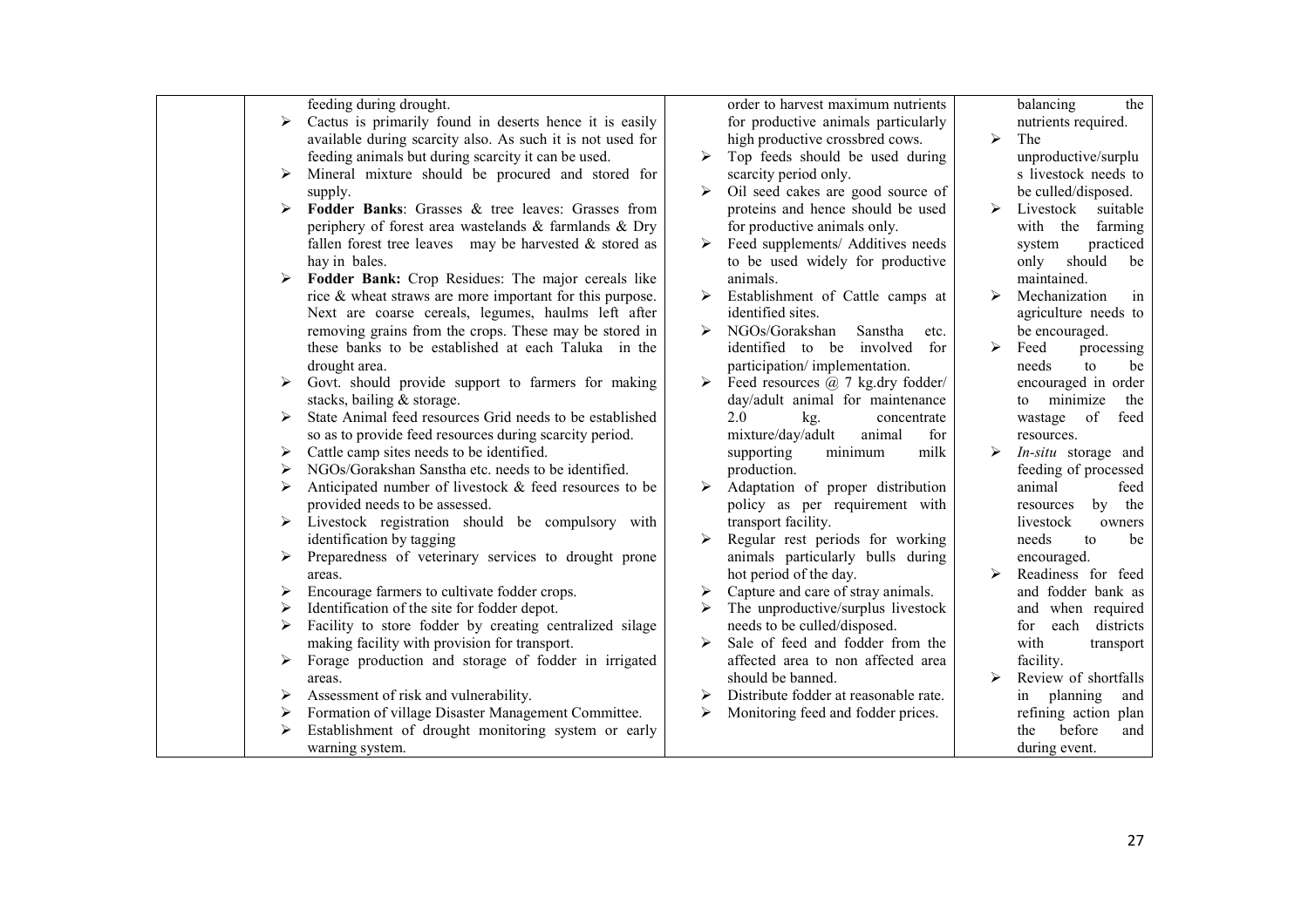|                          | <b>Suggested contingency measures</b>                                                                                                                                                                                                                                                                                                                                                                                                                                                                                                                                                                                                                                                                                                                                                                                                                                                                                                                   |                                                                                                                                                                                                                                                                                                                                                                                                                                                                                                                                                                                                                                                                                                                                                                                             |                                                                                                                                                                                                                                                       |  |  |
|--------------------------|---------------------------------------------------------------------------------------------------------------------------------------------------------------------------------------------------------------------------------------------------------------------------------------------------------------------------------------------------------------------------------------------------------------------------------------------------------------------------------------------------------------------------------------------------------------------------------------------------------------------------------------------------------------------------------------------------------------------------------------------------------------------------------------------------------------------------------------------------------------------------------------------------------------------------------------------------------|---------------------------------------------------------------------------------------------------------------------------------------------------------------------------------------------------------------------------------------------------------------------------------------------------------------------------------------------------------------------------------------------------------------------------------------------------------------------------------------------------------------------------------------------------------------------------------------------------------------------------------------------------------------------------------------------------------------------------------------------------------------------------------------------|-------------------------------------------------------------------------------------------------------------------------------------------------------------------------------------------------------------------------------------------------------|--|--|
| <b>Drought</b>           | Before the event                                                                                                                                                                                                                                                                                                                                                                                                                                                                                                                                                                                                                                                                                                                                                                                                                                                                                                                                        | During the event                                                                                                                                                                                                                                                                                                                                                                                                                                                                                                                                                                                                                                                                                                                                                                            | After the event                                                                                                                                                                                                                                       |  |  |
| <b>Drinking</b><br>water | Water resources as in general are inadequate and hence<br>➤<br>the resources should be trapped and increased.<br>Available rain water harvesting technique should be<br>⋗<br>adopted <i>i.e.</i> farm ponds etc.<br>Water conservations measures be adopted to increase<br>water table like recharging of bore wells.<br>Available water resources should be tapped and<br>reserved.<br>Water harvesting measures like farm ponds alternative<br>➤<br>water sources, Nala bunding/check dams etc. needs to<br>be undertaken.<br>Judicious use of water in agriculture i.e. through<br>drip/sprinkler irrigation.<br>Wastage of water needs to be curbed.<br>➤<br>Rain water harvesting measures<br>needs to<br>⋗<br>be<br>implemented at village level.<br>Proper utilization of Water to save water.<br>Equal water distribution plan may be implemented.<br>Cloud seeding desalination, recycle sewage water,<br>➤<br>transvasment river project etc. | Special distribution and carrying capacity<br>≻<br>should be implemented from other available<br>resources.<br>Water should be used as per the requirement<br>of animals $(Q10-15$ lit/ 100 kg body weight).<br>Drinking water should not be used for<br>washing animals.<br>Clean and chlorinated water be provided to<br>prevent water borne diseases.<br>Special distribution and carrying capacity<br>should be supplemented from other available<br>resources.<br>Water for irrigation should be stopped.<br>Judicious use of water for livestock.<br>Supply of water through tankers during<br>contingency.<br>Private water resources such as wells shall be<br>used for drinking water.<br>Proper utilization of Water to save water.<br>In vicinity of animal camp or chavani<br>⋗ | Permanent<br>⋗<br>water<br>resources<br>should<br>be<br>developed<br>with campaign<br>public<br>for<br>awareness.<br>Steps<br>should<br>taken to<br>be<br>conserve<br>water.<br>Ensure<br>fresh<br>clean and cold<br>water<br>supply<br>to livestock. |  |  |

| <b>Suggested contingency measures</b>     |                                       |                                                                                                                                                                                                                                                                      |  |  |
|-------------------------------------------|---------------------------------------|----------------------------------------------------------------------------------------------------------------------------------------------------------------------------------------------------------------------------------------------------------------------|--|--|
| <b>Before the event</b>                   | During the event                      | After the event                                                                                                                                                                                                                                                      |  |  |
| Personnel should be trained for health    |                                       | training<br>Routine                                                                                                                                                                                                                                                  |  |  |
| through<br>management<br>disease<br>and   |                                       | programme as a refresher                                                                                                                                                                                                                                             |  |  |
| trainings and list of trained personnel   | of life saving medicine of livestock. | to be<br>need<br>course                                                                                                                                                                                                                                              |  |  |
| should be available at each district head |                                       | implemented in relation to                                                                                                                                                                                                                                           |  |  |
| quarter with stock of life saving         |                                       | health<br>disease<br>and                                                                                                                                                                                                                                             |  |  |
| medicine for livestock.                   |                                       | during<br>management                                                                                                                                                                                                                                                 |  |  |
|                                           |                                       | Services of trained personnel need to be made<br>available in affected area with sufficient supply<br>$\triangleright$ A team of veterinary experts be deployed for<br>health management of drought hit livestock.<br>During occurrence of disease, affected animals |  |  |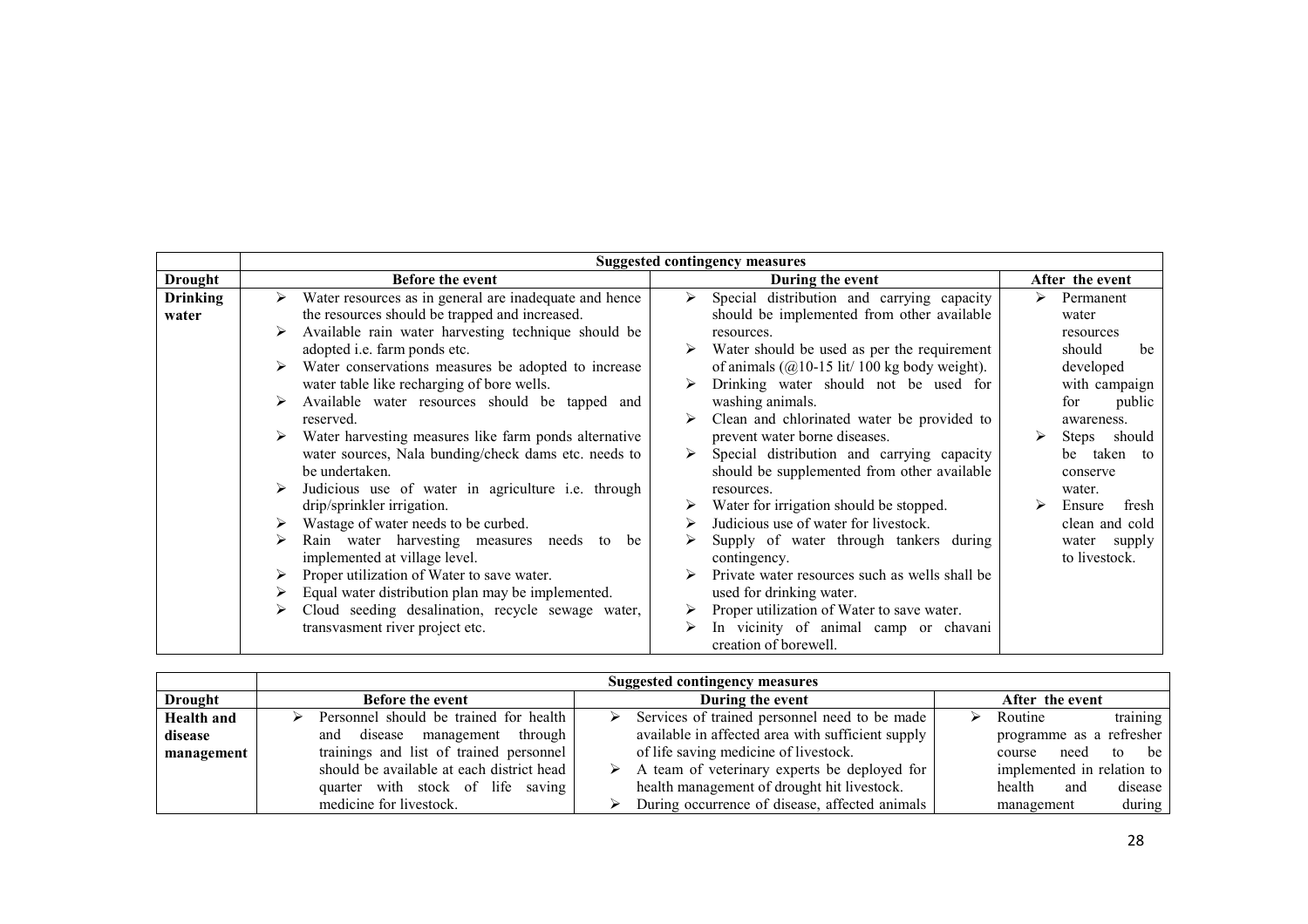| ⋗ | Vaccination of animals for various        | should be kept isolated and treated properly   |   | drought with stock of life           |
|---|-------------------------------------------|------------------------------------------------|---|--------------------------------------|
|   | diseases according to season.             | and promptly.                                  |   | medicine<br>saving<br>for            |
|   | Deworming and spraying be done to get     | Vaccination against contagious diseases like   |   | livestock.                           |
|   | rid of endoparasites and ectoparasites to | HS, FMD, Theileriosis be carried out.          |   | There will be stress on              |
|   | keep the health of animals in good        | Mineral mixture be provided to take care of    |   | animals<br>due<br>to                 |
|   | condition.                                | deficiency disorders.                          |   | of<br>health<br>deterioration        |
|   | Personnels should be trained for health   | Tick control measures be undertaken to prevent |   | during drought period.               |
|   | through<br>disease management<br>and      | tick borne diseases in animals under stress.   |   | Concentrates and vitamin-            |
|   | training                                  | Deworming should be carried out.               |   | mineral supplements be               |
|   | List of trained personnel should be       | Feed additives/Tonics/Vitamin supplements      |   | provided to minimize the             |
|   | available at each district head quarter.  | should be provided.                            |   | stress on animals.                   |
|   | Feedadditives/Tonics/<br>Vitamin          | Post Mortem /record keeping/carcass disposal   | ➤ | The animals should<br>be             |
|   | supplements should be stocked.            | arrangements be effected.                      |   | observed for signs<br>of             |
| ➤ | Vaccines, Insecticides, disinfectants and | Restriction on movement of the animals to      |   | contagious diseases<br><sub>or</sub> |
|   | dewormers needs to be stocked.            | prevent the spread of diseases.                |   | deficiency disorders.                |
|   | Records/PM/<br>disposal<br>Carcass        | Periodic disinfection and disinfestations of   | ➤ | Vaccination spraying and             |
|   | arrangements needs to be ensured.         | premises where animals are kept.               |   | deworming<br>programme               |
|   | Training of farmers for maintaining       | Permission of only healthy and vaccinated      |   | needs to be undertaken.              |
|   | optimum health of animals, balance        | animals in cattle market.                      | ⋗ | of<br>affected<br>Record             |
|   | ration and recognize early signs of       | By proper treatment with supervision and       |   | livestock to be submitted            |
|   | disease and managemental shortfalls.      | exercise over starvation.                      |   | for compensation of the              |
|   | Create temporary shade shelters to        | Special transport facility of mobile van for   |   | loss.                                |
|   | prevent heat stress on the animals.       | veterinary team be deployed                    |   | disinfection<br>Farm<br>and          |
|   | (animal camps)                            |                                                |   | disinfestations.                     |
|   |                                           |                                                |   | Assessment of losses due             |
|   | Supply of Mineral and Vitamins            |                                                |   |                                      |
|   | mixture.                                  |                                                |   | to mortality if any.                 |
|   | Application of preventive and control     |                                                |   |                                      |
|   | measures of SP & MD.                      |                                                |   |                                      |
|   |                                           |                                                |   |                                      |

|               | <b>Suggested contingency measures</b>                          |                                                   |                       |  |  |  |
|---------------|----------------------------------------------------------------|---------------------------------------------------|-----------------------|--|--|--|
| <b>Floods</b> | <b>Before the event</b>                                        | During the event                                  | After the event       |  |  |  |
| Feed and      | Identification of flood prone zones and flood forecasting.     | Quick evacuation of livestock from<br>➤           | fodder<br>Green       |  |  |  |
| fodder        | Installation of early warning systems.                         | flood plane areas before area                     | production in next    |  |  |  |
| availability  | Steps to prevent spoilage of food and water supply due to      | become flooded                                    | Kharip season needs   |  |  |  |
|               | flood water.                                                   | $\triangleright$ Prevent outflow of manure pit in | to be undertaken as   |  |  |  |
|               | helpline to<br>Dedicated<br>and<br>⋗<br>contact<br>emergency   | river                                             | a source of fodder at |  |  |  |
|               | communication at taluka level.                                 | drugs.<br>Proper<br>feed.<br>vaccine,             | earliest. Fodder seed |  |  |  |
|               | Avoid construction of farm buildings in flood risk areas.<br>➤ | disinfecrants and feed supplement                 | of improved fodder    |  |  |  |
|               | Local ponds and canals regularly inspected and cleared         | adopted with<br>distribution policy               | crop varieties needs  |  |  |  |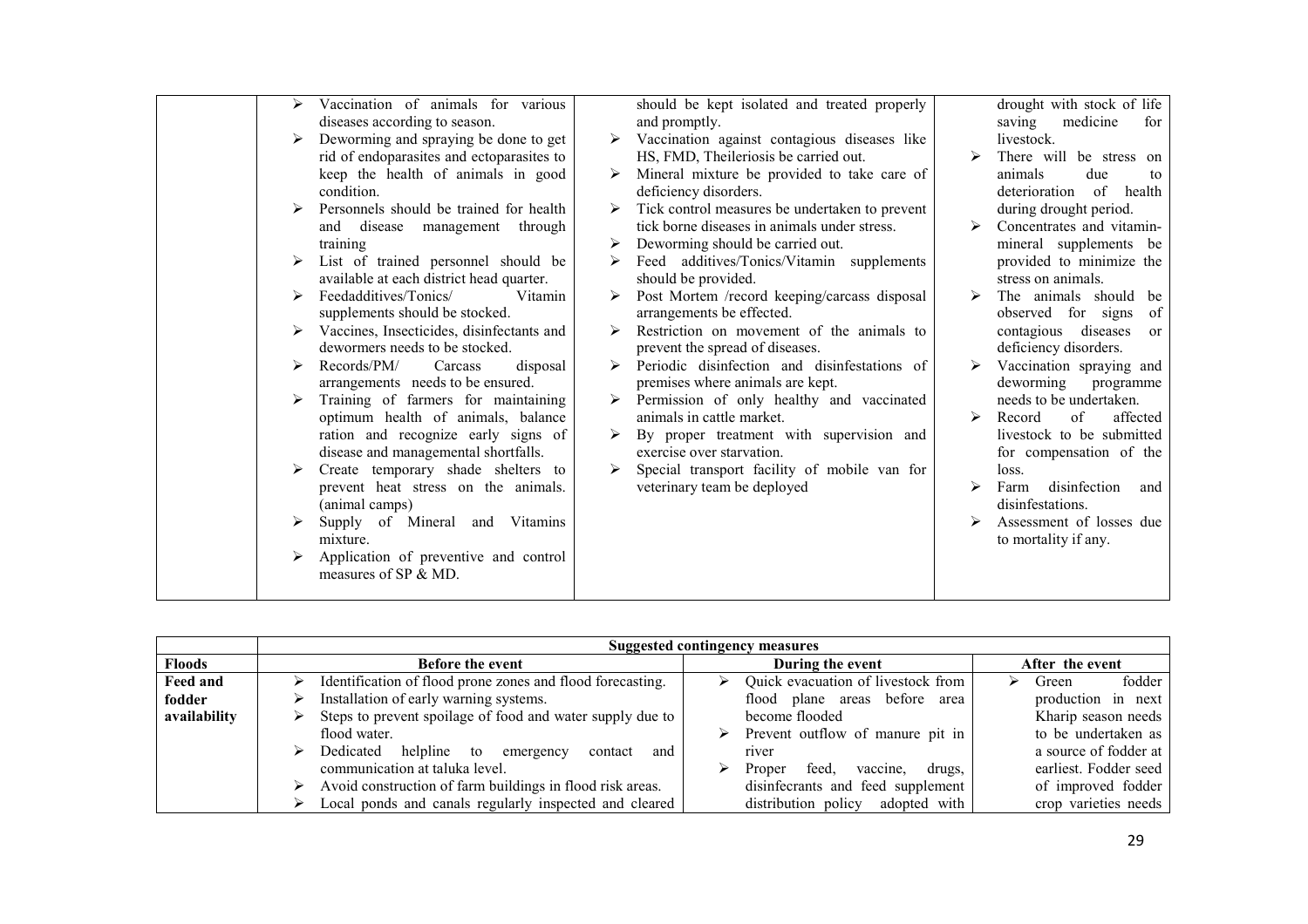| off from obstruction                                                                                              | transport facility.                                                   | to be distributed.                              |
|-------------------------------------------------------------------------------------------------------------------|-----------------------------------------------------------------------|-------------------------------------------------|
| Adequate stock of Tetanus toxoid.<br>➤                                                                            | Prevent spoilage of food and water<br>➤                               | $\blacktriangleright$<br>Mineral                |
| Change cropping pattern according to flood risk periods.<br>⋗                                                     | supply                                                                | Supplementation                                 |
| Storage of available fodder at safe place before rainy                                                            | Judicious use of feed resources<br>⋗                                  | should be continued.                            |
| season.                                                                                                           | processed as per type of livestock                                    | $\blacktriangleright$<br>Concentrate feeding    |
| Training of local personnel for disaster management.<br>➤                                                         | possessed by the livestock owners.                                    | for<br>productive                               |
| Dry fodder available should be processed i.e. Urea<br>⋗                                                           | Distribution of fodder, UMMB<br>↘                                     | animals so as to                                |
| treatment of crop residues to enhance their nutritive value.                                                      | blocks, other feed resources stored                                   | compensate<br>the                               |
| For this inputs such as training of livestock owners,                                                             | in the affected area to the livestock                                 | body condition and                              |
| material like urea, polythene sheet etc may be provided                                                           | owners as per the number and type                                     | production.                                     |
| free of cost to the livestock owners.                                                                             | of livestock possessed.                                               | ↘<br>The animals must be                        |
| Judicial use of available feed resources by the livestock<br>➤                                                    | Mineral supplementation - Mineral<br>≻                                | brought into cyclic                             |
| owners.                                                                                                           | mixture be provided for the                                           | stage<br>for                                    |
| Non conventional feed resources such as Neem seed<br>➤                                                            | livestock@50 g/day/Anim.                                              | reproduction.<br>$\blacktriangleright$<br>Young |
| Cake/ Sal seed Meal/ Mango seed Kernels/ Babul pods etc<br>should be collected and stored.                        | Disposal/Transfer of the animals in<br>the area having feed resources | crossbred<br>livestock needs to be              |
| Concentrate ingredients such as Grains, brans, chunnies &<br>➤                                                    | availability.                                                         | attended properly so                            |
| oilseed cakes, low grade grains, Govt Godowns wastes,                                                             | Concentrate feeding for productive                                    | as to harness the                               |
| grains unfit for human consumption etc. should be                                                                 | animals to support minimum                                            | high productivity.                              |
| procured for productive animals.                                                                                  | production $\&$ life saving of the                                    | ➤<br>Adlib. feeding may                         |
| Urea molasses mineral blocks (UMMB) may be reserved<br>➤                                                          | important animals.                                                    | be practiced with                               |
| with NDDB, Anand, Gujarat for emergency supply as                                                                 | Other non productive animals are to                                   | balancing<br>the                                |
| concentrate.                                                                                                      | be fed at subsistence level.                                          | nutrients required.                             |
| Sugarcane bagasse, cane tops and molasses form<br>⋗                                                               | Use of food grains for biodisel and<br>⋗                              | $\blacktriangleright$<br>The                    |
| important byproducts. Sugarcane bagasse- is an important                                                          | distillaries should be stopped and                                    | unproductive/surplu                             |
| feed resource for ruminants.                                                                                      | the grains be spared for productive                                   | s livestock needs to                            |
| Tree leaves are easily available. Leaves of neem, mango,<br>➤                                                     | animals.                                                              | be culled/disposed.                             |
| banyan, pipal, babul, subabul, mahuva, etc. can be used as                                                        | ⋗<br><b>Bypass</b><br>protein<br>concentrate                          | ↘<br>Livestock suitable                         |
| green fodder.Tree leaves are good source of protein,                                                              | ingredints may be provided in order                                   | with the farming                                |
| calcium, Vitamin A&hence should be reserved for feeding                                                           | to harvest maximum nutrients for                                      | practiced<br>system                             |
| during drought.                                                                                                   | productive animals particularly                                       | should<br>only<br>be                            |
| Cactus is primarily found in deserts hence it is easily                                                           | high productive crossbred cows.                                       | maintained.<br>↘                                |
| available during scarcity also. As such it is not used for<br>feeding animals but during scarcity it can be used. | Top feeds should be used during<br>⋗<br>scarcity period only.         | Mechanization<br>1n<br>agriculture needs to     |
| Mineral mixture should be procured and stored for supply.<br>➤                                                    | Oil seed cakes are good source of                                     | be encouraged.                                  |
| Fodder Banks: Grasses & tree leaves: Grasses from<br>➤                                                            | proteins and hence should be used                                     | ≻<br>Feed<br>processing                         |
| periphery of forest area wastelands & farmlands & Dry                                                             | for productive animals only.                                          | needs<br>to<br>be                               |
| fallen forest tree leaves may be harvested $\&$ stored as                                                         | Feed supplements/ Additives needs                                     | encouraged in order                             |
| hay in bales.                                                                                                     | to be used widely for productive                                      | minimize<br>the<br>to                           |
| Fodder Bank: Crop Residues: The major cereals like rice<br>⋗                                                      | animals.                                                              | wastage<br>of<br>feed                           |
| $\&$ wheat straws are more important for this purpose. Next                                                       | Establishment of Cattle camps at                                      | resources.                                      |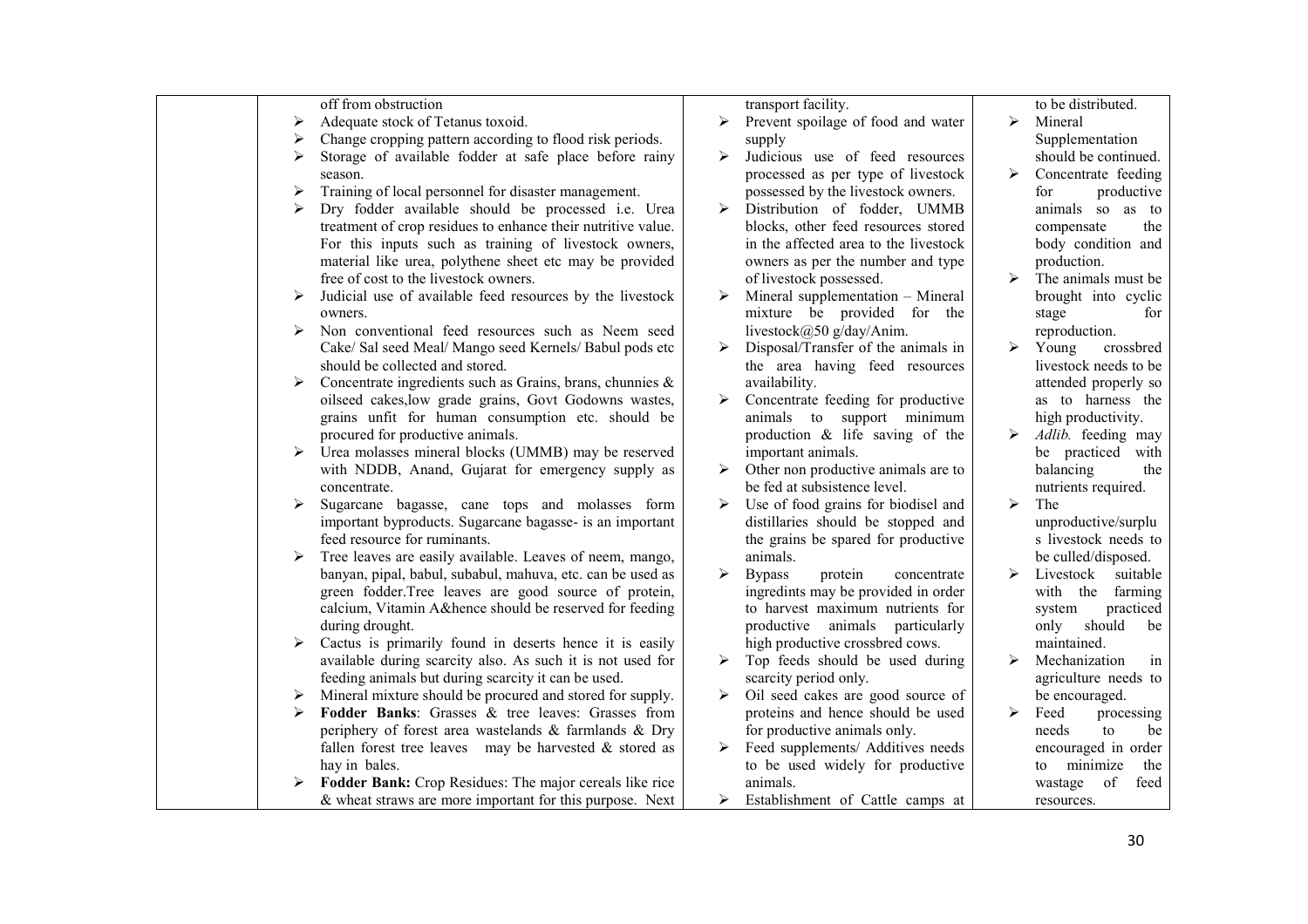| are coarse cereals, legumes, haulms left after removing<br>grains from the crops. These may be stored in these<br>banksto be established at each Taluka in the drought area.<br>Govt. should provide support to farmers for making<br>stacks, bailing $&$ storage.<br>State Animal feed resources Grid needs to be<br>established so as to provide feed resources during scarcity<br>period.<br>Cattle camp sites needs to be identified.<br>NGOs/Gorakshan Sanstha etc. needs to be identified.<br>Anticipated number of livestock & feed resources to be<br>provided needs to be assessed.<br>Information at every district head quarter regarding<br>availability of fodder resources from other areas for<br>exploitation should be made available. A storehouse can<br>be prepared at a highest point in the city where feeds $\&$<br>fodder (silage) can be stored for emergency use | NGOs/Gorakshan<br>Sanstha<br>etc.<br>identified to be involved<br>for<br>participation/implementation.<br><i>(a)</i> 7<br>Feed resources<br>kg.dry<br>fodder/day/adult<br>animal<br>for<br>maintainance 2.0 kg. concentrate<br>mixture/day/adult animal<br>for<br>minimum<br>milk<br>supporting<br>production.<br>The stored feeds & fodder can be<br>used to feed the animals $\&$ if it is<br>short then Fodder resources should<br>be exploited with sufficient<br>transport facilities from other areas<br>of the district. | <i>In-situ</i> storage and<br>feeding of processed<br>animal<br>feed<br>by the<br>resources<br>livestock<br>owners<br>needs<br>to<br>be<br>encouraged.<br>Fodder<br>➤<br>resources<br>should be exploited<br>sufficient<br>with<br>facilities<br>transport<br>from other areas of<br>district even<br>the<br>after the event. |
|--------------------------------------------------------------------------------------------------------------------------------------------------------------------------------------------------------------------------------------------------------------------------------------------------------------------------------------------------------------------------------------------------------------------------------------------------------------------------------------------------------------------------------------------------------------------------------------------------------------------------------------------------------------------------------------------------------------------------------------------------------------------------------------------------------------------------------------------------------------------------------------------|---------------------------------------------------------------------------------------------------------------------------------------------------------------------------------------------------------------------------------------------------------------------------------------------------------------------------------------------------------------------------------------------------------------------------------------------------------------------------------------------------------------------------------|-------------------------------------------------------------------------------------------------------------------------------------------------------------------------------------------------------------------------------------------------------------------------------------------------------------------------------|
|--------------------------------------------------------------------------------------------------------------------------------------------------------------------------------------------------------------------------------------------------------------------------------------------------------------------------------------------------------------------------------------------------------------------------------------------------------------------------------------------------------------------------------------------------------------------------------------------------------------------------------------------------------------------------------------------------------------------------------------------------------------------------------------------------------------------------------------------------------------------------------------------|---------------------------------------------------------------------------------------------------------------------------------------------------------------------------------------------------------------------------------------------------------------------------------------------------------------------------------------------------------------------------------------------------------------------------------------------------------------------------------------------------------------------------------|-------------------------------------------------------------------------------------------------------------------------------------------------------------------------------------------------------------------------------------------------------------------------------------------------------------------------------|

|                 | <b>Suggested contingency measures</b>                          |                                            |                           |  |  |
|-----------------|----------------------------------------------------------------|--------------------------------------------|---------------------------|--|--|
| <b>Floods</b>   | <b>Before the event</b>                                        | During the event                           | After the event           |  |  |
| <b>Drinking</b> | Sufficient storage capacity should be made available<br>➤      | Sufficient facility for transportation     | Sufficient<br>⋗           |  |  |
| water           | particularly during rainy season in view of the forecasting    | with advanced proper planning              | infrastructure            |  |  |
|                 | of the flood. Rain water harvesting should be done in all      | should be made in the areas of each        | facility<br>for           |  |  |
|                 | districts. Every district should be made self-sufficient.      | district.                                  | transportation<br>with    |  |  |
|                 | Every district gas plenty of rain water which should be        | During flood condition there will be       | advanced<br>proper        |  |  |
|                 | harvested so that these areas should become self-sufficient    | polluted water, whatever potable           | planning should be        |  |  |
|                 | $\&$ if required they should be able to provide water to other | drinking water source is available         | made in the areas of      |  |  |
|                 | dry areas too. The rain water should not be wasted in sea.     | should be used with almost care.           | each district.            |  |  |
|                 | Shelters $&$ temporary camps should be set up at a height      | Disinfection of drinking water <i>i.e.</i> | disinfected<br>➤<br>Clean |  |  |
|                 | in city area as well as in suburbs after choosing the right    | chlorination of water should be            | from<br>bore<br>water     |  |  |
|                 | location for each area. Same provisions should be done in      | carried out Stop use of drinking           | well<br>$\alpha$<br>rain  |  |  |
|                 | other Konkan districts.                                        | for<br>animals<br>from<br>water            | harvested water may       |  |  |
|                 | Bore well facilities should be exploited in districts for      | contaminated water resources.              | be supplied to the        |  |  |
|                 | supply of clean water. Contamination of local water            | Disinfection of the water for              | animals as water-         |  |  |
|                 | resources due to flood water should be prevented               | consumption of the animals should          | borne infections are      |  |  |
|                 | Potable drinking water source should be there to supply        | be carried out to prevent water-           | after<br>common           |  |  |
|                 | water to animals.                                              | borne diseases. Aerosol spray of the       | floods.                   |  |  |
|                 | Every society should implement rain harvesting system,         | disinfectant for preventing spread         | Sources of potable        |  |  |
|                 | so that water can be stored for use whole year long. Water     | of airborne infections should be           | drinking<br>water         |  |  |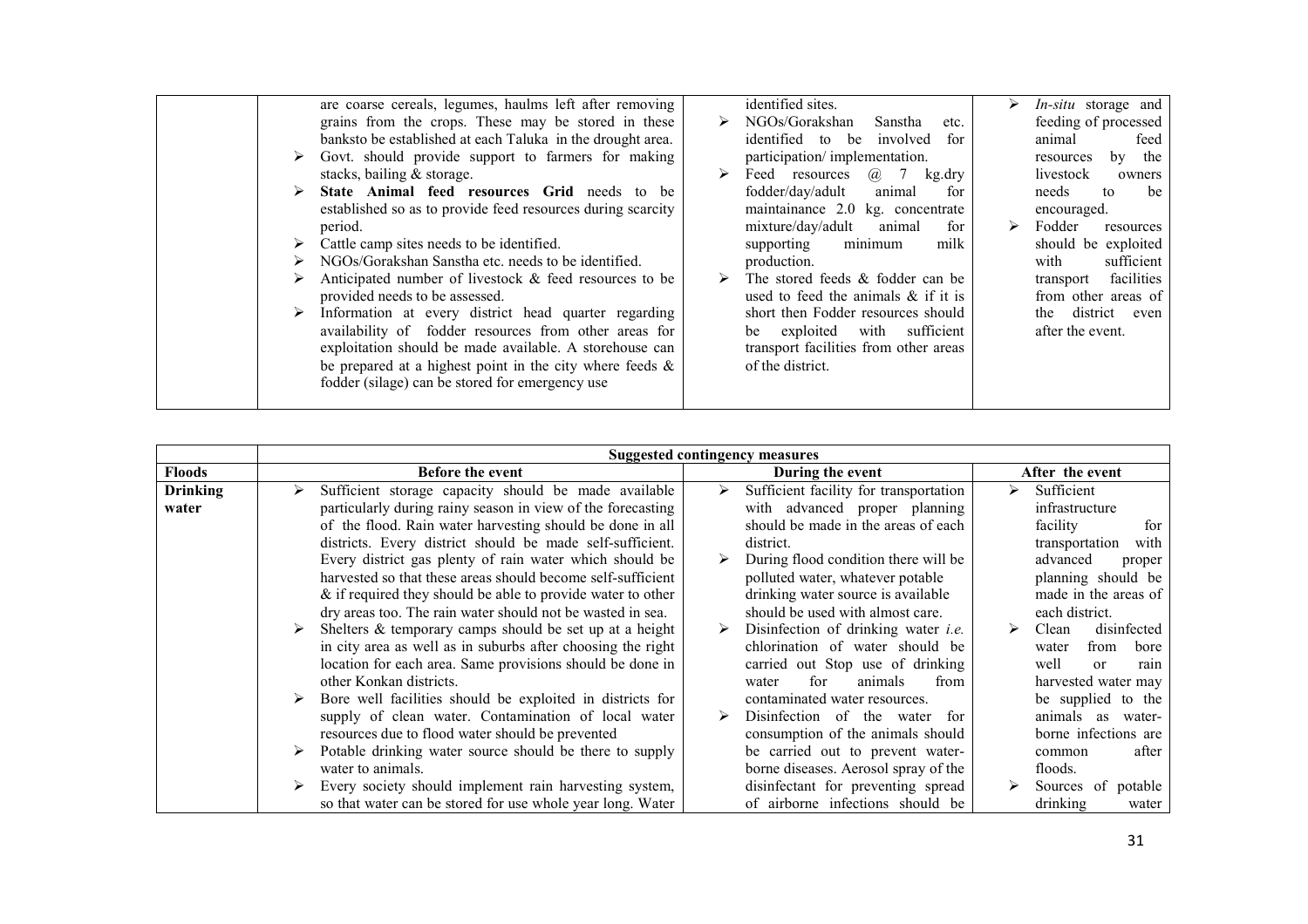| problem likely to be faced in future. Water harvesting<br>measures like farm ponds alternative water sources, Nala<br>bunding/check dams etc. needs to be undertaken.<br>Judicious use of water in agriculture <i>i.e.</i> through<br>➤<br>drip/sprinkler irrigation.<br>Wastage of water needs to be curbed.<br>⋗<br>Rain water harvesting measures needs to be implemented<br>⋗<br>even at village level with establishment of water Storage<br>and Purification facility | carried out. Shelters $\&$ temporary<br>camps for displaced animals should<br>be set up with proper sanitation<br>facilities.<br>Judicious use of water for livestock.<br>Water tankers provision<br>Private water resources such as<br>wells shall be used for drinking<br>water availability only. | ⋗ | should be tapped for<br>its proper use.<br>Permanent<br>water<br>resources should be<br>developed<br>with<br>campaign for public<br>awareness.<br>Water<br>storage<br>facility created away<br>the flooded<br>from<br>area. |
|-----------------------------------------------------------------------------------------------------------------------------------------------------------------------------------------------------------------------------------------------------------------------------------------------------------------------------------------------------------------------------------------------------------------------------------------------------------------------------|------------------------------------------------------------------------------------------------------------------------------------------------------------------------------------------------------------------------------------------------------------------------------------------------------|---|-----------------------------------------------------------------------------------------------------------------------------------------------------------------------------------------------------------------------------|
|-----------------------------------------------------------------------------------------------------------------------------------------------------------------------------------------------------------------------------------------------------------------------------------------------------------------------------------------------------------------------------------------------------------------------------------------------------------------------------|------------------------------------------------------------------------------------------------------------------------------------------------------------------------------------------------------------------------------------------------------------------------------------------------------|---|-----------------------------------------------------------------------------------------------------------------------------------------------------------------------------------------------------------------------------|

|                   | <b>Suggested contingency measures</b> |                                                                              |                                              |  |  |
|-------------------|---------------------------------------|------------------------------------------------------------------------------|----------------------------------------------|--|--|
| <b>Floods</b>     | Before the event                      | During the event                                                             | After the event                              |  |  |
| <b>Health</b> and | Personnel should be trained for       | Services of trained personnel need to be made<br>$\triangleright$            | Routine<br>training<br>$\blacktriangleright$ |  |  |
| disease           | health and disease management         | available in affected area with sufficient supply of                         | programme as a refresher                     |  |  |
| management        | through trainings and list of         | life saving medicine of livestock.                                           | be<br>need<br>course<br>to                   |  |  |
|                   | trained personnel<br>should<br>be     | Shifting of the animals at suitable place for                                | implemented in relation to                   |  |  |
|                   | available at each district head       | temporary shelter.                                                           | health<br>disease<br>and                     |  |  |
|                   | quarter for flood affected areas      | Disaster management team of veterinarians be                                 | management during flood                      |  |  |
|                   | with stock of life<br>saving          | deployed.                                                                    | with stock of life saving                    |  |  |
|                   | medicine for livestock.               | Makeshift Veterinary medical facilities should be                            | medicine for livestock.                      |  |  |
|                   | Vaccination of animals for            | created at the site nearer to disaster place.                                | After flood condition                        |  |  |
|                   | various diseases according to         | Various referral centres in the disease diagnostics<br>$\blacktriangleright$ | there are chances of                         |  |  |
|                   | season.                               | should be roped in for detection of infections which                         | occurrence of specific                       |  |  |
|                   | Deworming and spraying be             | cannot be diagnosed at field level.                                          | diseases.                                    |  |  |
|                   | done to get rid of endoparasites      | Various diagnostic facility with modern techniques                           | Preventive<br>measures                       |  |  |
|                   | and ectoparasites to keep the         | should be made available at Tahsil level besides                             | should be taken to reduce                    |  |  |
|                   | health of animals in good             | district level so that more number of farmers may                            | occurrence of diseases.                      |  |  |
|                   | condition.                            | approach for diagnosis $&$ treatment.                                        | Vaccination<br>and                           |  |  |
|                   | Stock of life saving medicine be      | Adequate nutrition including vitamin-mineral<br>➤                            | deworming<br>programme                       |  |  |
|                   | made.                                 | supplements should be given to animals to keep                               | needs to be undertaken.                      |  |  |
|                   | Disaster management team of           | their health in proper condition.                                            | Animals should closely be                    |  |  |
|                   | veterinarians be constituted at       | During occurrence of contagious diseases, affected                           | observed for new/re-                         |  |  |
|                   | district/taluka/panchayat level.      | animals should be kept isolated and treated properly.                        | emerging diseases.                           |  |  |
|                   | Training to veterinarians in          | Isolation and treatment of ailing animals viz.                               | Proper disposal of carcass                   |  |  |
|                   | health and disease management         | hypothermia, wound, diarrhoea and pneumonia be                               | is very important in flood                   |  |  |
|                   | during flood disaster be given.       | undertaken.                                                                  | affected areas from public                   |  |  |
|                   | farmers<br>Awareness<br>amongst       | Vaccination against HS, BQ and FMD in bovines                                | health<br>of<br>point<br>view                |  |  |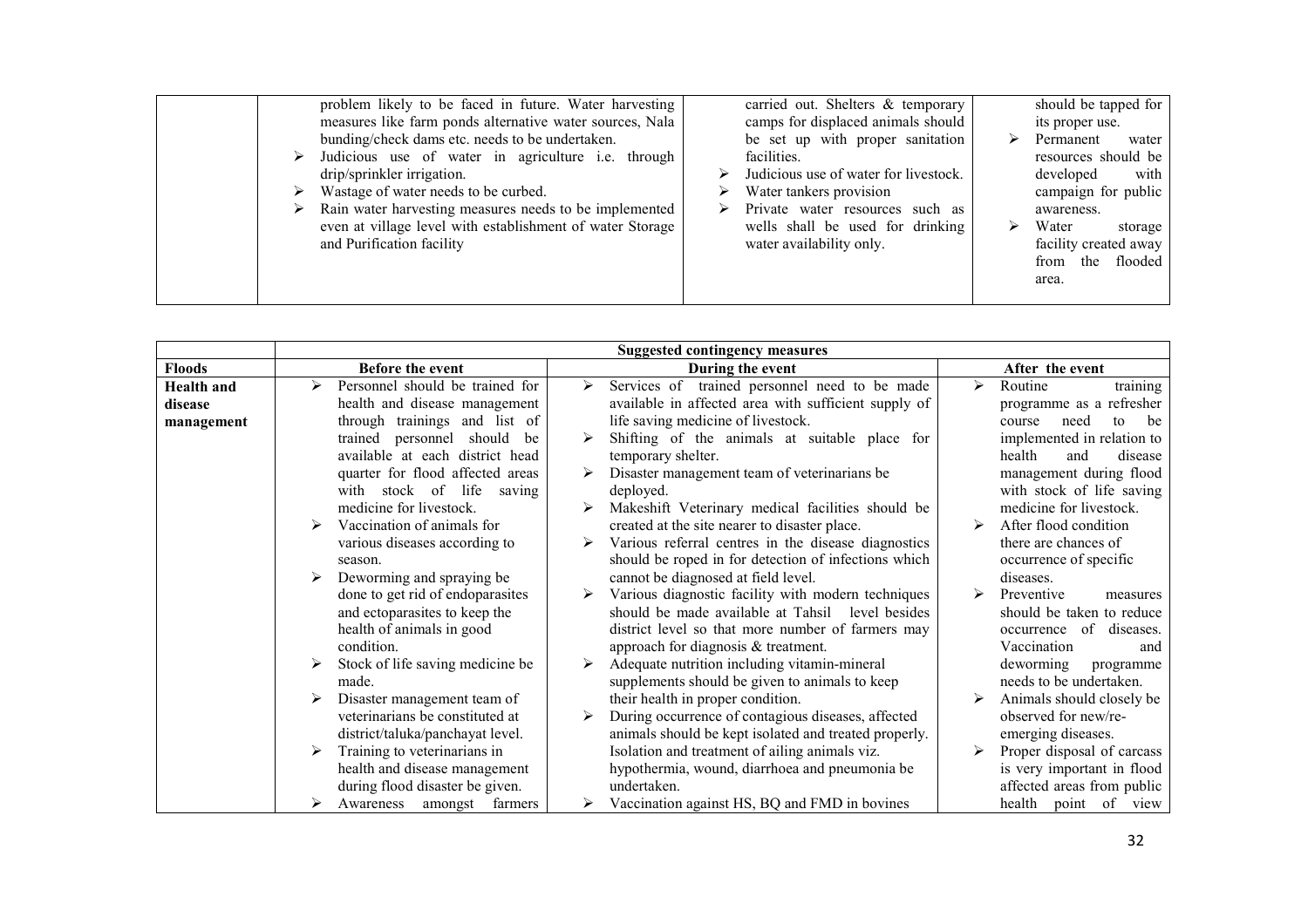|  | regarding health care practices   | and PPR and enterotoxaemia in small ruminants         |   | Methods of disposing of    |
|--|-----------------------------------|-------------------------------------------------------|---|----------------------------|
|  | flood<br>disaster<br>during<br>be | should be undertaken.                                 |   | include<br>animals<br>dead |
|  | undertaken.                       | Deworming and spraying of apparently healthy          |   | burying<br>burning,<br>and |
|  | Feedadditives/Tonics/<br>Vitamin  | animals be carried out.                               |   | composting                 |
|  | supplements should be stocked.    | Use of antivenum in snake bite cases.                 |   | Disinfection of animal     |
|  | Vaccines /Dewormers needs to      | Feed additives/Tonics/Vitamin supplements should      |   | sheds with 2%              |
|  | be stocked.                       | provided. Vaccination<br>deworming<br>and<br>be       |   | formaldehyde / 4%          |
|  | Records/PM/ Carcass disposal      | programme needs to be undertaken.                     |   | caustic soda.              |
|  | needs to be<br>arrangements       | Post Mortem /record keeping/carcass disposal          |   | Provide proper shelter to  |
|  | ensured.                          | arrangements be effected.                             |   | protect animals from cold  |
|  | In flood prone area pucca cattle  | Disinfect the premises with bleaching powder and      |   | and rain.                  |
|  | shed should be constructed.       | lime.                                                 | ➤ | Record<br>of<br>affected   |
|  | Preparation of walls and hips to  | Turn off electrical power.                            |   | livestock to be submitted  |
|  | keep flood water away from        | Training of farmers for maintaining optimum health    |   | for compensation of the    |
|  | village.                          | of animals, balance ration and recognize early signs  |   | loss.                      |
|  | Supply of Mineral and Vitamins    | of disease and managemental shortfalls during         |   | In regular flood prone     |
|  | mixture.                          | floods.                                               |   | defenses such as<br>areas  |
|  | Application of preventive and     | During severe regular flood, shifting of village away |   | levees, bunds, reservoirs  |
|  | control measures of SP & MD.      | from river or changing the path of river away from    |   | and weivs should be used   |
|  |                                   | village.                                              |   | for future preventions.    |
|  |                                   |                                                       |   |                            |

|                                           | <b>Suggested contingency measures</b>                                                                                                                                                                                                                                                                                                                                                                                                                                                                                                                                                                                           |                                                                                                                                                                                                                                                                                                                                            |                                                                                                                                                                         |  |  |  |
|-------------------------------------------|---------------------------------------------------------------------------------------------------------------------------------------------------------------------------------------------------------------------------------------------------------------------------------------------------------------------------------------------------------------------------------------------------------------------------------------------------------------------------------------------------------------------------------------------------------------------------------------------------------------------------------|--------------------------------------------------------------------------------------------------------------------------------------------------------------------------------------------------------------------------------------------------------------------------------------------------------------------------------------------|-------------------------------------------------------------------------------------------------------------------------------------------------------------------------|--|--|--|
| Cyclone                                   | <b>Before the event</b>                                                                                                                                                                                                                                                                                                                                                                                                                                                                                                                                                                                                         | During the event                                                                                                                                                                                                                                                                                                                           | After the event                                                                                                                                                         |  |  |  |
| <b>Feed and</b><br>fodder<br>availability | There should be availability of fodder depot one each for every district.<br>➤<br>Information at every district head quarter regarding availability of<br>➤<br>fodder resources from other areas for exploitation should be made<br>available. A storehouse can be prepared at a highest point in the district<br>where feeds $\&$ fodder (silage) can be stored for emergency use. The<br>store house should have proper walls on all sides with one entrance to<br>avoid effect of cyclone.<br>Feed & fodder should be stored as emergency stock in Govt.<br>➤<br>warehouses which can be distributed to areas that need them | Adaptation of proper<br>⋗<br>distribution policy as<br>per requirement with<br>transport facility.<br>The stored feeds $\&$<br>fodder can be used to<br>feed the animals $\&$ if it<br>is short then Fodder<br>should be<br>resources<br>with<br>exploited<br>sufficient<br>transport<br>facilities<br>from other<br>areas of the district | Readiness<br>for<br>⋗<br>feed and fodder<br>bank<br>as<br>and<br>when<br>required<br>for<br>each<br>with<br>districts<br>transport<br>facility<br>should<br>be created. |  |  |  |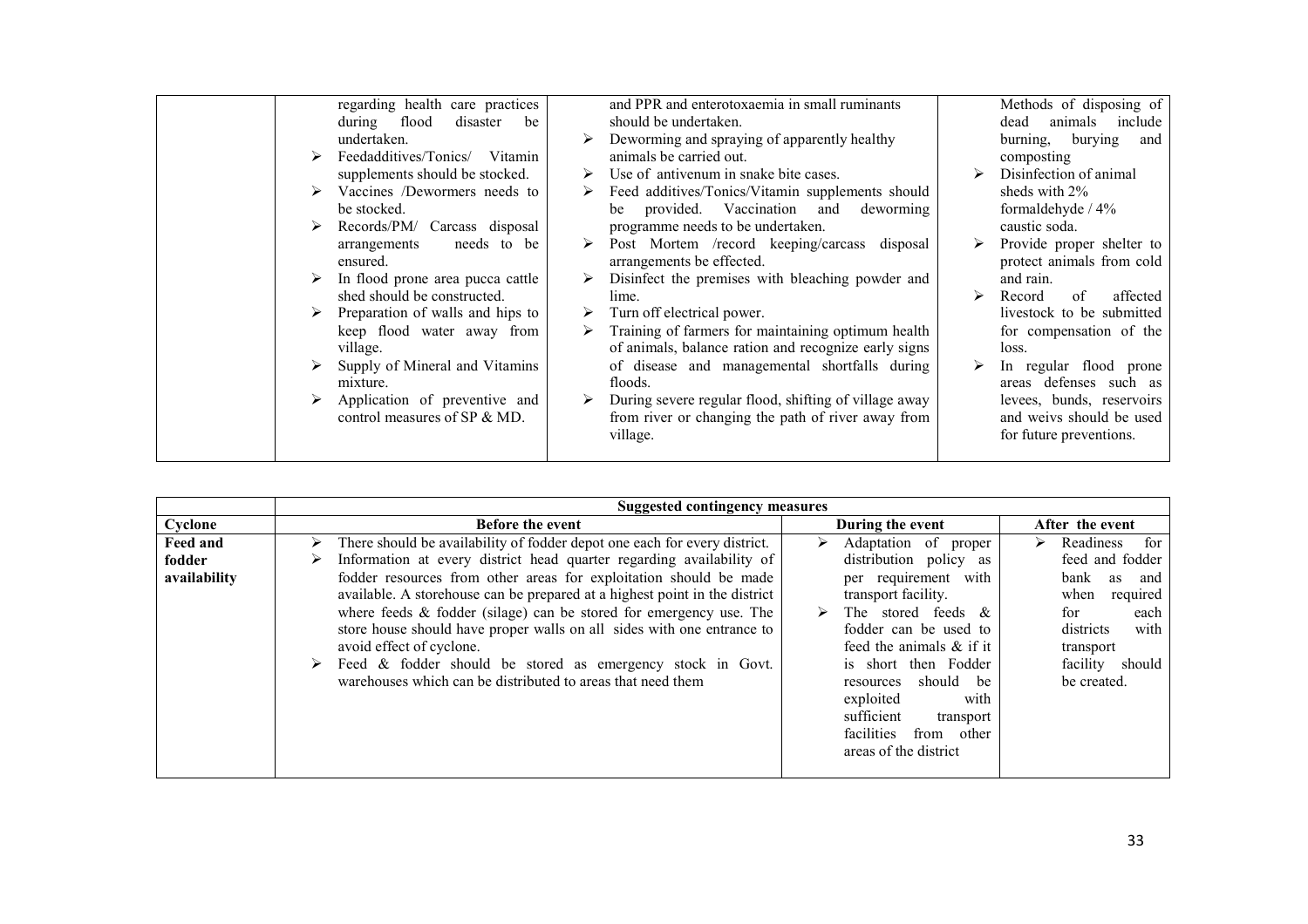|                                            |                                                                                                                                                                                                                                                                                                                                                                                                                                                                                                                                                                                                                                                                                                                                                                                                                                   | <b>Suggested contingency measures</b>                                                                                                                                                                                                                                                                                                                                                                                                                                                                                                                                                                                                                                                                                                                                                                                                                                                                                                                                                              |                                                                                                                                                                                                                                                                                                                                                 |
|--------------------------------------------|-----------------------------------------------------------------------------------------------------------------------------------------------------------------------------------------------------------------------------------------------------------------------------------------------------------------------------------------------------------------------------------------------------------------------------------------------------------------------------------------------------------------------------------------------------------------------------------------------------------------------------------------------------------------------------------------------------------------------------------------------------------------------------------------------------------------------------------|----------------------------------------------------------------------------------------------------------------------------------------------------------------------------------------------------------------------------------------------------------------------------------------------------------------------------------------------------------------------------------------------------------------------------------------------------------------------------------------------------------------------------------------------------------------------------------------------------------------------------------------------------------------------------------------------------------------------------------------------------------------------------------------------------------------------------------------------------------------------------------------------------------------------------------------------------------------------------------------------------|-------------------------------------------------------------------------------------------------------------------------------------------------------------------------------------------------------------------------------------------------------------------------------------------------------------------------------------------------|
| Cyclone                                    | Before the event                                                                                                                                                                                                                                                                                                                                                                                                                                                                                                                                                                                                                                                                                                                                                                                                                  | During the event                                                                                                                                                                                                                                                                                                                                                                                                                                                                                                                                                                                                                                                                                                                                                                                                                                                                                                                                                                                   | After the event                                                                                                                                                                                                                                                                                                                                 |
| <b>Drinking water</b>                      | Water resources as in general are inadequate<br>➤<br>and hence the resources should be trapped<br>and increased.<br>Rain water harvesting should be done in all<br>➤<br>districts. Every district should be made self-<br>sufficient. Each district has plenty of rain<br>water which should be harvested so that<br>these areas are self-sufficient $\&$ if required<br>they should be able to provide water to other<br>dry areas too. The rain water should not be<br>wasted in sea.<br>Walls of the well should be constructed<br>⋗<br>much above the ground level to avoid<br>contamination                                                                                                                                                                                                                                  | ➤<br>Special distribution and carrying capacity should be<br>implemented from other available resources.<br>Rain harvested water & bore well water should be<br>≻<br>disinfected $\&$ provided to the animals.<br>Special distribution and carrying capacity should be<br>➤<br>implemented from other available resources.<br>Disinfection of the water for consumption of the<br>➤<br>animals should be carried out to prevent water-<br>borne diseases. Aerosol spray of the disinfectant for<br>preventing spread of airborne infections should be<br>carried out. Shelters & temporary camps for<br>displaced animals should be set up with proper<br>sanitation facilities                                                                                                                                                                                                                                                                                                                    | Permanent<br>➤<br>water<br>resources<br>should<br>be<br>developed<br>even after the<br>with<br>event<br>campaign<br>for<br>public<br>awareness.                                                                                                                                                                                                 |
|                                            |                                                                                                                                                                                                                                                                                                                                                                                                                                                                                                                                                                                                                                                                                                                                                                                                                                   | <b>Suggested contingency measures</b>                                                                                                                                                                                                                                                                                                                                                                                                                                                                                                                                                                                                                                                                                                                                                                                                                                                                                                                                                              |                                                                                                                                                                                                                                                                                                                                                 |
| Cyclone                                    | <b>Before the event</b>                                                                                                                                                                                                                                                                                                                                                                                                                                                                                                                                                                                                                                                                                                                                                                                                           | During the event                                                                                                                                                                                                                                                                                                                                                                                                                                                                                                                                                                                                                                                                                                                                                                                                                                                                                                                                                                                   | After the event                                                                                                                                                                                                                                                                                                                                 |
| <b>Health</b> and<br>disease<br>management | Personnel should be trained for health<br>➤<br>disease management<br>and<br>through<br>trainings and list of trained personnel<br>should be available at each district head<br>quarter for cyclone affecting areas with<br>stock of life saving medicine for<br>livestock.<br>Vaccination against common infections<br>⋗<br>like FMD, swine fever, black quarter,<br>anthrax, haemorrhagic septicaemia, etc.<br>should be given to animals.<br>Stock of medicines should be kept<br>available for use during cyclone.<br>The walls and roofs of the cow sheds<br>⋗<br>should be well secured.<br>Loose poles $\&$ tree branches should be<br>⋗<br>removed, which may become harmful<br>during extreme wind.<br>Supply of Mineral and Vitamins mixture.<br>➤<br>Application of preventive and control<br>≻<br>measures of SP & MD. | Keep watch on weather and listen to radio or TV<br>➤<br>and make others alert by warning.<br>Shift the animals at safer place or in well secured<br>cattle sheds.<br>The wall and roofs of the cow sheds should be well<br>secured.<br>$\triangleright$ Loose poles & tree branches should be removed,<br>which may become harmful during extreme wind.<br>Services of trained personnel need to be made<br>available in cyclone affected area with sufficient<br>supply of life saving medicine of livestock.<br>Makeshift Veterinary medical facilities should be<br>created at the site nearer to disaster place.<br>$\triangleright$ Various referral centers in the disease diagnostics<br>should be roped in for detection of infections which<br>cannot be diagnosed at field level.<br>Various diagnostic facility with modern techniques<br>should be made available at Tahesil level besides<br>district level so that more number of farmers may<br>approach for diagnosis & treatment. | Routine<br>➤<br>training<br>programme as a<br>refresher<br>course<br>need<br>to<br>be<br>implemented<br>in<br>relation to health<br>disease<br>and<br>management<br>cyclone<br>during<br>with stock of life<br>saving<br>medicine<br>for livestock.<br>➤<br>Do not free the<br>animals unless all<br>clear or officially<br>advised it is safe. |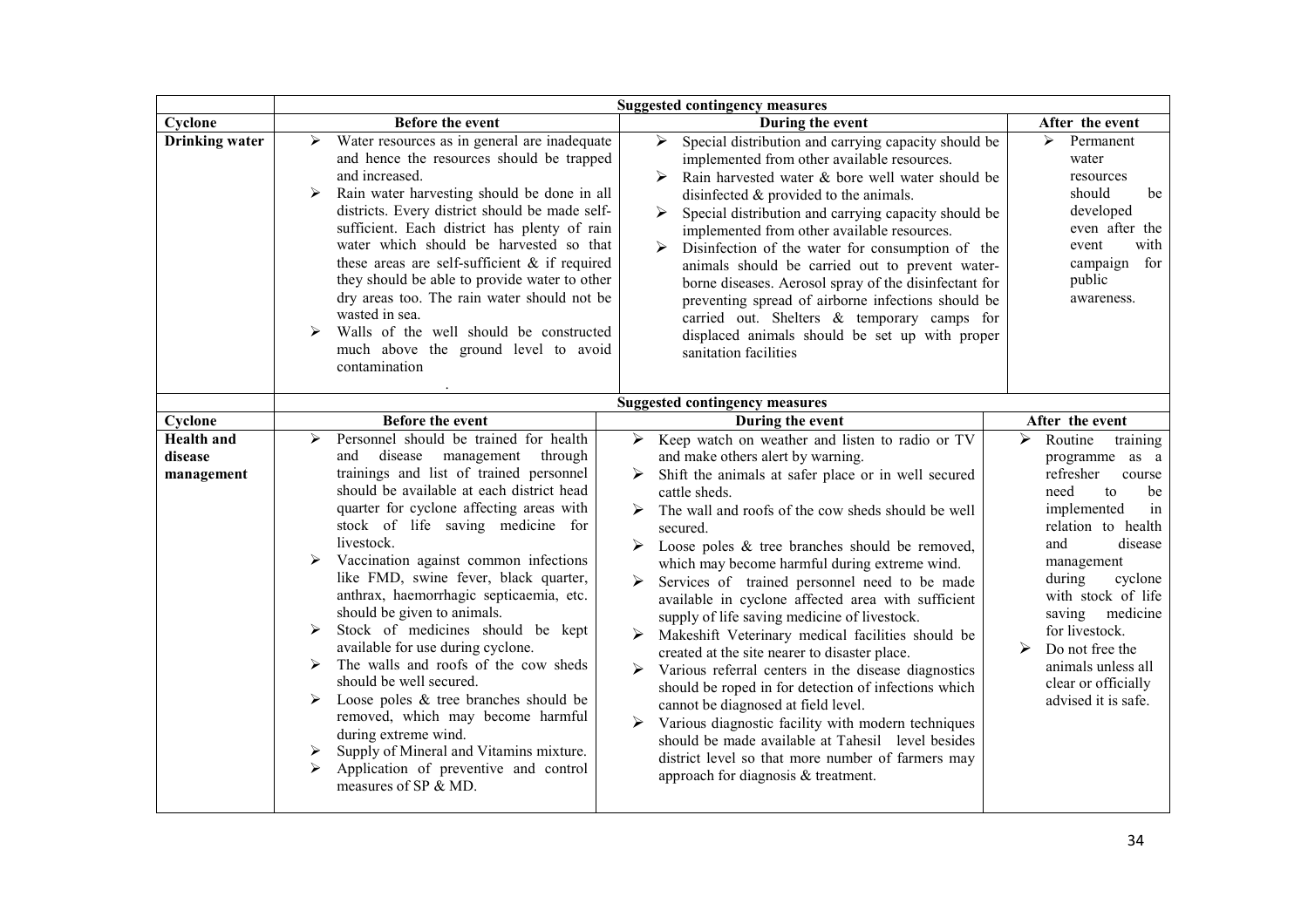#### 2.5.2Poultry

|                                    | <b>Suggested contingency measures</b>                                                                                                                                                     |                                                                                                                                                                                                                                       |                                                                                                                                                                                         |  |
|------------------------------------|-------------------------------------------------------------------------------------------------------------------------------------------------------------------------------------------|---------------------------------------------------------------------------------------------------------------------------------------------------------------------------------------------------------------------------------------|-----------------------------------------------------------------------------------------------------------------------------------------------------------------------------------------|--|
| <b>Drought</b>                     | Before the event <sup>s</sup>                                                                                                                                                             | During the event                                                                                                                                                                                                                      | After the event                                                                                                                                                                         |  |
| Shortage of<br>feed<br>ingredients | There should be availability of feed, feed<br>⋗<br>ingredients and mineral mixtures with<br>sufficient storage capacity for every<br>district.<br>Registration of poultry farms made<br>≻ | Adaptation of proper distribution policy as<br>➤<br>per requirement with transport facility.<br>Supply of feed ingredients through<br>≻<br>government channel to the end users at<br>reduced price.                                   | Readiness<br>$\blacktriangleright$<br>for<br>feed,<br>feed<br>ingredients<br>and<br>mineral<br>mixtures as and when required<br>each<br>districts<br>for<br>with<br>transport facility. |  |
|                                    | compulsory to make it easier to be<br>prepared and provide quick help to the<br>farmers                                                                                                   | Make sure that birds receive adequate<br>quantity and essential nutrients through<br>feed to minimize stress and to prevent                                                                                                           | Strategies to minimize the<br>$\blacktriangleright$<br>effects of stress due to drought<br>by optimum feeding and                                                                       |  |
|                                    | Storage of feed ingredients of previous<br>year in sufficient quantity to use in<br>scarcity period.                                                                                      | occurrence of disease outbreaks.<br>Crucial use of available feed avoiding<br>≻<br>excess feeding and wastage of the feed.                                                                                                            | management of the flock.<br>Use of mineral and vitamin<br>⋗<br>supplements to reduce stress.                                                                                            |  |
|                                    | Identification and storage of locally<br>feed ingredients as an<br>available<br>substitute for scares ingredients.                                                                        | Stored feed ingredients will be utilized<br>➤<br>during contingency.<br>Birds should be evacuated and taken to<br>≻                                                                                                                   | $up$ of<br>➤<br>Follow<br>affected<br>livestock for adequate feed<br>supply.                                                                                                            |  |
|                                    | A farm disaster kit should be prepared in<br>➤<br>advance. The kit should be placed in a<br>central location and everyone should<br>know where it is. The contents of the kit             | shelters as soon as there is news of an<br>imminent disaster. Every flock must have<br>some form of durable and visible<br>identification.                                                                                            | $\blacktriangleright$<br>Proper utilization of the<br>resources should be carried<br>out. The situation should be<br>assessed properly and decision                                     |  |
|                                    | must be checked regularly to ensure fresh<br>and complete supplies. The following<br>items should be included in the kit in<br>addition to the items that are used                        | There should be arrangements for<br>➤<br>appropriate transport, suitable for birds.<br>Stranded birds should be rescued and<br>taken to safer places.                                                                                 | has to be taken on which birds<br>to be treated first and how.<br>The birds that are in very poor<br>➤<br>condition with no chance of                                                   |  |
|                                    | everyday:<br>Updated list of all farms with<br>$\equiv$<br>information about birds, their<br>location and records of feeding,                                                             | If the stranded place is considered safe for<br>➤<br>the next week or so, the birds may be left<br>there but should be provided with feed and<br>drinking water.                                                                      | recovery should be culled in<br>humane manner.<br>➤<br>The dead birds should be<br>disposed off in hygienic                                                                             |  |
|                                    | vaccination, tests.<br>Basic first aid kit.<br>Handling equipment $&$ cages.                                                                                                              | Arrangements should be made so that<br>veterinary and Para- veterinary personnel<br>can quickly reach all affected farms to                                                                                                           | by<br>burial<br>manner<br><sub>or</sub><br>incineration.<br>≻<br>The situation at the farm also                                                                                         |  |
|                                    | Waterier and feeders.<br>disinfection<br>Sanitation<br>and<br>equipments & chemicals.<br>Other safety and emergency<br>items for vehicles and trailers,                                   | provide necessary measures.<br>Officials and other personnel engaged in<br>$\blacktriangleright$<br>relief work should also gather intelligence<br>on the extent and nature of the damage to<br>individual farms and villages so that | should be assessed and the<br>corrective measures should be<br>taken as soon as possible. All<br>damages should be repaired<br>and shed should be made                                  |  |
|                                    | e.g., Extra tyres, winches, tools,<br>etc.<br>Maize grain is limiting source as a feed                                                                                                    | appropriate relief measures can be<br>implemented.<br>Adequate nutrition should be given to                                                                                                                                           | functional. Disinfection of the<br>premises and shed should be<br>carried to prevent spread of                                                                                          |  |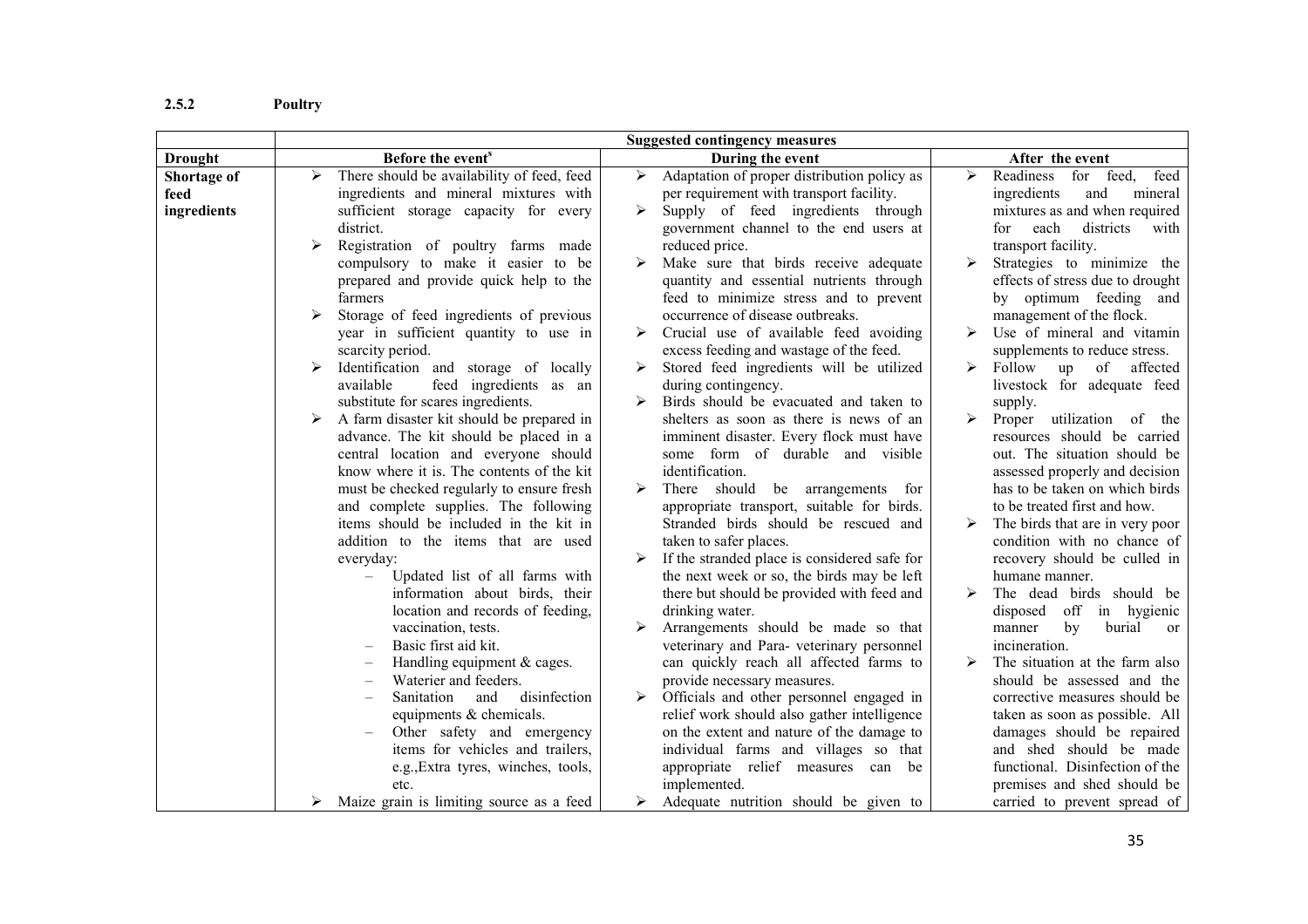| ➤ | ingredient in poultry feed.<br>Store maize for poultry feed.<br>Substitute feed ingredient should be<br>tapped as replacement for maize grain<br>which can be used for poultry feed.<br>Concentrate ingredients such as Grains,<br>brans, & oilseed cakes, low grade grains,<br>Govt. Godowns wastes, grains unfit for<br>human consumption etc. should be<br>procured.<br>Ban on export of oilseed meals needs to<br>be implemented.<br>Feed required for broilers 3.5 kg./bird for<br>six weeks. For Layers 55 kg /layer bird<br>for a period of 72 weeks. | ➤<br>➤<br>≻<br>➤ | birds to keep their health in proper<br>condition.<br>The available ingredients as poultry feed<br>should be used with utmost care.<br>Non-conventional feed ingredients can<br>also be tapped to use as a poultry feed<br>taking into consideration the anti-<br>nutritional factors present in it.<br>Alternate day feeding for broilers.<br>Avoid feed wastage.<br>Restricted feeding for layers.<br>Poor layer birds to be culled.<br>Broiler rear up to 4 weeks only.<br>Use of feed additives be enhanced to<br>maximize the feed efficiency. |  | diseases.<br>$\triangleright$ The stress on poultry due to<br>shortage of feed during<br>drought period<br>can be<br>minimized by proper feeding<br>of the birds after drought<br>period.<br>Ad lib. feeding to compensate<br>the egg production.<br>Feed additives may be used to<br>maximize production |
|---|--------------------------------------------------------------------------------------------------------------------------------------------------------------------------------------------------------------------------------------------------------------------------------------------------------------------------------------------------------------------------------------------------------------------------------------------------------------------------------------------------------------------------------------------------------------|------------------|-----------------------------------------------------------------------------------------------------------------------------------------------------------------------------------------------------------------------------------------------------------------------------------------------------------------------------------------------------------------------------------------------------------------------------------------------------------------------------------------------------------------------------------------------------|--|-----------------------------------------------------------------------------------------------------------------------------------------------------------------------------------------------------------------------------------------------------------------------------------------------------------|
|---|--------------------------------------------------------------------------------------------------------------------------------------------------------------------------------------------------------------------------------------------------------------------------------------------------------------------------------------------------------------------------------------------------------------------------------------------------------------------------------------------------------------------------------------------------------------|------------------|-----------------------------------------------------------------------------------------------------------------------------------------------------------------------------------------------------------------------------------------------------------------------------------------------------------------------------------------------------------------------------------------------------------------------------------------------------------------------------------------------------------------------------------------------------|--|-----------------------------------------------------------------------------------------------------------------------------------------------------------------------------------------------------------------------------------------------------------------------------------------------------------|

|                       |                                                                                                                                                                                                                                                                                                                                                                                                                                                                                                                                                                                                   | <b>Suggested contingency measures</b>                                                                                                                                                                                                                                                                                                                                                                           |                                                                                                                                                                                                                                                                                                                                                                                         |
|-----------------------|---------------------------------------------------------------------------------------------------------------------------------------------------------------------------------------------------------------------------------------------------------------------------------------------------------------------------------------------------------------------------------------------------------------------------------------------------------------------------------------------------------------------------------------------------------------------------------------------------|-----------------------------------------------------------------------------------------------------------------------------------------------------------------------------------------------------------------------------------------------------------------------------------------------------------------------------------------------------------------------------------------------------------------|-----------------------------------------------------------------------------------------------------------------------------------------------------------------------------------------------------------------------------------------------------------------------------------------------------------------------------------------------------------------------------------------|
| <b>Drought</b>        | <b>Before the event</b>                                                                                                                                                                                                                                                                                                                                                                                                                                                                                                                                                                           | During the event                                                                                                                                                                                                                                                                                                                                                                                                | After the event                                                                                                                                                                                                                                                                                                                                                                         |
| <b>Drinking water</b> | Water resources as in general are inadequate and<br>➤<br>hence the resources should be trapped and increased.<br>Conservation of water for drought period.<br>Water conservations measures adopted to increase<br>water table like recharging of bore wells.<br>Available water resources should be tapped and<br>reserved.<br>Leak proof water supply systems.<br>➤<br>Available rain water harvesting technique should be<br>adopted i.e. farm ponds etc.<br>Water conservations measures be adopted to increase<br>water table.<br>Judicious use of water.<br>Use of nipples as waterers.<br>⋗ | distribution<br>Special<br>➤<br>and<br>carrying capacity should be<br>implemented<br>other<br>from<br>for<br>available<br>resources<br>poultry.<br>of available<br>Optimum use<br>➤<br>water as per the requirement<br>of birds.<br>Supply of adequate water to<br>with<br>transportation<br>farms<br>facility.<br>Supply of<br>through<br>water<br>➤<br>tankers during contingency.<br>Judicious use of water. | Permanent<br>water<br>resources<br>should be developed<br>even<br>after the event with campaign<br>for public awareness.<br>Evaluation and fine tuning of<br>the contingency majors.<br>Ensure clean, cold<br>water<br>supply to birds.<br>Steps should be<br>taken to<br>conserve water and to develop<br>permanent water resources.<br>Fresh and ad lib. water should<br>be provided. |
|                       |                                                                                                                                                                                                                                                                                                                                                                                                                                                                                                                                                                                                   | Use of nipples as waterers.                                                                                                                                                                                                                                                                                                                                                                                     |                                                                                                                                                                                                                                                                                                                                                                                         |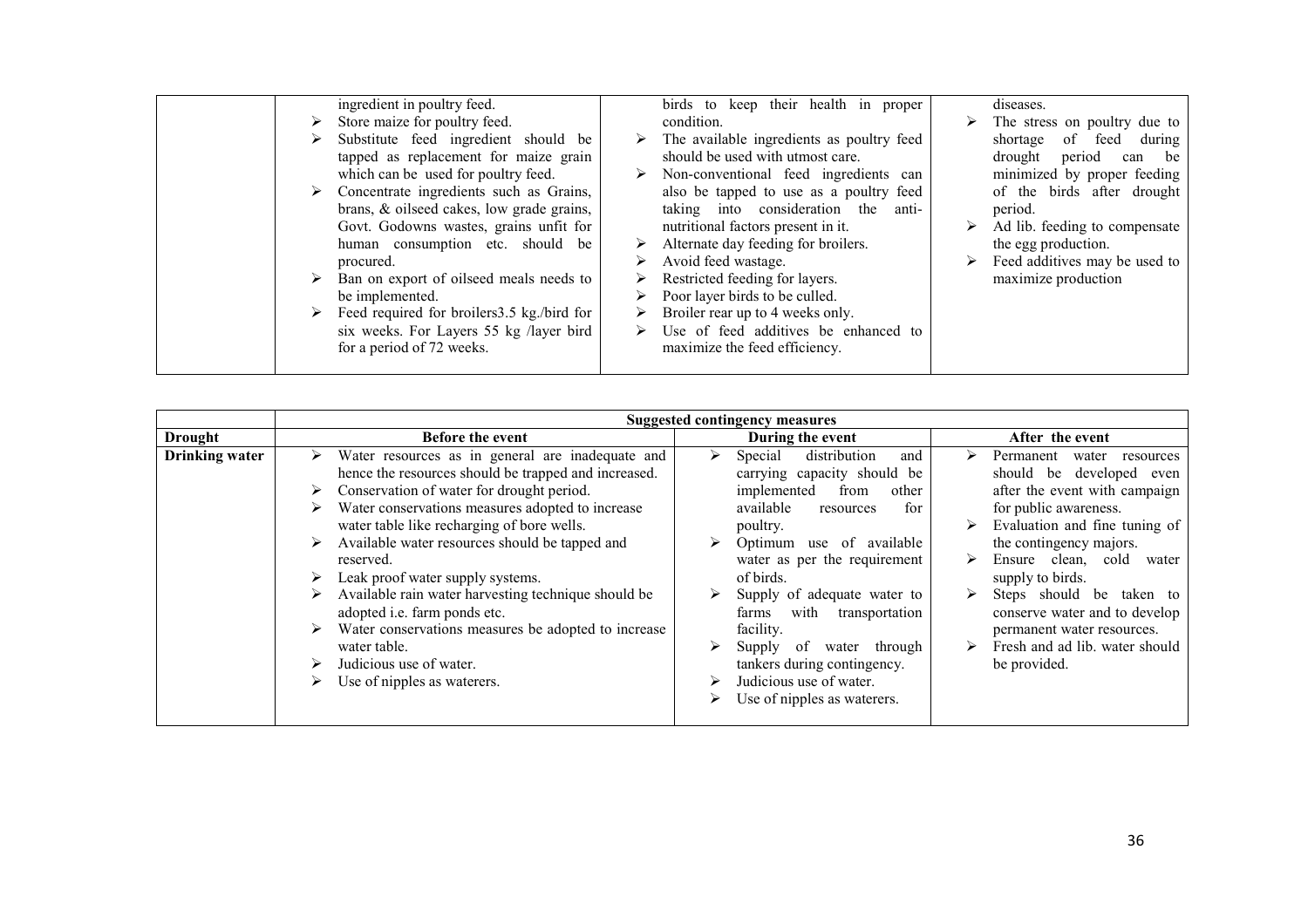| Before the event <sup>s</sup><br>After the event<br><b>Drought</b><br>During the event<br>Services of trained personnel need to be made<br>Routine training programmed as a refresher<br><b>Health</b> and<br>should<br>⋗<br>Personnel<br>be<br>≻<br>➤<br>trained for health and<br>available in affected area with sufficient<br>course need to be implemented in relation to<br>disease                                                                                                                                                                                                                                                                                                                                                                                                                                                                                                                                                                                                                                                                                                                                                                                                                                                                                                                                                                                                                                                                                                                                                                                                                                                                                                                                                                                                                                                                                                                                                                                                                                                                                                                                                     |
|-----------------------------------------------------------------------------------------------------------------------------------------------------------------------------------------------------------------------------------------------------------------------------------------------------------------------------------------------------------------------------------------------------------------------------------------------------------------------------------------------------------------------------------------------------------------------------------------------------------------------------------------------------------------------------------------------------------------------------------------------------------------------------------------------------------------------------------------------------------------------------------------------------------------------------------------------------------------------------------------------------------------------------------------------------------------------------------------------------------------------------------------------------------------------------------------------------------------------------------------------------------------------------------------------------------------------------------------------------------------------------------------------------------------------------------------------------------------------------------------------------------------------------------------------------------------------------------------------------------------------------------------------------------------------------------------------------------------------------------------------------------------------------------------------------------------------------------------------------------------------------------------------------------------------------------------------------------------------------------------------------------------------------------------------------------------------------------------------------------------------------------------------|
|                                                                                                                                                                                                                                                                                                                                                                                                                                                                                                                                                                                                                                                                                                                                                                                                                                                                                                                                                                                                                                                                                                                                                                                                                                                                                                                                                                                                                                                                                                                                                                                                                                                                                                                                                                                                                                                                                                                                                                                                                                                                                                                                               |
| supply of medicine, mineral mixture and<br>health and disease management during<br>disease management of<br>management<br>drought with stock of life saving medicine<br>vaccine for poultry.<br>poultry<br>through<br>Immediate attention to diseased birds by<br>trainings and list of<br>and vaccine for poultry to prevent outbreak.<br>➤<br>Proper disposal system of poultry carcasses.<br>veterinarians.<br>trained<br>personnel<br>Efforts to minimize effects of stress through<br>should be available at<br>Regular visits of veterinarians to detect<br>diseased birds and veterinary care<br>optimum feeding, management and<br>district<br>head<br>each<br>Vaccination of birds if necessary.<br>quarter with stock of<br>veterinary care.<br>➤<br>If there is occurrence of disease, affected birds<br>medicine,<br>Assessment of losses due to mortality if<br>mineral<br>should be kept isolated and treated properly<br>mixture and<br>vaccine<br>any.<br>Proper disposal of carcass.<br>for poultry.<br>and promptly.<br>Periodic disinfection and disinfestations of<br>There will be stress on birds due to<br>Regular<br>⋗<br>and<br>strict<br>vaccination of birds.<br>farm and premises.<br>deterioration of health during drought<br>period. Hence proper feeding should be<br>Vaccination of<br>Measures to minimize risk of spreading<br>wild<br>done to minimize the stress on birds by<br>birds through<br>contagious diseases.<br>water<br>Birds should be checked for injury/ signs of<br>supplying vitamin supplements.<br>whenever possible.<br>Deworming of<br>Birds should be tested at regular interval to<br>⋗<br>disease.<br>birds<br>➤<br>confirm that they are free of contagious<br>before<br>after<br>Antibiotic through water<br>and<br>➤<br>drought period.<br>Anti-stress supplements<br>diseases.<br>of<br>Multivitamin supplements<br>Proper disposal of birds died of various<br>≻<br>Appointment<br>Bio-security measures to be implemented.<br>veterinarian on farms<br>⋗<br>diseases.<br>Proper disposal of poultry carcass.<br>Vaccination.<br>made compulsor<br>⋗<br>Replacement of stock. |

|                     |                                                                                                                                 | <b>Suggested contingency measures</b>                                                  |                                                                                                      |
|---------------------|---------------------------------------------------------------------------------------------------------------------------------|----------------------------------------------------------------------------------------|------------------------------------------------------------------------------------------------------|
| Flood               | <b>Before the event</b>                                                                                                         | During the event                                                                       | After the event                                                                                      |
| Shortage of<br>feed | Poultry owners needs to be advised to be in<br>➤<br>readiness for-                                                              | Shifting of birds at Alternate<br>poultry sheds with feed stock                        | Shifting at original site after<br>repair of the shades and                                          |
| ingredients         | Alternate poultry sheds with feed stock at safe<br>➤<br>places.<br>Displacement of stock-transport arrangements.<br>⋗           | at safe places.<br>Stress reducing measures to<br>be adopted.                          | restoration of the necessary<br>facilities.                                                          |
|                     | Registration of poultry farms made compulsory to<br>➤<br>make it easier to be prepared and provide quick help<br>to the farmers | Feed and feed ingredients<br>should<br>be<br>resources<br>with sufficient<br>exploited | Proper feeding should be<br>done to minimize the stress<br>on birds<br>Ensure good quality feed<br>➤ |
|                     | $\triangleright$ Measures to avoid spoilage of feed stores due to<br>water.                                                     | facilities<br>from<br>transport<br>other areas of the district.                        | and fodder supply to birds<br>Feed and feed ingredients                                              |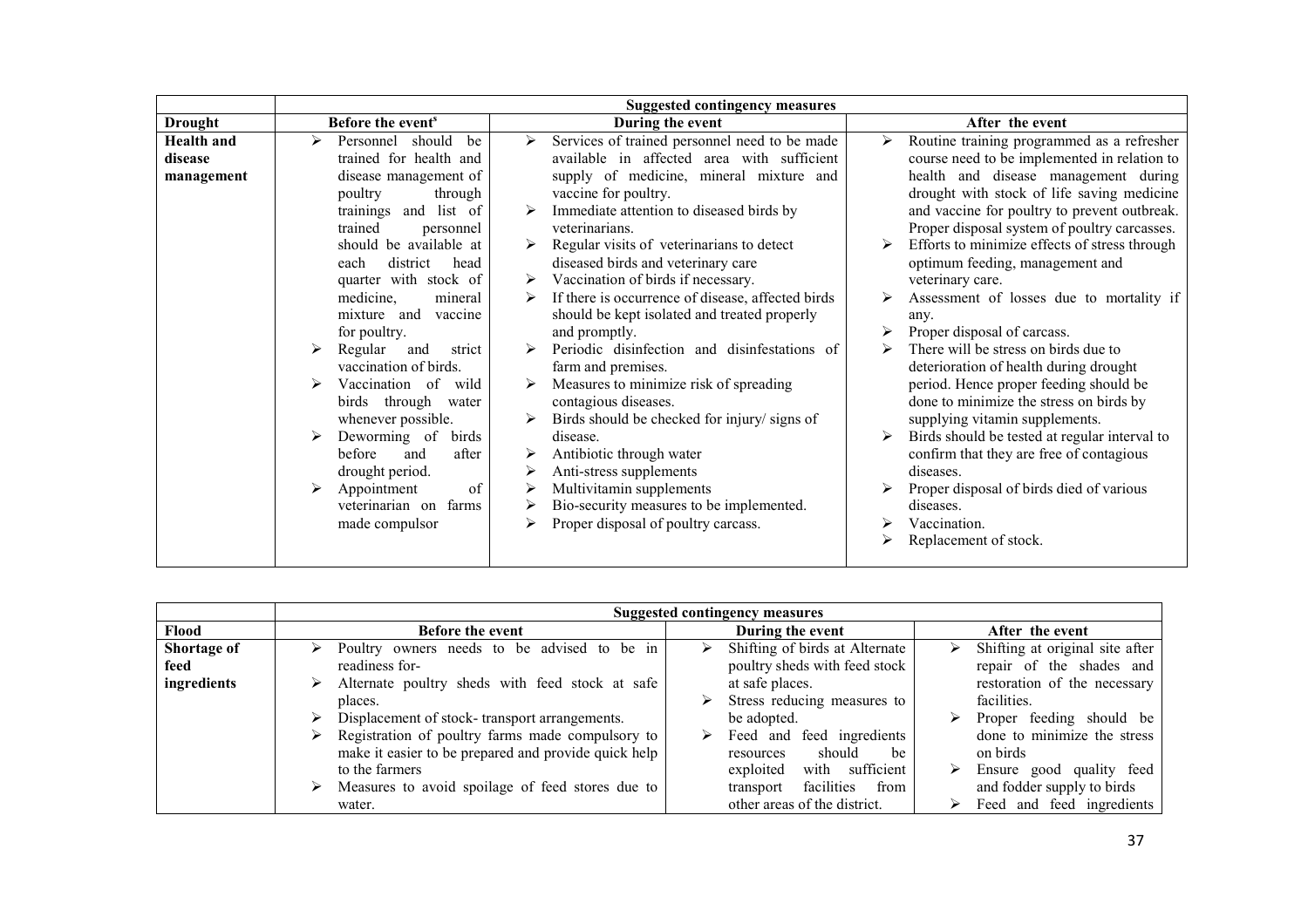|  | Construction of feed stores to stores feed sufficient<br>for at least one month.<br>$\triangleright$ Farmers will be encouraged to purchase and store<br>the feed ingredient when it is cheaply available in<br>the market. | Adequate nutrition should be<br>given to birds to keep their<br>health in proper condition.<br>Judicious use of available<br>feed. | resources<br>exploited with sufficient<br>transport facilities from<br>other areas of the district<br>even after the event. | should | be |
|--|-----------------------------------------------------------------------------------------------------------------------------------------------------------------------------------------------------------------------------|------------------------------------------------------------------------------------------------------------------------------------|-----------------------------------------------------------------------------------------------------------------------------|--------|----|
|  | Information at every district head quarter regarding<br>availability of feed and feed ingredients and<br>mineral mixture resources from other areas.                                                                        |                                                                                                                                    |                                                                                                                             |        |    |

|                   | <b>Suggested contingency measures</b>         |                                          |                                                                                              |  |
|-------------------|-----------------------------------------------|------------------------------------------|----------------------------------------------------------------------------------------------|--|
| Flood             | <b>Before the event</b>                       | During the event                         | After the event                                                                              |  |
| <b>Health and</b> | Personnel should be trained for health and    |                                          | Services of trained personnel need to Routine training programmed as a refresher course need |  |
| disease           | disease management through trainings and      | be made available in affected area       | to be implemented in relation to health and disease                                          |  |
| management        | list of trained personnel should be available | with sufficient supply of medicine,      | management during flood with stock of medicine and                                           |  |
|                   | at each district head quarter for flood       | mineral mixture and vaccine.             | vaccine for poultry to prevent outbreak. Proper disposal                                     |  |
|                   | affecting areas with stock of medicine,       |                                          | system of poultry carcasses.                                                                 |  |
|                   | mineral mixture and vaccine for poultry.      | During flood if it is difficult to shift |                                                                                              |  |
|                   |                                               |                                          | and manage large number of birds, Cleaning and disinfection of poultry farms.                |  |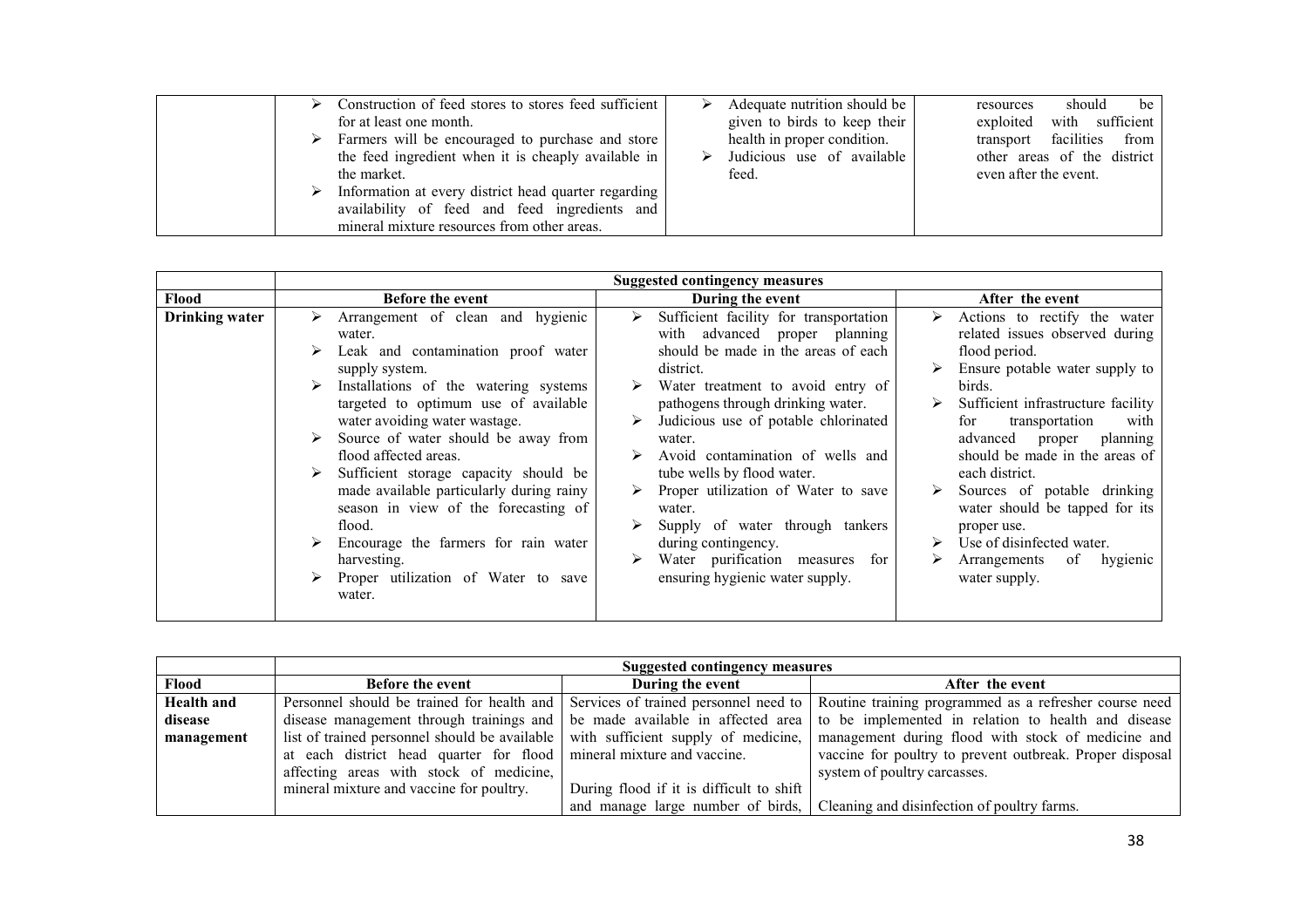| Vaccination<br>and deworming<br>schedule                                                                    | they should be slaughter and sent to                                                    |                                                                                                                      |
|-------------------------------------------------------------------------------------------------------------|-----------------------------------------------------------------------------------------|----------------------------------------------------------------------------------------------------------------------|
| should be observed strictly.                                                                                | cold storage.                                                                           | Monitoring for disease outbreaks in birds through regular<br>farm visits by veterinarian.                            |
| Additional deworming can be carried out<br>before and after floods.                                         | Vaccination<br>against<br>contagious<br>diseases.                                       | Proper disposal of carcass is very important in flood                                                                |
|                                                                                                             |                                                                                         | affected areas from public health point of view.                                                                     |
| Medicine store facility with availability of<br>adequate drugs at each farm and veterinary<br>dispensaries. | Proper disposal of birds died of<br>diseases<br>particularly<br>contagious<br>diseases. | Vaccination for RD and IBD to avoid outbreaks.                                                                       |
|                                                                                                             |                                                                                         | Anti-stress treatment of birds is important to prevent                                                               |
| Training of farmers to identify signs of<br>common contagious diseases particularly to                      | Disinfection of sheds be undertaken.                                                    | mortality.                                                                                                           |
| avoid outbreaks.                                                                                            | Immediate veterinary help to the<br>farms.                                              | Preventive measures should be taken to reduce occurrence<br>of diseases, particularly use of antibiotics in drinking |
| Do not built poultry house on nalla or                                                                      |                                                                                         | water.                                                                                                               |
| stream or otherwise remove the birds before<br>monsoon from such poultry house.                             | Adequate<br>feeding<br>and<br>proper<br>management.                                     | Hygienic measures should be followed.                                                                                |
|                                                                                                             |                                                                                         | Birds should be served for emerging infectious diseases.                                                             |
|                                                                                                             |                                                                                         | Restriction on movement of the birds.                                                                                |
|                                                                                                             |                                                                                         | Compensation of the loss.                                                                                            |

|                                    | <b>Suggested contingency measures</b>                                                                                                                                         |                                                                                                                                                                                  |                                                                                                                                                                               |  |  |
|------------------------------------|-------------------------------------------------------------------------------------------------------------------------------------------------------------------------------|----------------------------------------------------------------------------------------------------------------------------------------------------------------------------------|-------------------------------------------------------------------------------------------------------------------------------------------------------------------------------|--|--|
| Cyclone                            | <b>Before the event</b>                                                                                                                                                       | During the event                                                                                                                                                                 | After the event                                                                                                                                                               |  |  |
| Shortage of<br>feed<br>ingredients | Information at every district head quarter<br>regarding availability of feed and feed<br>ingredients and mineral mixture resources<br>from other areas with storage facility. | Feed and feed ingredients<br>➤<br>should<br>be<br>resources<br>sufficient<br>with<br>exploited<br>transport<br>and<br>storage<br>facilities from other areas of<br>the district. | Feed and feed ingredients resources should<br>⋗<br>be exploited with sufficient transport and<br>storage facilities from other areas of the<br>district even after the event. |  |  |
|                                    | <b>Suggested contingency measures</b>                                                                                                                                         |                                                                                                                                                                                  |                                                                                                                                                                               |  |  |
| Cyclone                            | <b>Before the event</b>                                                                                                                                                       | During the event                                                                                                                                                                 | After the event                                                                                                                                                               |  |  |
| <b>Drinking water</b>              | Sufficient storage capacity should be made<br>available particularly during rainy season in<br>view of the forecasting of the cyclone.                                        | Sufficient<br>for<br>facility<br>⋗<br>transportation with advanced<br>proper planning should be<br>made in the areas of each<br>district.                                        | Sufficient<br>infrastructure<br>for<br>facility<br>➤<br>with<br>advanced<br>transportation<br>proper<br>planning should be made in the areas of each<br>district              |  |  |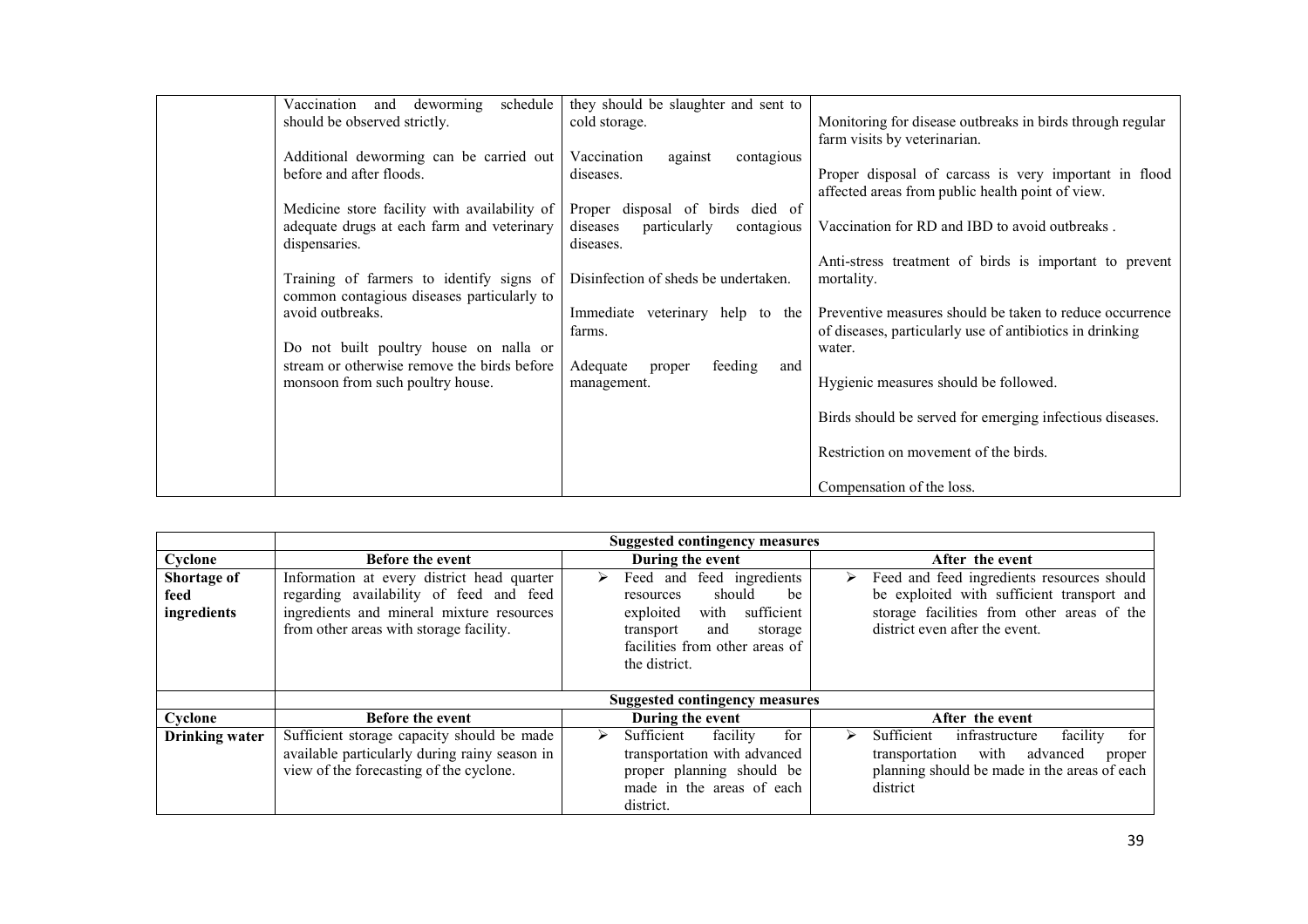## 2.5.3 Fisheries/ Aquaculture

|                                                             | <b>Suggested contingency measures</b>                                                                    |                                                                                                                                               |                                                                                               |  |
|-------------------------------------------------------------|----------------------------------------------------------------------------------------------------------|-----------------------------------------------------------------------------------------------------------------------------------------------|-----------------------------------------------------------------------------------------------|--|
|                                                             | <b>Before the event</b>                                                                                  | During the event                                                                                                                              | After the event                                                                               |  |
| 1) Drought                                                  |                                                                                                          |                                                                                                                                               |                                                                                               |  |
| A. Capture                                                  |                                                                                                          |                                                                                                                                               |                                                                                               |  |
| Marine                                                      | Not applicable                                                                                           |                                                                                                                                               |                                                                                               |  |
| Inland                                                      |                                                                                                          |                                                                                                                                               |                                                                                               |  |
| (i) Shallow water depth due to<br>insufficient rains/inflow | Need to implement cost-effective<br>water efficiency and conservation<br>measures in very early stage to | In severe drought condition Most<br>of the stock can be harvested<br>immediately while Some portion of<br>the local aquatic species should be | Water policies should be determined<br>If we want to restore our inland<br>fishery resources. |  |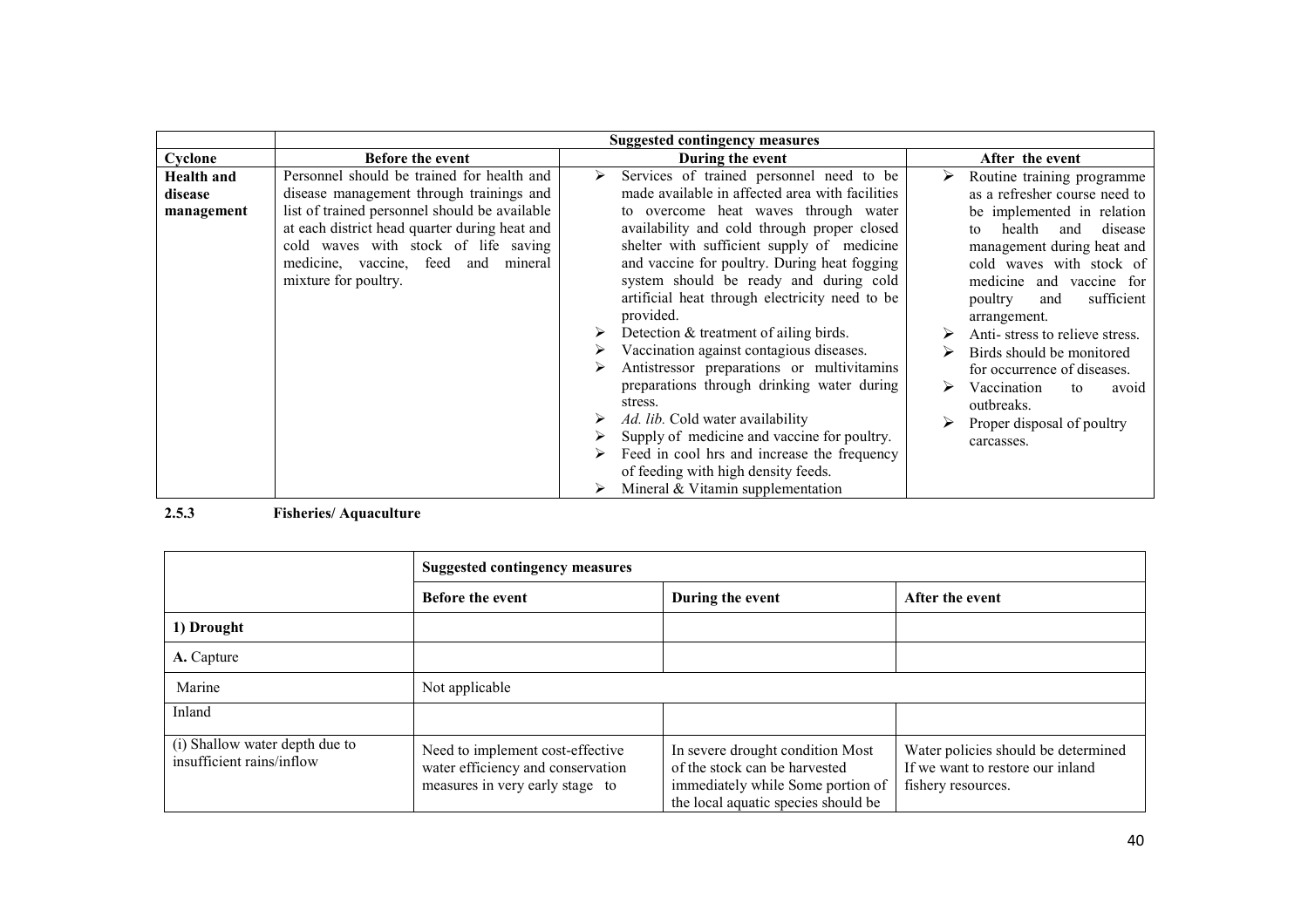|                               | handle the drought.<br>Strategic plan should be made to<br>construct bunds & conserve water in<br>drought prone areas. | transfer to the less affected areas so<br>as to conserve them and<br>reintroduce in its regional habitat.               | Need to set up hatcheries for drought<br>affected fish species to avoid their<br>extinction, and the conserved species<br>once again need to be reintroduced in<br>their original habitats after achieving<br>desired aquatic environment. |
|-------------------------------|------------------------------------------------------------------------------------------------------------------------|-------------------------------------------------------------------------------------------------------------------------|--------------------------------------------------------------------------------------------------------------------------------------------------------------------------------------------------------------------------------------------|
| (ii) Changes in water quality | Regular monitoring of water quality                                                                                    | Need to harvest the stock to<br>minimize economic losses before<br>mass mortality due to undesired<br>water quality.    | After achieving desired water quality,<br>conserved species once again need to<br>be reintroduced in their original<br>habitats.                                                                                                           |
| (iii) Any other               | Gene bank should be made for all<br>indigenous local commercially &<br>ecologically important species.                 | To conserve the endangered<br>species breeding and rearing indoor<br>facility may be created for future<br>restoration. | The conserved species once again<br>need to be reintroduced in their<br>original habitats after achieving<br>desired aquatic environment.                                                                                                  |

| <b>B.</b> Aquaculture                                                   |                                                                                                                                                                                                                                                                                                                                            |                                                                                                                                                                                                                                                                                                    |                                                                                                                                                                                                                                                                    |
|-------------------------------------------------------------------------|--------------------------------------------------------------------------------------------------------------------------------------------------------------------------------------------------------------------------------------------------------------------------------------------------------------------------------------------|----------------------------------------------------------------------------------------------------------------------------------------------------------------------------------------------------------------------------------------------------------------------------------------------------|--------------------------------------------------------------------------------------------------------------------------------------------------------------------------------------------------------------------------------------------------------------------|
| (i) Shallow water in ponds due to<br>insufficient rains/inflow          | Water temperature may get raised and<br>also Dissolved Oxygen level may get<br>declined, hence efforts should made<br>to increase the depth of pond $&$ avoid<br>water seepage by using bentonite<br>clay, plastic liners etc.<br>also artificial oxygenation systems as<br>aerators etc. should be incorporated in<br>aquaculture system. | Water recycling with the aid of<br>potential filtration systems can be<br>applied if available. Provide<br>artificial oxygenation. If water<br>level is too much low, can lead to<br>mass mortality due to<br>environmental stress hence it will<br>be better to harvest the stock<br>immediately. | Construction of small reservoirs or<br>dams should be newly developed in<br>drought prone area.<br>Identifying culturable air breathing<br>species / hardy species (e.g.<br>Notopterus, Clarius, Puntius etc.)<br>suitable to the regional aquatic<br>environment. |
| (ii) Impact of salt load build up in<br>ponds / change in water quality | Throughout the culture period salinity<br>& other parameters should be checked<br>for regular intervals. Fresh water<br>storage ponds should be developed at<br>aquaculture site.                                                                                                                                                          | Fresh water from the storage ponds<br>can be utilized for maintaining<br>salinity.                                                                                                                                                                                                                 | Identifying best suitable euryhaline<br>spp. (Pearl spot, Sea bass, Rabbit fish<br>, mullets etc.) for the culture which<br>can tolerate wide range of salinity.                                                                                                   |
| (iii) Any other                                                         |                                                                                                                                                                                                                                                                                                                                            |                                                                                                                                                                                                                                                                                                    |                                                                                                                                                                                                                                                                    |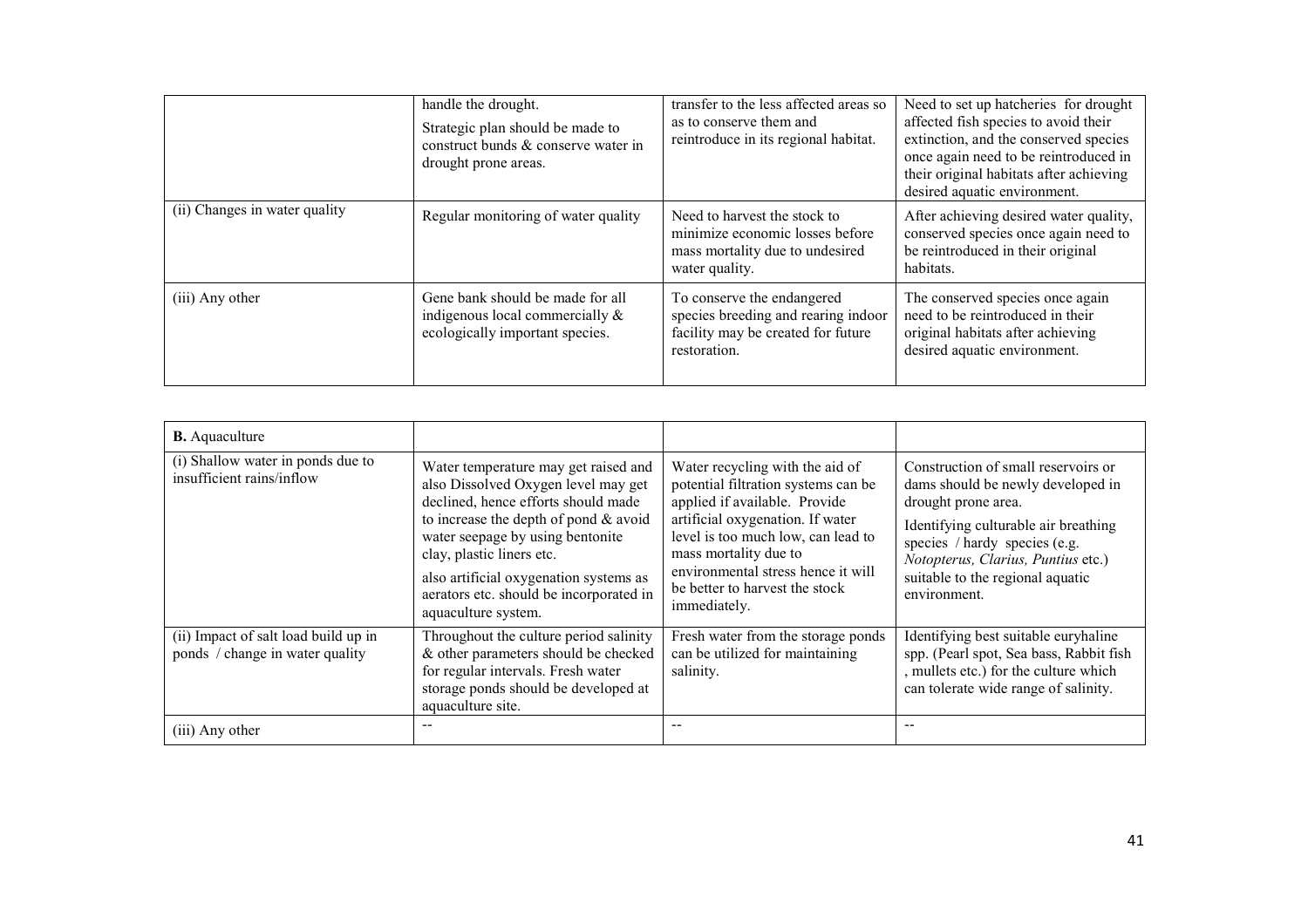| 2) Floods  |                                                                                                                                                                                                                                                                                       |                                                                                                                                                     |                                                                                                                                                                            |
|------------|---------------------------------------------------------------------------------------------------------------------------------------------------------------------------------------------------------------------------------------------------------------------------------------|-----------------------------------------------------------------------------------------------------------------------------------------------------|----------------------------------------------------------------------------------------------------------------------------------------------------------------------------|
| A. Capture |                                                                                                                                                                                                                                                                                       |                                                                                                                                                     |                                                                                                                                                                            |
| Marine     | Disaster preparedness mission through Sea<br>walls, Embankment. In future early warning<br>systems and evacuation strategy planning<br>for flood prone areas.                                                                                                                         | Aid to populations at the<br>affected zones and shelters.<br>Affected population should<br>be provided with adequate<br>food $&$ medicines in time. | National & international financial<br>support for research on the various<br>aspects of the flood will be needed for<br>future strategies.<br>Microfinance to the affected |
|            | Plan of Preventive measures against the<br>epidemiological diseases, like malaria,<br>cholera, dengue etc. among coastal<br>communities.<br>Educating coastal population about Disaster<br>mitigation and provision of good transport<br>means in coastal areas prior to the Flooding |                                                                                                                                                     | population by Governmental $& Non$<br>Governmental Organization to<br>reconstruct their socio-economic<br>status.                                                          |
|            |                                                                                                                                                                                                                                                                                       |                                                                                                                                                     | Control of vector-borne endemic and<br>epidemic diseases.                                                                                                                  |
|            | event which will be helpful for rescue<br>operations.                                                                                                                                                                                                                                 |                                                                                                                                                     | Mangrove plantation & conservation<br>strategies should be adopted in<br>estuarine region for minimizing future<br>risk.                                                   |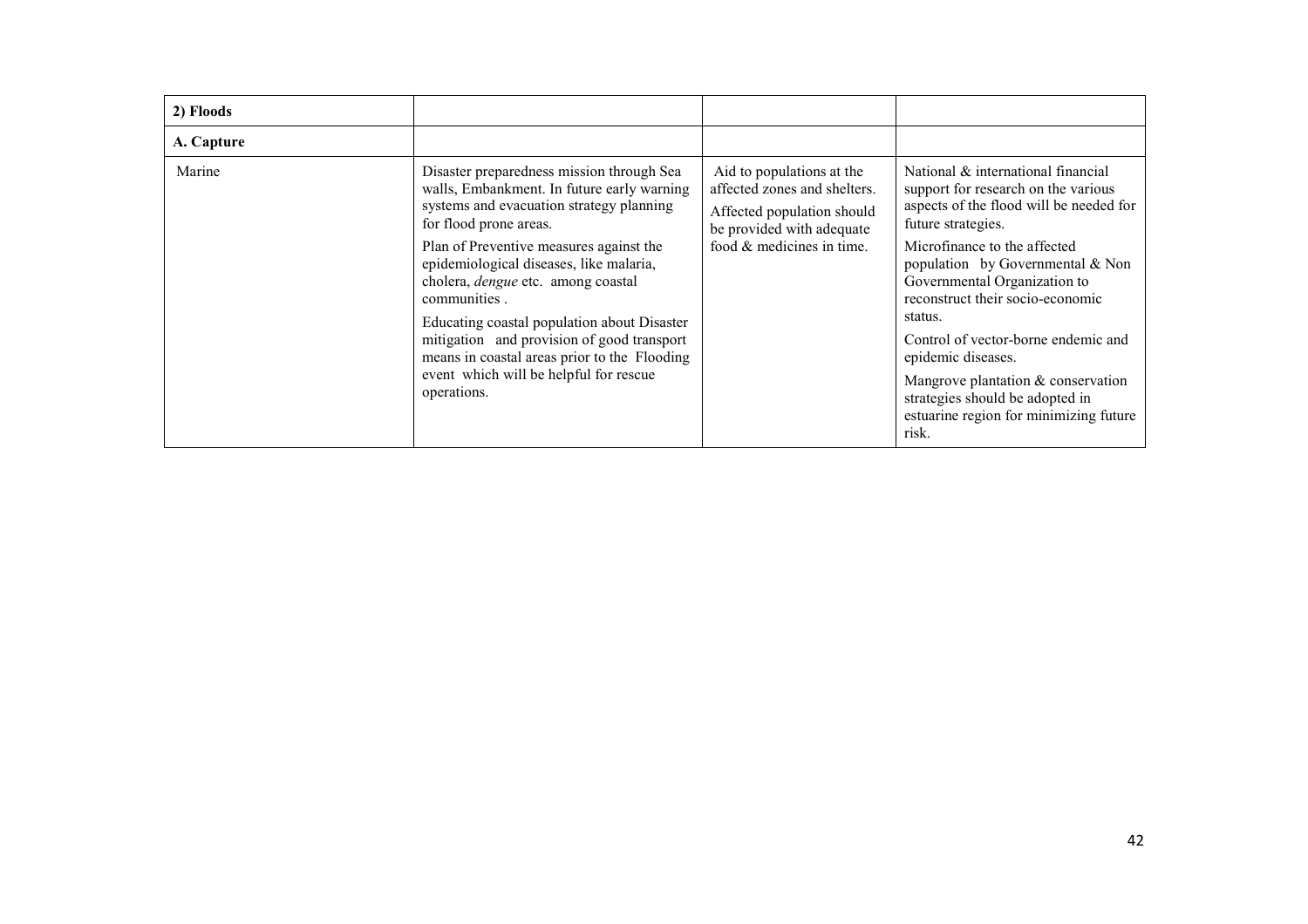| Inland                                                     | In future early warning systems and<br>evacuation strategy planning for flood prone<br>areas.<br>Awareness of People living in rural zones,<br>or urban margins with regards to the<br>geography of their area as they do not take<br>into account whether they are on a river's<br>flood plain, an unstable hillside, a dry river<br>bed in a flooding area, etc., when they<br>(fisheries community) build their houses.<br>More emphasis should be given on the<br>maintenance of public infrastructure, such as<br>highways, secondary roads and bridges prior<br>to the flooding event which will be helpful<br>for rescue operations.<br>Awareness should be created for using good<br>materials for their construction of houses.<br>Strategic planning to build up local resce<br>teams in flood prone areas. | Aid to populations at the<br>affected zones and shelters.<br>Timely help to populations at<br>the affected zones and shelters.<br>Affected population should be<br>provided with adequate food $\&$<br>medicines in time. | Diversifying course of flooding<br>river to minimize socio-economic<br>losses.<br>Microfinance to the affected<br>population by Governmental $\&$<br>Non Governmental Organization<br>to reconstruct their socio-<br>economic status. |  |
|------------------------------------------------------------|-----------------------------------------------------------------------------------------------------------------------------------------------------------------------------------------------------------------------------------------------------------------------------------------------------------------------------------------------------------------------------------------------------------------------------------------------------------------------------------------------------------------------------------------------------------------------------------------------------------------------------------------------------------------------------------------------------------------------------------------------------------------------------------------------------------------------|---------------------------------------------------------------------------------------------------------------------------------------------------------------------------------------------------------------------------|---------------------------------------------------------------------------------------------------------------------------------------------------------------------------------------------------------------------------------------|--|
| (i) Average compensation paid due to<br>loss of human life | Not applicable                                                                                                                                                                                                                                                                                                                                                                                                                                                                                                                                                                                                                                                                                                                                                                                                        |                                                                                                                                                                                                                           |                                                                                                                                                                                                                                       |  |
| (ii) No. of boats / nets/damaged                           | Not applicable                                                                                                                                                                                                                                                                                                                                                                                                                                                                                                                                                                                                                                                                                                                                                                                                        |                                                                                                                                                                                                                           |                                                                                                                                                                                                                                       |  |
| (iii) No. of houses damaged                                | Not applicable                                                                                                                                                                                                                                                                                                                                                                                                                                                                                                                                                                                                                                                                                                                                                                                                        |                                                                                                                                                                                                                           |                                                                                                                                                                                                                                       |  |
| (iv) Loss of stock                                         | Not applicable                                                                                                                                                                                                                                                                                                                                                                                                                                                                                                                                                                                                                                                                                                                                                                                                        |                                                                                                                                                                                                                           |                                                                                                                                                                                                                                       |  |
| (v) Changes in water quality                               | Not applicable                                                                                                                                                                                                                                                                                                                                                                                                                                                                                                                                                                                                                                                                                                                                                                                                        |                                                                                                                                                                                                                           |                                                                                                                                                                                                                                       |  |
| (vi) Health and diseases                                   | Preventive measures of Plan of the Health<br>Ministry for the prevention of<br>epidemiological diseases, like malaria,<br>cholera, <i>dengue</i> etc. & vaccination in<br>flood prone area.                                                                                                                                                                                                                                                                                                                                                                                                                                                                                                                                                                                                                           | Affected population should be<br>provided with adequate food $\&$<br>medicines in time.                                                                                                                                   | Control of vector-borne endemic<br>and epidemic diseases.                                                                                                                                                                             |  |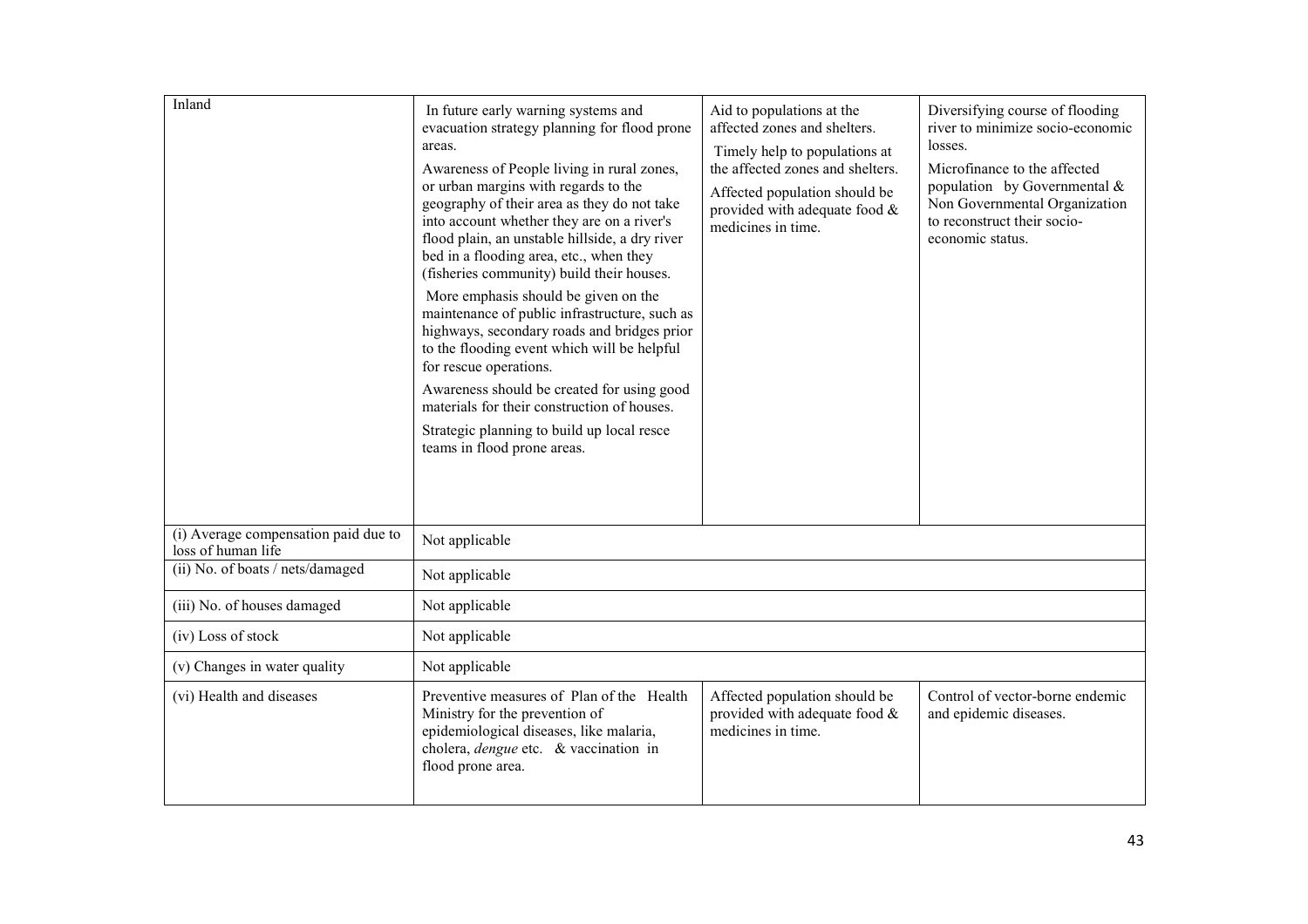| <b>B.</b> Aquaculture                                    |                                                                                                                                                                                                                                                |                                                                                                                                                                          |                                                                                                                                             |
|----------------------------------------------------------|------------------------------------------------------------------------------------------------------------------------------------------------------------------------------------------------------------------------------------------------|--------------------------------------------------------------------------------------------------------------------------------------------------------------------------|---------------------------------------------------------------------------------------------------------------------------------------------|
| Inundation with flood water<br>(i)                       | Early warning systems should be<br>developed to minimize future risk.<br>Elevating the height of peripheral<br>dykes of the aquaculture ponds.<br>Providing elevated net fencing on the<br>bunds to the avoid loss of fish during<br>flooding. | Need to harvest the stock as early<br>as possible to minimize economic<br>losses                                                                                         | Drain out excess water, disinfecting<br>and refilling the ponds with water<br>and restocking by adopting standard<br>aquaculture protocols. |
| (ii) Water contamination and changes<br>in water quality | Elevating the peripheral dykes of the<br>aquaculture ponds.                                                                                                                                                                                    | Need to harvest the stock as early<br>as possible to minimize economic<br>losses                                                                                         | Drain out all the water from the pond<br>and refill it with good quality water<br>for future crop.                                          |
| (iii) Health and diseases                                | Adequate vaccinisation of fish stocks<br>prior to flooding event is<br>recommended to minimize the risk.                                                                                                                                       | In situ observations $\&$ analysis of<br>health status of cultivable species<br>and stress inducing factors and<br>recommendation of treatments to<br>specific diseases. | Quarantining of culture pond before<br>next stocking.                                                                                       |
| (iv) Loss of stock and inputs (feed,<br>chemicals etc)   | Elevating the peripheral dykes of the<br>aquaculture ponds and good indoor<br>storage facility for inputs.                                                                                                                                     | Early harvest of the stock and<br>transport of inputs to the safer<br>places.                                                                                            | Use new stock.                                                                                                                              |
| (v) Infrastructure damage (pumps,<br>aerators, huts etc) | Elevating the peripheral dykes of the<br>aquaculture ponds and good indoor<br>storage facility for the pumps $\&$<br>aerators in flood condition.                                                                                              | Transport of the pumps, aerators<br>etc. to the safer places.                                                                                                            | Insurance and micro-finance for<br>repaire and maintenance of the<br>infrastructure.                                                        |
| (vi) Any other                                           |                                                                                                                                                                                                                                                |                                                                                                                                                                          |                                                                                                                                             |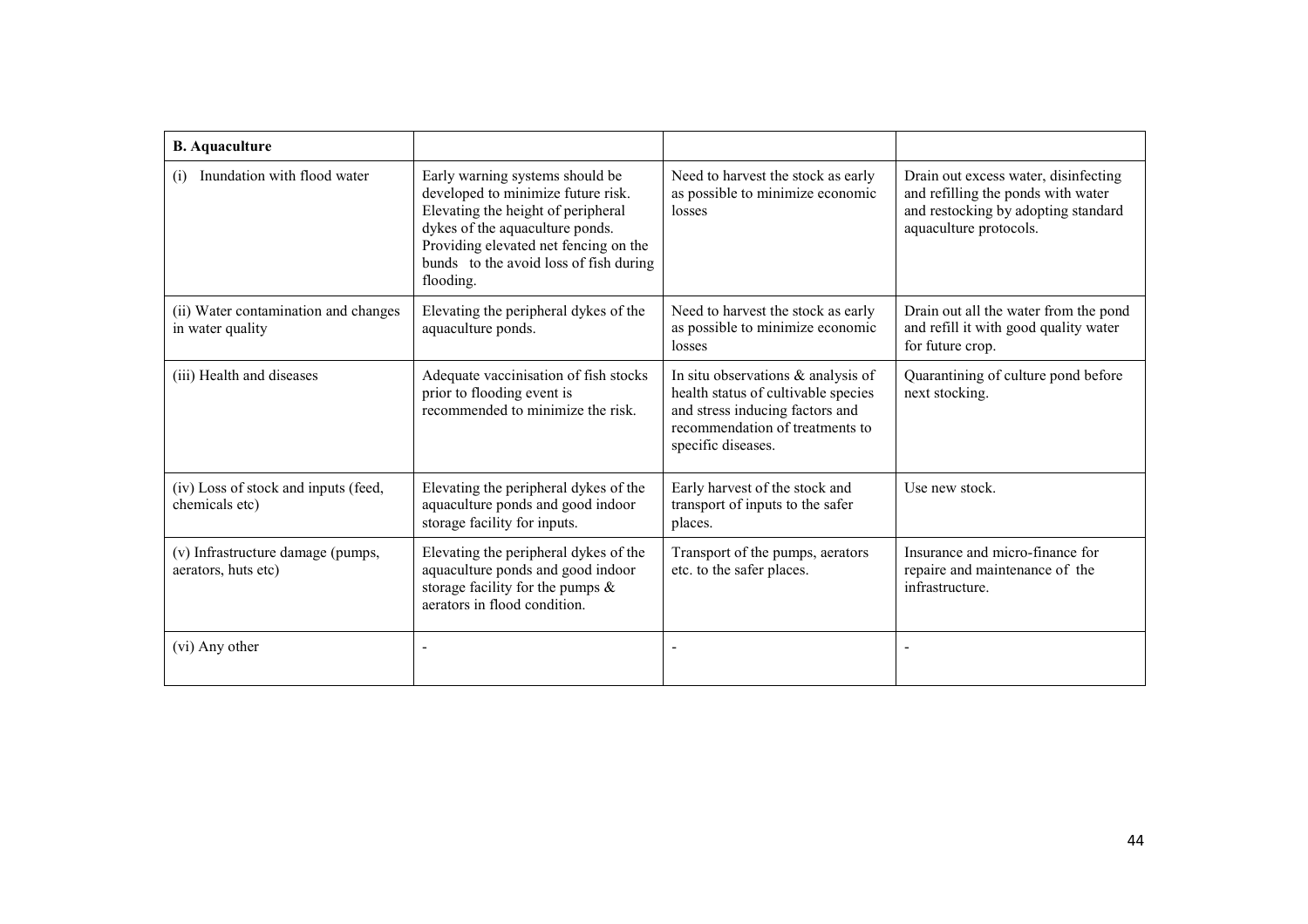| 3. Cyclone / Tsunami                                            |                                                                                                                                                                                                                                                                                                                                                                                                                                                                                                                                                                                                                                                                                                                                                                                                                                 |                                                                                                                                                                                  |                                                                                                                                                                                                                                                                                                                                                                                                                                                                                                                        |
|-----------------------------------------------------------------|---------------------------------------------------------------------------------------------------------------------------------------------------------------------------------------------------------------------------------------------------------------------------------------------------------------------------------------------------------------------------------------------------------------------------------------------------------------------------------------------------------------------------------------------------------------------------------------------------------------------------------------------------------------------------------------------------------------------------------------------------------------------------------------------------------------------------------|----------------------------------------------------------------------------------------------------------------------------------------------------------------------------------|------------------------------------------------------------------------------------------------------------------------------------------------------------------------------------------------------------------------------------------------------------------------------------------------------------------------------------------------------------------------------------------------------------------------------------------------------------------------------------------------------------------------|
| A. Capture                                                      |                                                                                                                                                                                                                                                                                                                                                                                                                                                                                                                                                                                                                                                                                                                                                                                                                                 |                                                                                                                                                                                  |                                                                                                                                                                                                                                                                                                                                                                                                                                                                                                                        |
| Marine                                                          | Timely Communication of weather<br>forecasting to fishermen<br>Implementation of Tsunami detection<br>& warning system in Indian ocean<br>and evacuation strategy planning for<br>Cyclone / Tsunami prone area.<br>Disaster preparedness mission<br>through Sea walls, Embankment<br>Provision of Wave breakers &dry<br>docks for fishing vessel security.<br>Encouragement and financial<br>incentives should be given to<br>fishermen to carry Safety<br>Devices on their fishing crafts.<br>Educating coastal population about<br>Disaster mitigation and provision of<br>good transport means in coastal areas<br>prior to the Cyclone / Tsunami event<br>which will be helpful for rescue<br>operations.<br>Preventive measures for the<br>prevention of epidemiological<br>diseases, like malaria, cholera, dengue<br>etc | Timely aid to coastal populations<br>at the affected zones and provision<br>of shelters.<br>Affected population should be<br>provided with adequate food &<br>medicines in time. | Microfinance to the affected<br>population by Governmental & Non<br>Governmental Organization to rebuild<br>their socio-economic status.<br>Control of vector-borne endemic and<br>epidemic diseases;<br>National & international financial<br>support for research on the various<br>aspects of the Cyclone / Tsunami will<br>be needed for the planning of future<br>strategies.<br>Mangrove conservation, plantation<br>strategies should be adopted in<br>estuarine / coastal region for<br>minimizing future risk |
| (i) Average compensation paid due to<br>loss of fishermen lives | $\overline{a}$                                                                                                                                                                                                                                                                                                                                                                                                                                                                                                                                                                                                                                                                                                                                                                                                                  | ---                                                                                                                                                                              | $---$                                                                                                                                                                                                                                                                                                                                                                                                                                                                                                                  |
| (ii) Avg. no. of boats / nets/damaged                           | $\overline{a}$                                                                                                                                                                                                                                                                                                                                                                                                                                                                                                                                                                                                                                                                                                                                                                                                                  | ---                                                                                                                                                                              | $---$                                                                                                                                                                                                                                                                                                                                                                                                                                                                                                                  |
| (iii) Avg. no. of houses damaged                                | $---$                                                                                                                                                                                                                                                                                                                                                                                                                                                                                                                                                                                                                                                                                                                                                                                                                           | $---$                                                                                                                                                                            | $---$                                                                                                                                                                                                                                                                                                                                                                                                                                                                                                                  |
| Inland                                                          | Timely Communication of weather<br>forecasting to fishermen<br>Encouragement and financial<br>incentives should be given to                                                                                                                                                                                                                                                                                                                                                                                                                                                                                                                                                                                                                                                                                                     | Timely aid to coastal populations at<br>the affected zones and provision of<br>shelters.<br>Affected population should be                                                        | Microfinance to the affected<br>population by Governmental & Non<br>Governmental Organization to rebuild<br>their socio-economic status.                                                                                                                                                                                                                                                                                                                                                                               |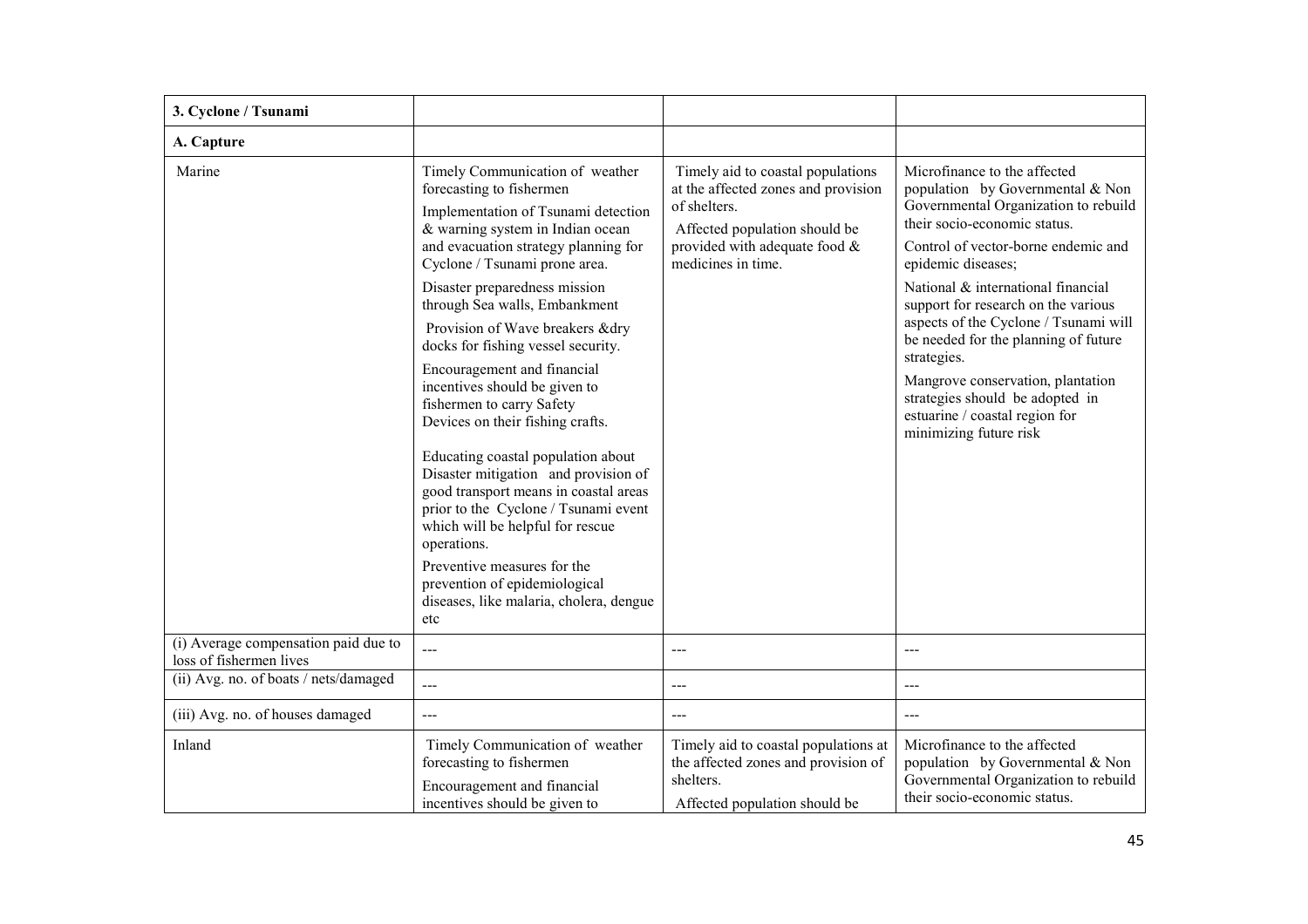|                                                                       | fishermen to carry safety<br>devices on their fishing crafts.                                                                                | provided with adequate food $\&$<br>medicines in time.                                                                                                                              | Rehabilitation of fishermen<br>communities.                                                                                                 |
|-----------------------------------------------------------------------|----------------------------------------------------------------------------------------------------------------------------------------------|-------------------------------------------------------------------------------------------------------------------------------------------------------------------------------------|---------------------------------------------------------------------------------------------------------------------------------------------|
| <b>B.</b> Aquaculture                                                 |                                                                                                                                              |                                                                                                                                                                                     |                                                                                                                                             |
| (i) Overflow / flooding of ponds                                      | Elevating the peripheral dykes of the<br>aquaculture ponds<br>Early warning systems should be<br>developed to minimize future risk.          | In very initial stage prior to<br>flooding, need to harvest the stock<br>as early as possible to minimize<br>economic losses . In severe<br>condition nothing can be<br>controlled. | Drain out excess water, disinfecting<br>and refilling the ponds with water<br>and restocking by adopting standard<br>aquaculture protocols. |
| (ii) Changes in water quality (fresh<br>water / brackish water ratio) | Elevating the peripheral dykes of the<br>aquaculture ponds. Regular<br>monitoring of water quality.                                          | Fresh water from the storage ponds<br>can be utilized for maintaining<br>salinity.                                                                                                  | Drain out excess water, After<br>achieving desired water quality,<br>restocking by adopting standard<br>aquaculture protocols.              |
| (iii) Health and diseases                                             | Adequate vaccinisation of the stocks<br>prior to this is recommended to<br>minimize the risk                                                 | In situ observations $\&$ analysis of<br>health status of cultivable species<br>and stress inducing factors and<br>recommendation of treatments to<br>specific diseases.            | Disinfecting / Quarantining of culture<br>pond before the next stocking.                                                                    |
| (iv) Loss of stock and inputs (feed,<br>chemicals etc)                | Elevating the peripheral dykes of the<br>aquaculture ponds and good indoor<br>storage facility for inputs.                                   | Early harvest of the stock and<br>transport of inputs to the safer<br>places.                                                                                                       | Use new stock.                                                                                                                              |
| (v) Infrastructure damage (pumps,<br>aerators, shelters/huts etc)     | Elevating the peripheral dykes of the<br>aquaculture ponds and Initial<br>provision of good indoor storage<br>facility for pumps & aerators. | Transport of the pumps, aerators<br>etc. to the safer places.                                                                                                                       | Insurance and microfinance with low<br>interest from Govt. for the repair and<br>maintainance of the infrastucture.                         |
| (vi) Any other                                                        | $---$                                                                                                                                        | ---                                                                                                                                                                                 | $---$                                                                                                                                       |
| 4. Heat wave and cold wave                                            |                                                                                                                                              |                                                                                                                                                                                     |                                                                                                                                             |
| A. Capture                                                            |                                                                                                                                              |                                                                                                                                                                                     |                                                                                                                                             |
| Marine                                                                | Not applicable                                                                                                                               |                                                                                                                                                                                     |                                                                                                                                             |
| Inland                                                                | Not applicable                                                                                                                               |                                                                                                                                                                                     |                                                                                                                                             |